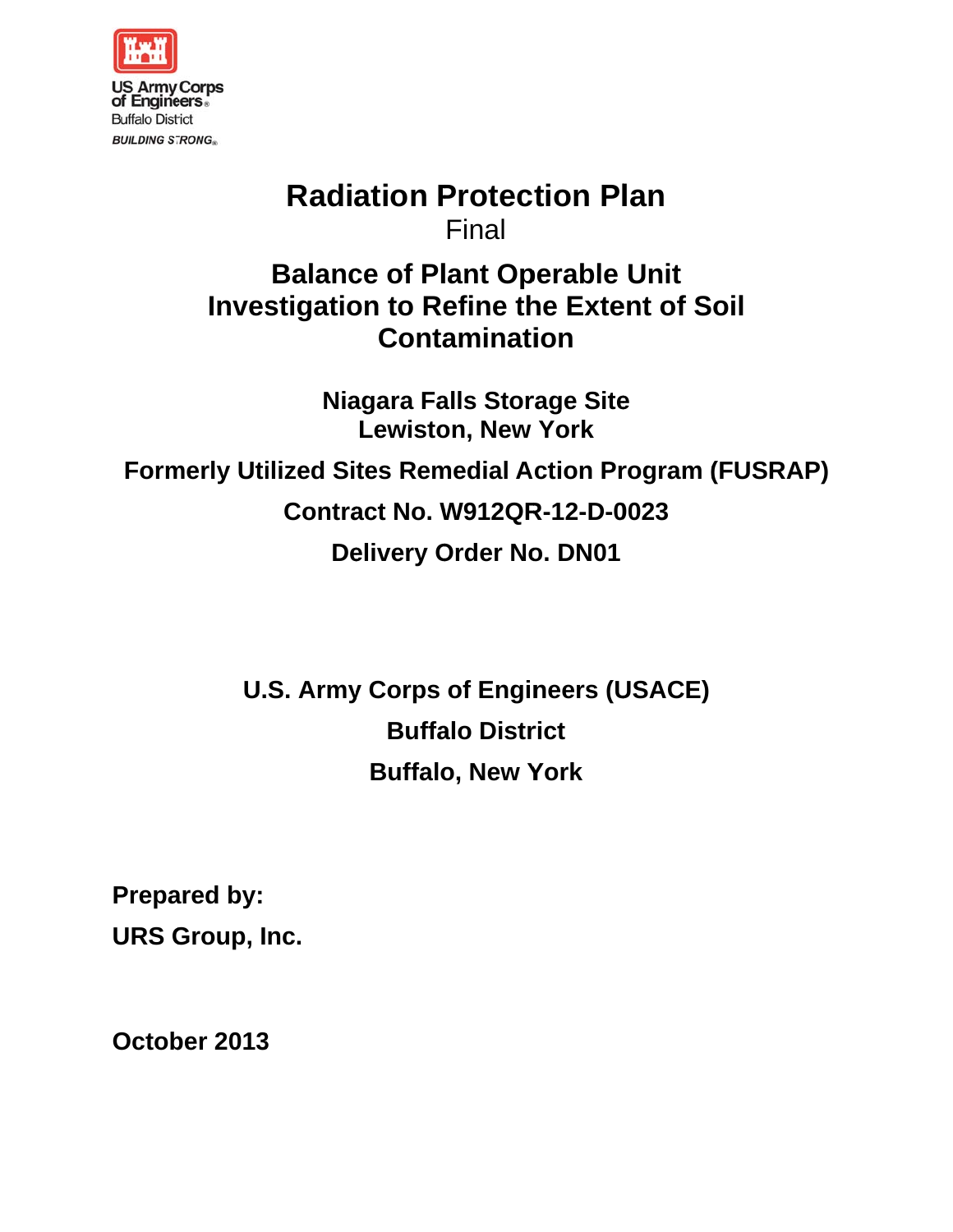# **Radiation Protection Plan** Draft

#### **CERTIFICATION OF INDEPENDENT TECHNICAL REVIEW**

#### **COMPLETION OF INDEPENDENT TECHNICAL REVIEW**

URS Group, Inc. (URS) has completed the Niagara Falls Storage Site Accident Prevention Plan for the Balance of Plant Operable Unit Investigation to Refine the Extent of Soil Contamination at the Niagara Falls Storage Site in Lewiston, New York. Notice is hereby given that an independent technical review has been conducted that is appropriate to the level of risk and complexity inherent in the project, as defined in the Quality Control Plan. During the independent technical review, compliance with established policy principles and procedures, utilizing justified and valid assumptions, was verified. This included review of assumptions; methods, procedures, and material used in analyses; alternatives evaluated; the appropriateness of data used and level of data obtained; and reasonableness of the results, including whether the product meets the customer's needs consistent with existing USACE policy.



Date: 17 October 2013

Date: 17 October 2013

|      | <b>CERTIFICATION OF INDEPENDENT TECHNICAL REVIEW</b>                                                     |                 |                         |
|------|----------------------------------------------------------------------------------------------------------|-----------------|-------------------------|
|      | Significant concerns and the explanation of the resolution are as follows:                               |                 |                         |
| Item | <b>Technical Concerns</b>                                                                                | Possible Impact | Resolutions             |
|      | None                                                                                                     |                 |                         |
|      |                                                                                                          |                 |                         |
|      | As noted above, all concerns resulting from independent technical review of the plan have been resolved. |                 |                         |
|      |                                                                                                          |                 | 17 October 2013<br>Date |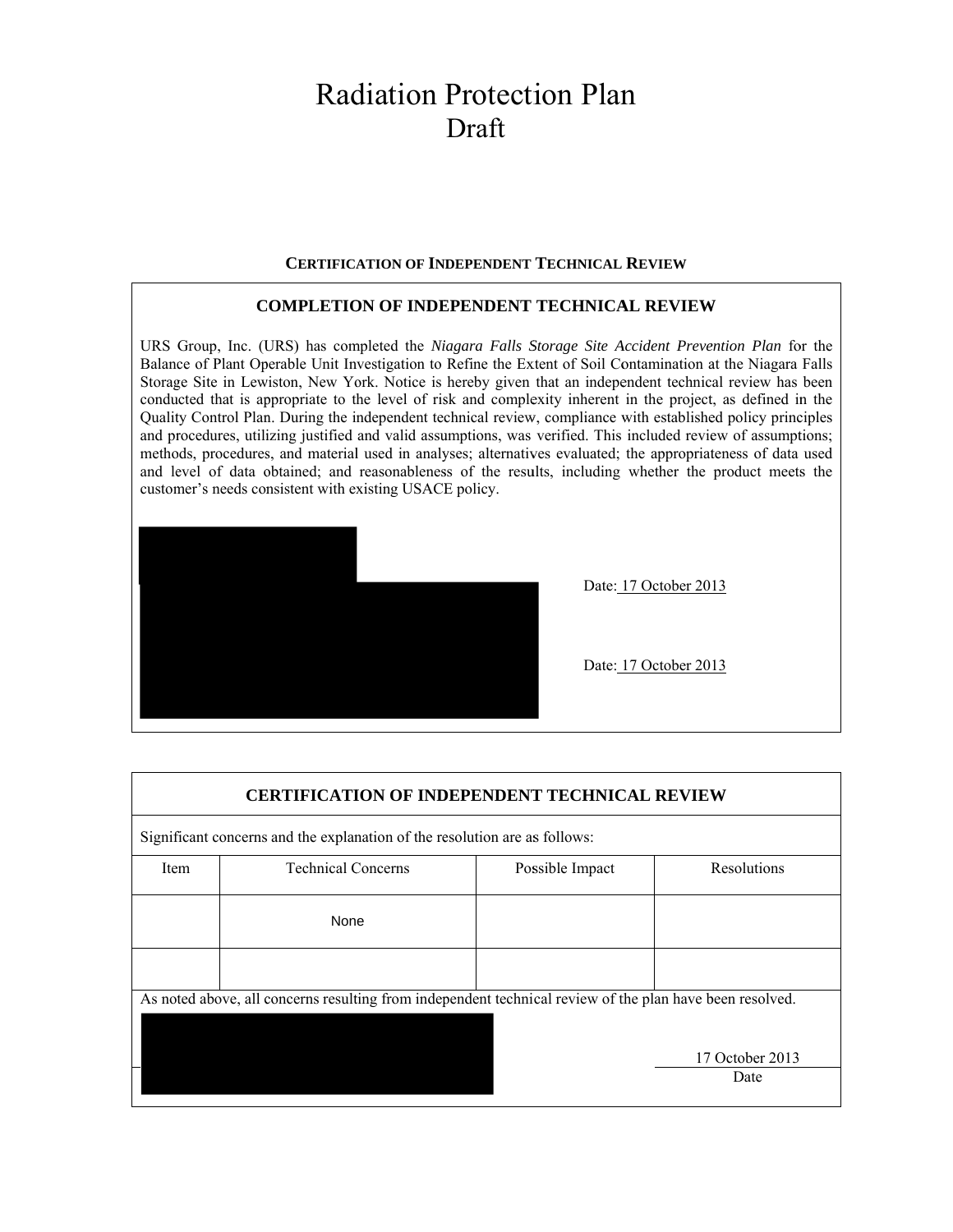# **Radiation Protection Plan**

# **Plan Approvals**

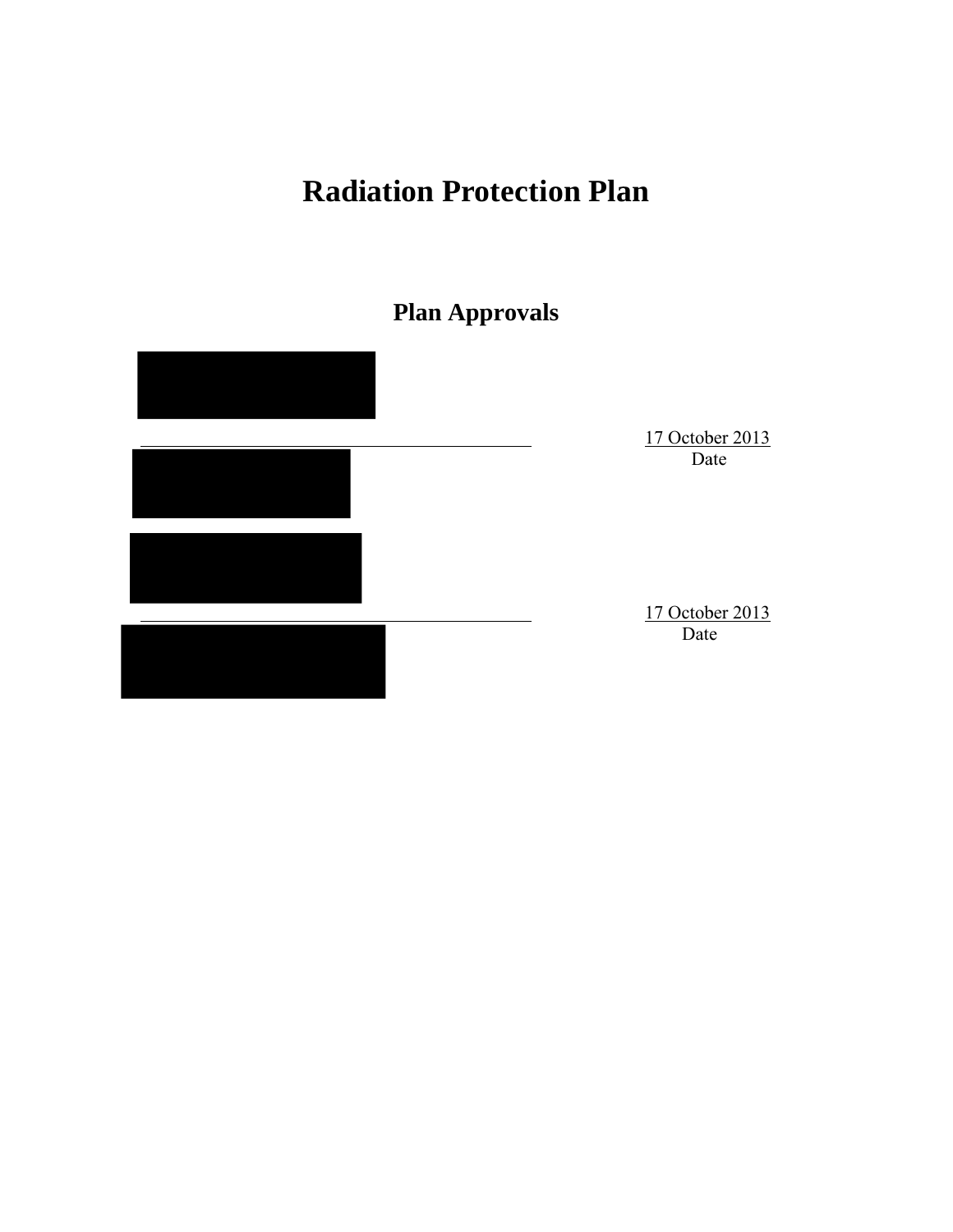## **Table of Contents**

| 1.0 |     |  |
|-----|-----|--|
| 2.0 |     |  |
| 3.0 |     |  |
|     | 3.1 |  |
|     | 3.2 |  |
|     | 3.3 |  |
| 4.0 |     |  |
|     | 4.1 |  |
|     | 4.2 |  |
|     | 4.3 |  |
| 5.0 |     |  |
|     | 5.1 |  |
|     | 5.2 |  |
|     | 5.3 |  |
|     | 5.4 |  |
|     | 5.5 |  |
|     | 5.6 |  |
| 6.0 |     |  |
|     | 6.1 |  |
|     | 6.2 |  |
|     | 6.3 |  |
| 7.0 |     |  |
|     | 7.1 |  |
|     | 7.2 |  |
|     | 7.3 |  |
|     | 7.4 |  |
| 8.0 |     |  |
|     | 8.1 |  |
|     | 8.2 |  |
| 9.0 |     |  |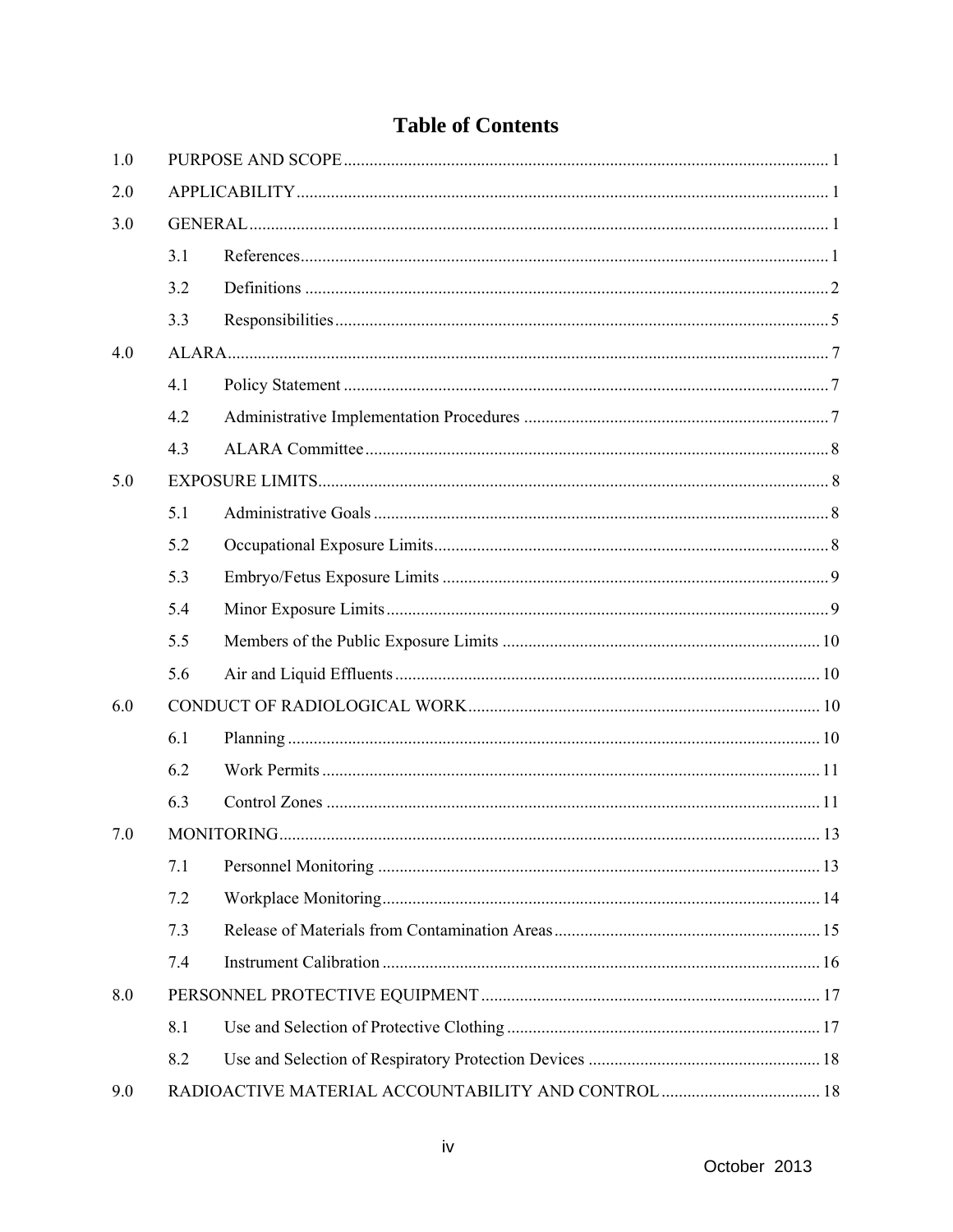| 10.0 |                |  |
|------|----------------|--|
|      | 10-1           |  |
|      | $10.2^{\circ}$ |  |
| 11.0 |                |  |
| 120  |                |  |
| 130  |                |  |
|      | 13.1           |  |
|      | 13.2           |  |
|      | 133            |  |
| 14.0 |                |  |
| 150  |                |  |

## **List of Tables**

## **List of Appendices**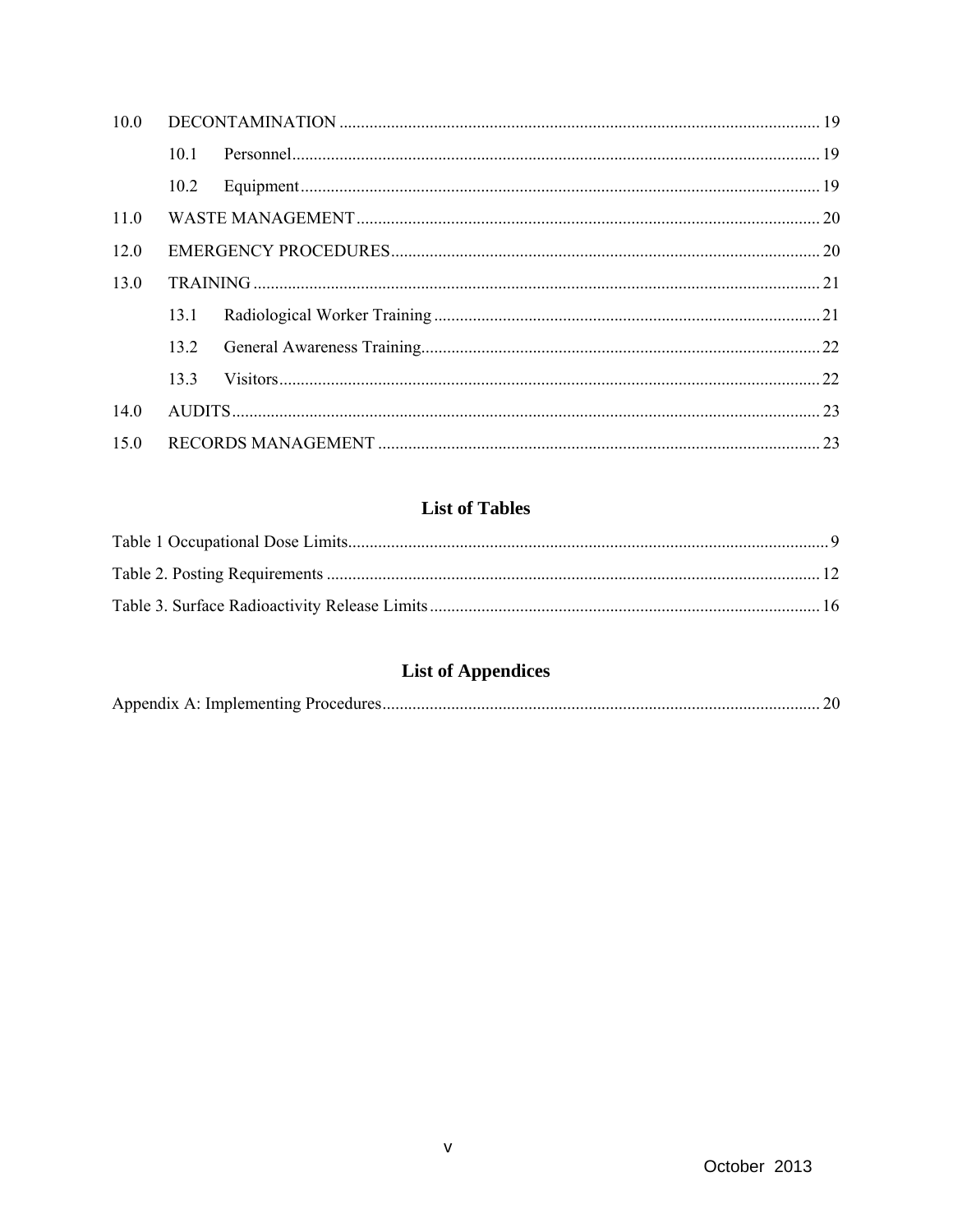#### **1.0 PURPOSE AND SCOPE**

This Radiation Protection Plan (RPP) was prepared to implement the URS -Safety Management Standard 052, (SMS-052) "Radiation Protection Program," at the Niagara Falls Storage Site (NFSS) Formerly Utilized Sites Remedial Action Program (FUSRAP) Site. This plan provides detail on the work practices necessary to fully implement SMS-052:

- Activities at the project site where the potential for exposure to ionizing radiation exists are conducted in a manner consistent with sound radiological practices,
- Radiological exposure to site personnel and the environment are maintained As Low as Reasonably Achievable (ALARA), and
- Activities at this site are performed in a manner consistent with applicable NFSS FUSRAP site requirements, local, state, and federal regulations.

### **2.0 APPLICABILITY**

The work practices specified in this RPP apply to work conducted by site personnel that may result in the exposure of employees to ionizing radiation. All URS site visitors, employees, and contractors doing invasive working at NFSS or work with the potential for exposure to radiologically contaminated material are responsible for following this RPP. The URS Project Manager (PM) and the Site Radiation Safety Officer (SRSO) are responsible for ensuring that the RPP is implemented at the NFSS FUSRAP Site.

Implementation of this RPP will be performed through implementation of the Accident Prevention Plan (APP), Site Safety and Health Plan (SSHP), and associated standard operating procedures.

### **3.0 GENERAL**

### **3.1 References**

- URS Safety Management Standard 052 Radiation Protection Program
- DOT 49 CFR 171-177, Transportation Hazardous Materials Regulations
- NRC 10 CFR 20, Standards for Protection Against Radiation
- OSHA 29 CFR 1910.1096, Ionizing Radiation
- OSHA 29 CFR 1926.53, Ionizing Radiation
- NRC Regulatory Guide 8.25
- URS Safety Management Standard 042 Respirator Protection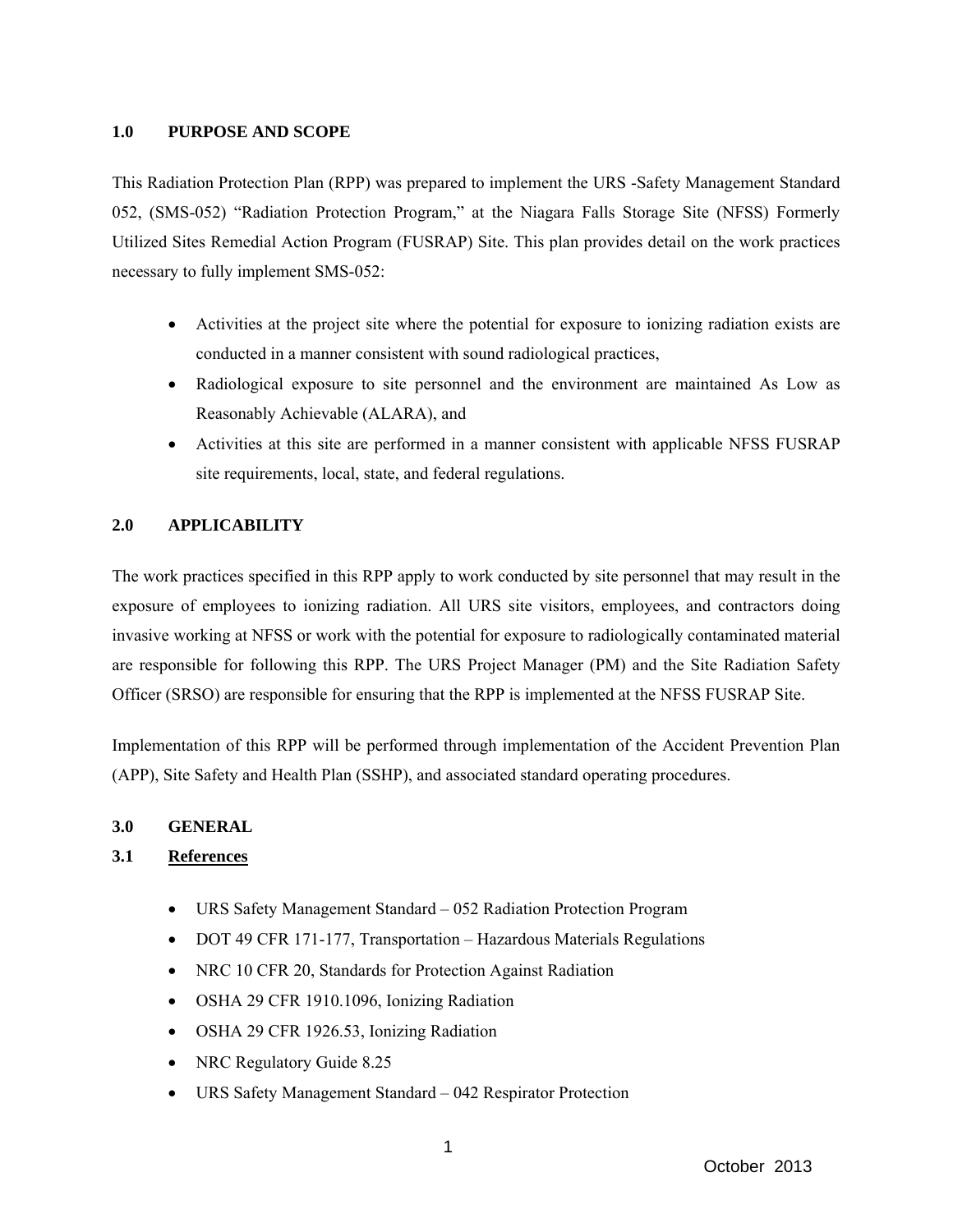- US Army Corps of Engineers EM 385-1-80, Radiation Protection Manual
- US Army Corps of Engineers EM 385-1-1, Safety and Health Requirements
- US Army Corps of Engineers ER 385-1-80, Ionizing Radiation Protection ER 385-1-80, Ionizing Radiation Protection

#### **3.2 Definitions**

**Airborne Radioactivity Area** – Area where the measured concentration of airborne radioactivity above natural background exceeds a peak concentration of 1 derived air concentration (DAC) or 12 DAC-hours during a workweek.

**As Low As Reasonably Achievable (ALARA)** – An approach to radiological control or a process to manage and control exposures to the work force and to the general public at levels as low as is reasonable, taking into account social, technical, economic, practical, and public policy considerations.

**Bioassay** – Measurement of radioactive material deposited within or excreted from the body. This process may include whole body and organ counting as well as collection of urine and fecal samples.

**Contaminated Area** – An area in which radioactive contamination is present that exceeds removable levels presented in Table 3.

**Controlled Area** – An area in which access is controlled in order to protect personnel from exposure to radiation and radioactive materials. An area in which the existing or potential radiation and radioactivity levels are above normal background but are less than that designating a radiological area or a restricted area.

**Derived Air Concentration (DAC)** – The concentration of a radionuclide in air that, if breathed over the period of a work year, would result in the annual limit on intake being reached.

**Disintegration per Minute (dpm)** – The rate of emission by radioactive material as determined by correcting the counts per minute observed by a detector for background, efficiency, and window size associated with the instrument.

**Dose** – A generic term for the amount of energy deposited in body tissue due to radiation exposure. Technical definitions for dose terms necessary for various exposure calculations and recordkeeping purposes include the following: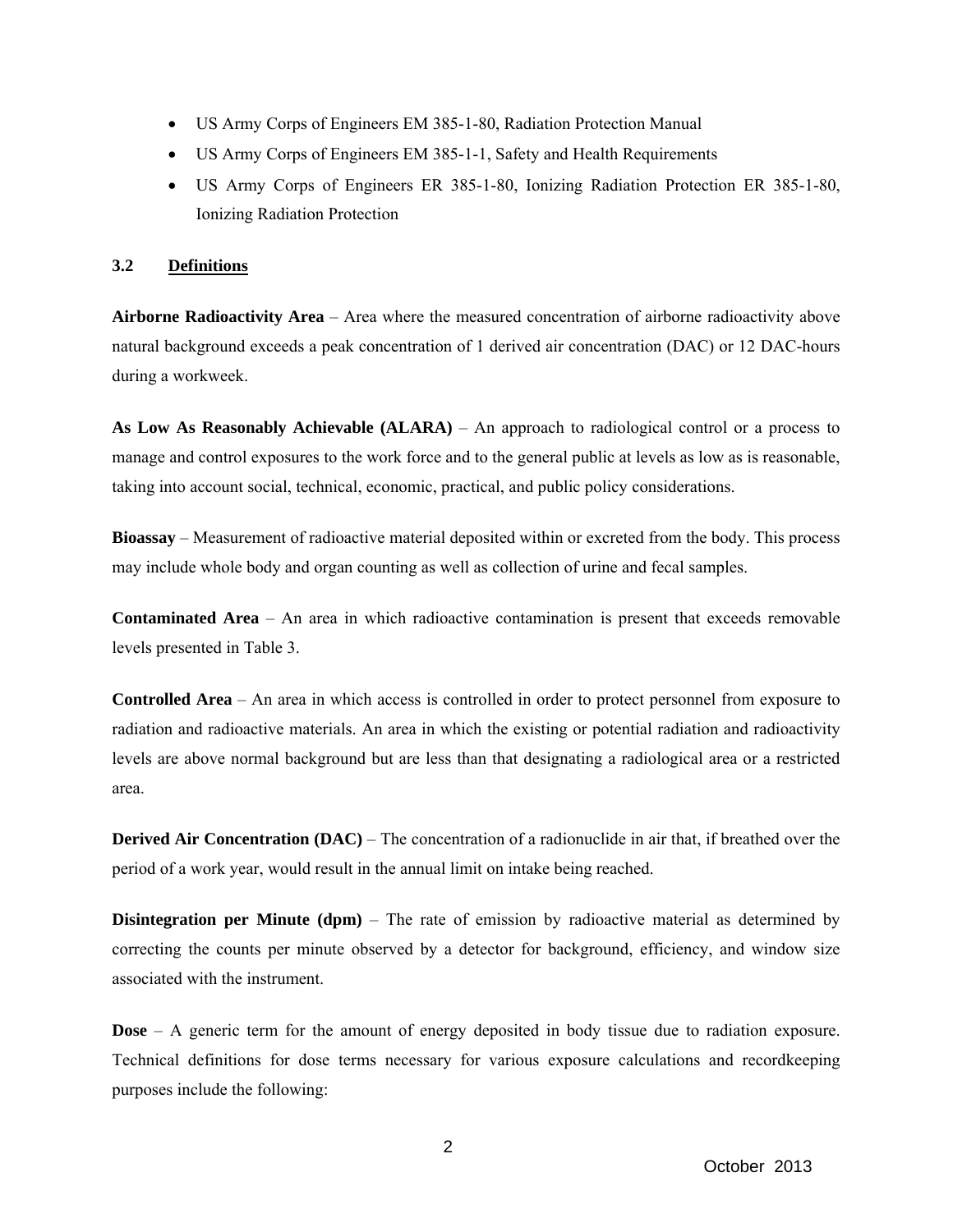**Absorbed Dose (D)** – Energy imparted to matter by ionizing radiation per unit mass of irradiated material at the place of interest in that material. The units of absorbed dose are the rad and the gray (Gy).

**Dose Equivalent (HT)** – The product of the absorbed dose in tissue, quality factor, and all other necessary modifying factors at the location of interest. The units of dose equivalent are the rem and sievert (Sv).

**Effective Dose Equivalent (HE)** – The sum of the products of the dose equivalent to the organ or tissue (HT) and the weighting factors (WT) applicable to each of the body organs or tissues that are irradiated (HE= SWTxHT).

**Committed Dose Equivalent (HT,50)** – The dose equivalent to organs or tissues of reference (T) that will be received from an intake of radioactive material by a person during the 50-year period following the intake.

**Committed Effective Dose Equivalent (HE,50)** – The sum of the products of the weighting factors applicable to each of the body organs or tissues that are irradiated and the committed dose equivalent to these organs or tissues (HE,50=SWTxHT,50).

**Total Effective Dose Equivalent (TEDE**) – The sum of the deep dose equivalent (for external exposures) and the committed effective dose equivalent (for internal exposures).

**Total Organ Dose Equivalent (TODE)** – The sum of the deep dose equivalent (for external exposures) and the committed dose equivalent to an individual organ or tissue (for internal exposures).

**Fixed Contamination** – Radioactive material that cannot readily be removed from surfaces by nondestructive means such as causal contact, wiping, brushing, or washing.

**Frisking** – Process of monitoring personnel and equipment for contamination.

**Hazardous Work Permit (HWP)** – Permit that identifies hazardous conditions and health and safety hazards, establishes worker protection and monitoring requirements, and also contains specific approvals for radiological work activities. The HWP serves as an administrative process for planning and controlling both hazardous and radiological work.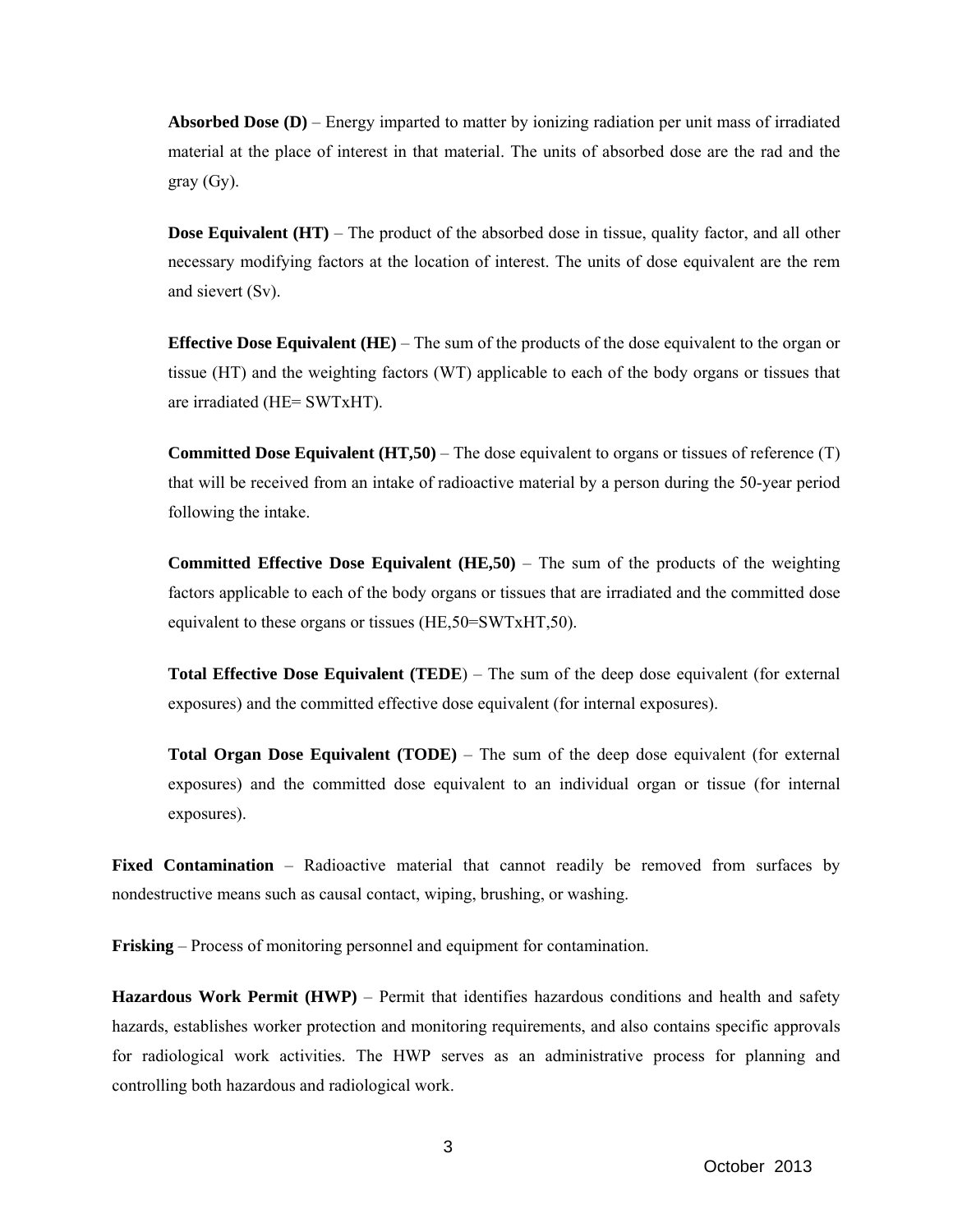**High Radiation Area** – An area, accessible to personnel, in which radiation levels could result in a person receiving a dose equivalent to or in excess of 100 mrem in 1 hour at 30 cm from the radiation source or from any surface that the radiation penetrates.

**Internal Dose** – The portion of the dose equivalent received from radioactive material taken into the body.

**Occupational Dose** – The dose received by a person during employment in which the person's assigned duties involve exposure to radiation and to radioactive material. Occupational dose does not include dose received from background radiation, as a patient from medical practices, from voluntary participation in medical research plans, or as a member of the public.

**Optically Stimulated Luminescence Dosimeter (OSL)** – Radiation detection and measuring device used to record the radiological exposure of personnel or area to certain types of radiation.

**Personnel Dosimetry** – Devices designed to be worn by a single person for the assessment of dose equivalent such as film badges, optically stimulated luminescence dosimeter, and pocket ionization chambers.

**Personnel Monitoring** – Systematic and periodic estimates of radiation dose received by personnel during work hours.

**Radiation Work Permit (RWP)** – Permit that identifies radiological conditions, establishes worker protection and monitoring requirements, and contains specific approvals for radiological work activities. The RWP serves as an administrative process for planning and controlling radiological work and informing the worker of the radiological, health and safety issues.

**Radioactive Material Area** – A controlled area or structure where radioactive material is used, handled, or stored.

**Radiation** – Ionizing radiation that includes alpha particles, beta particles, X-rays, gamma rays, neutrons, and other particles capable of producing ions.

**Radiation Area** – An area, accessible to individuals, in which radiation levels could result in an individual receiving a dose equivalent or in excess of 5 mrem in 1 hour at 30 cm from the source of radiation or from any surface that the radiation penetrates.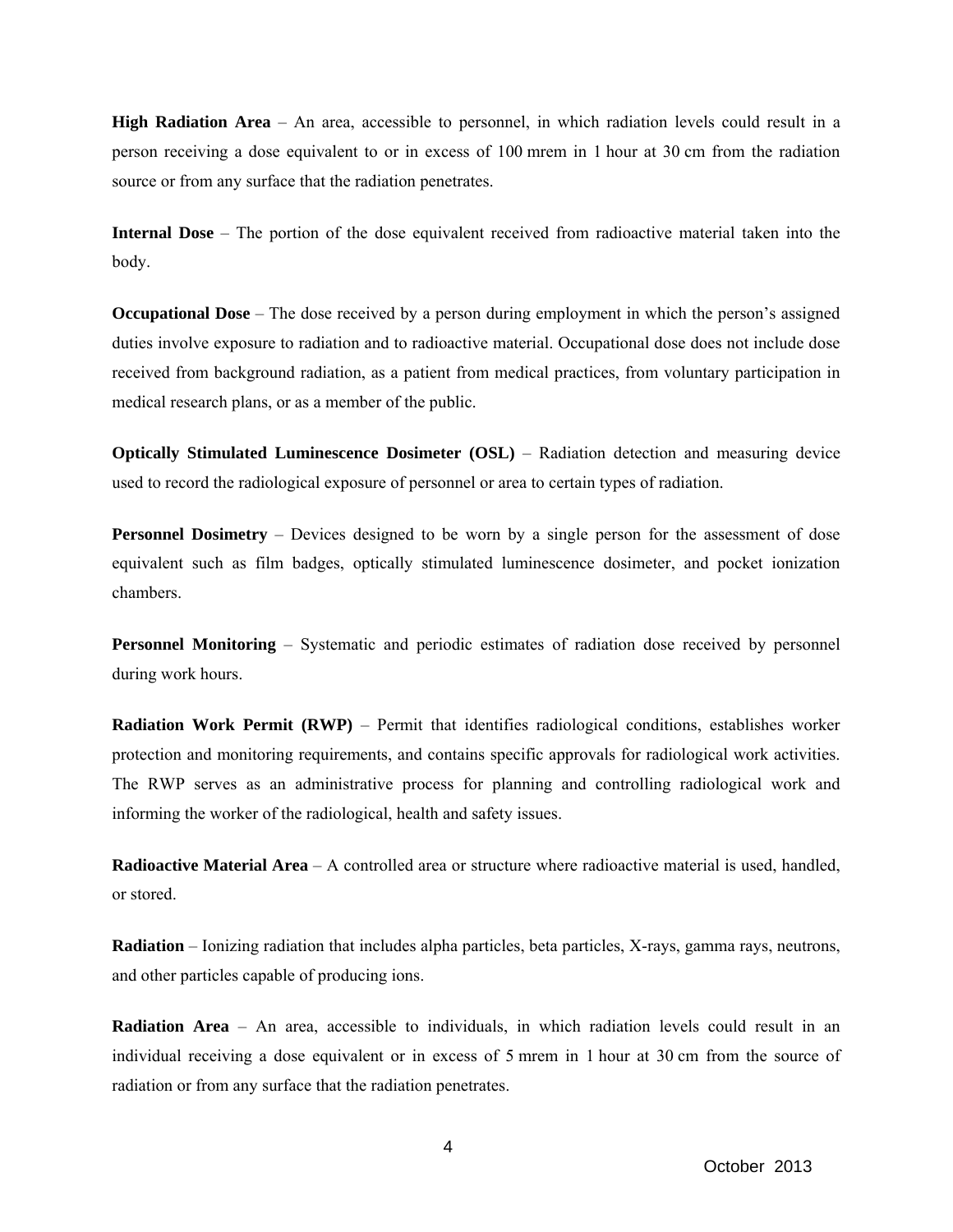**Radiological Controlled Areas (RCA)** – Include Radiation Areas, Contamination Areas, or Airborne Radioactivity Areas.

**Radiological Worker** – Worker whose job assignment requires work on, with, or in the proximity of radiation production machines or radioactive materials. A radiological worker has the potential of being exposed to more than 100 mrem per year, which is the sum of the dose equivalent to external irradiation and the committed effective dose equivalent to internal irradiation.

**Removable Contamination** – Radioactive material that can be removed from surfaces by nondestructive means, such as casual contact, wiping, brushing, or washing.

**Survey** – An evaluation of the radiological conditions and potential hazards incident to the production, use, transfer, release, disposal, or presence of radioactive material or other source of radiation. When appropriate, such an evaluation includes a physical survey of the location of radioactive material and measurements or calculations of levels of radiation, or concentrations or quantities of radioactive material present.

**Unrestricted Area** – An area designated by the Nuclear Regulatory Commission (NRC) as being an area to which access is neither limited nor controlled by an NRC licensee.

#### **3.3 Responsibilities**

#### **3.3.1 Project Manager**

The URS PM is responsible for:

- Reviewing each scope of work to identify potential radiation risks and hazards.
- Designating an SRSO and arranging for employees on the project to receive appropriate radiation safety training.
- Ensuring that employees working on the project are monitored for radiation exposures.
- Assessing and controlling risks to employee and public health and safety from site activities.

The URS PM will ensure that all employees are knowledgeable of applicable radiological safety requirements for their work area and compliance with these requirements. PMs emphasize the need for high standards for radiological control through direct communication, support of radiation control goals and a presence in the workplace.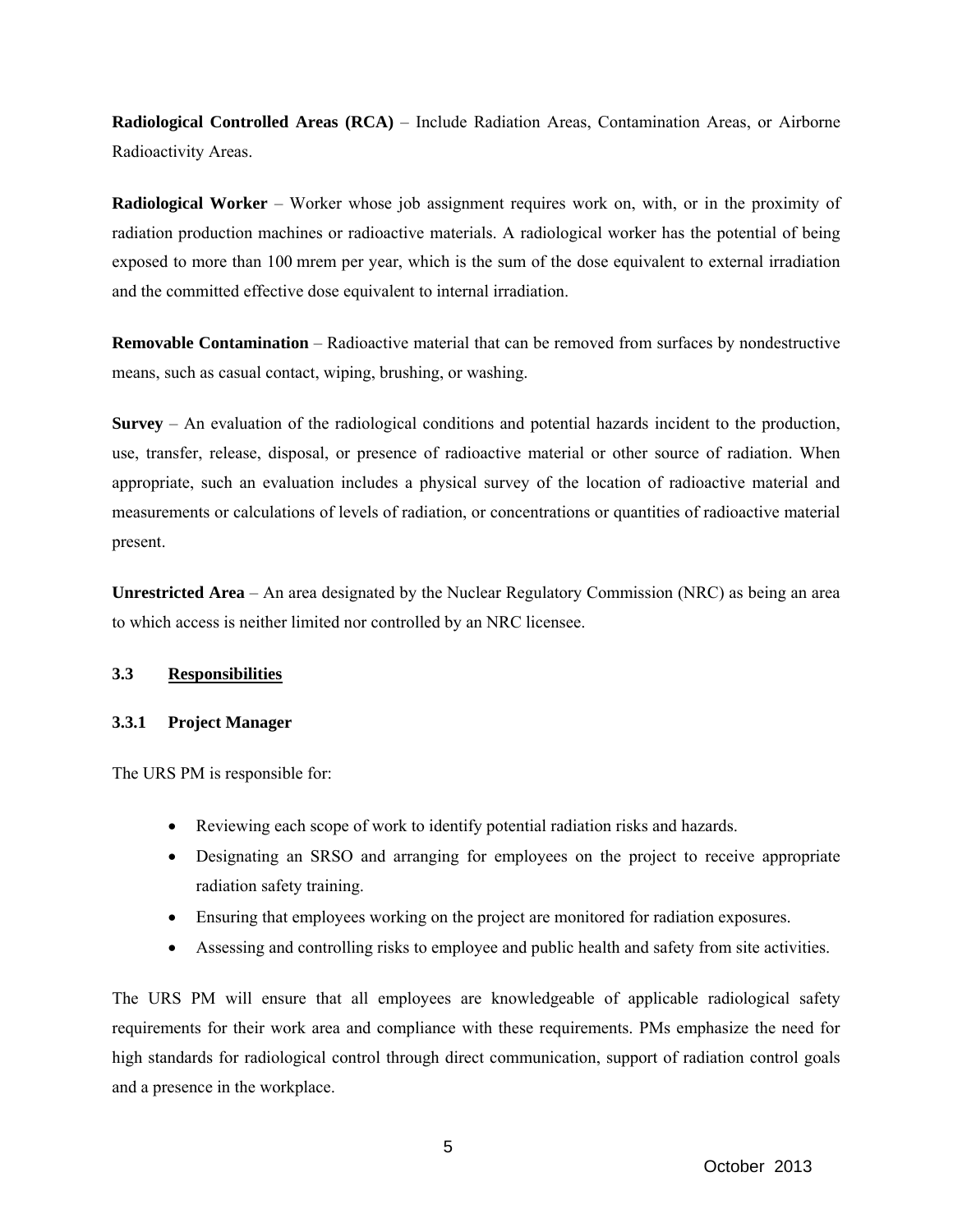### **3.3.2 Project Certified Health Physicist**

The Project Certified Health Physicist (CHP) is responsible for:

- Reviewing and approving the RPP.
- Reviewing and approving implementing radiation procedures.
- Reviewing and approving radiation safety training materials for employees.
- Reviewing dose calculations.

#### **3.3.3 Site Radiation Safety Officer**

The SRSO is responsible for:

- Coordinating implementation of the Radiation Protection Program.
- Developing and administering the RPP incorporated in the SSHP and associated standard operating procedures.
- Evaluating potential site/employee radiation exposure.
- Recommending necessary workplace and administrative controls.
- Conducting radiation safety training.
- Issuing RWPs/HWPs.
- Administering personnel monitoring program.
- Arranging for each individual's monitoring results to be sent to the individuals and employers as appropriate.

#### **3.3.4 Radiation Technicians**

Radiation Technicians are responsible for assisting the SRSO in implementing the radiological controls on each site. Specific responsibilities include:

- Performing routine radiological surveys (i.e., incoming equipment, outgoing equipment, DOT, excavation control).
- Collecting and counting smears, assisting in sample collection.
- Collecting required field investigation radiation measurements.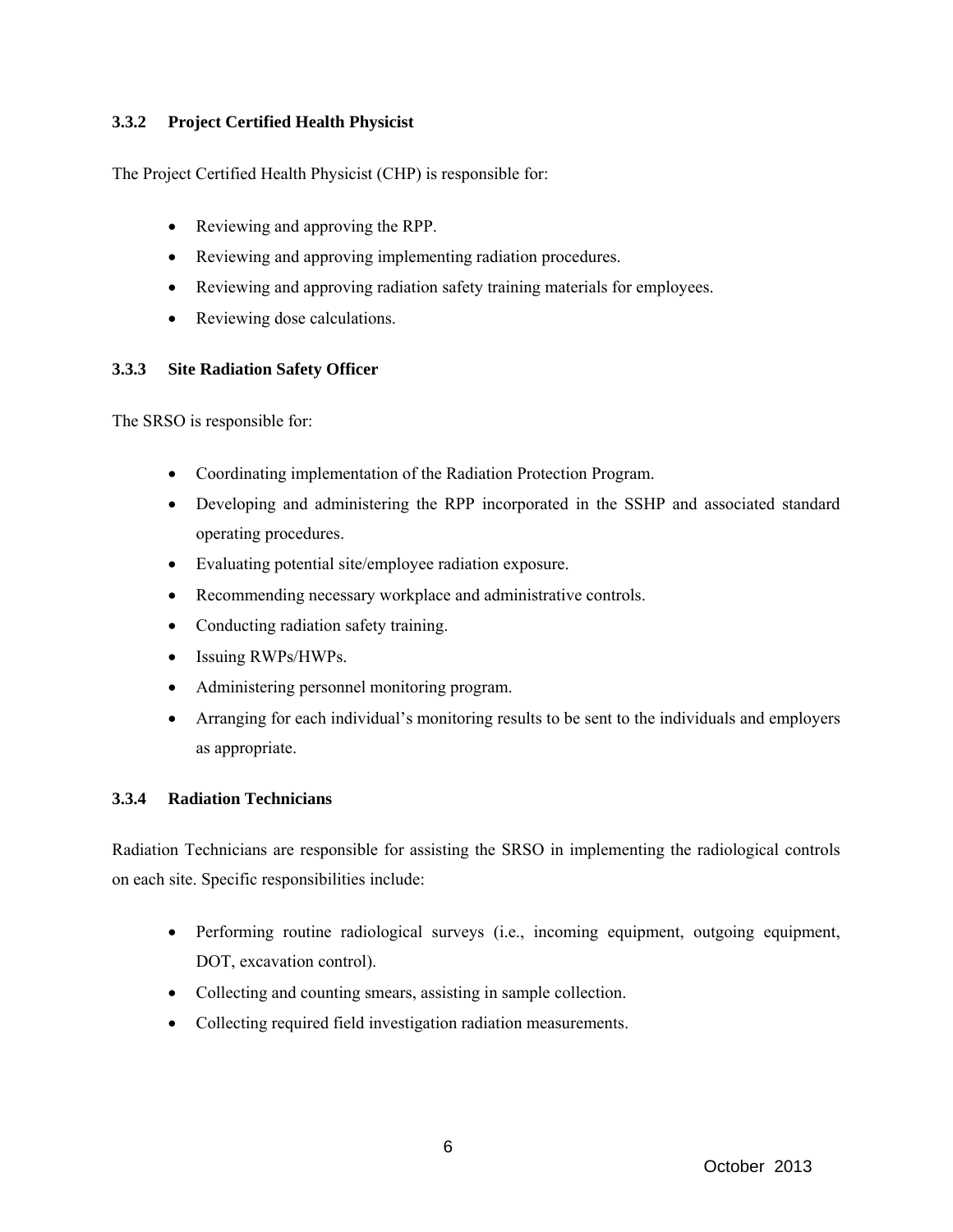• In conjunction with the SRSO, assessing radiological hazards during work changes and making adjustments to ensure that worker radiological exposures and releases to the environment are maintained ALARA.

The SRSO will review the qualifications of Radiation Technicians to ensure that the level of expertise is commensurate with the assigned duties.

### **3.3.5 Employees**

Employees are responsible for knowing radiological protection requirements for their work areas and for complying with these requirements.

#### **4.0 ALARA**

#### **4.1 Policy Statement**

All work with ionizing radiation will be conducted in accordance with established good practices in radiation protection, and in all cases, incorporate radiological criteria to ensure safety and maintain radiation exposures ALARA. The primary method to maintain exposure ALARA will focus on the use of established work practices and facility and equipment design features. These features will be augmented with the use of administrative and procedural requirements. In most cases, decontamination operations represent an uncommon activity.

### **4.2 Administrative Implementation Procedures**

The following minimum steps will be implemented on all sites aimed at maintaining radiation exposures ALARA.

- Estimate radiation exposure and use the estimate to set project ALARA dose goals.
- Review actual radiation exposures and compare with projected dose values. If necessary, make adjustments to the administrative and engineering control in place.

Commensurate with the nature of the work being performed and radiation levels present, the following additional measures will be considered:

- Inclusion of radiation control hold points in work documents;
- Work processes and special tools to reduce exposures;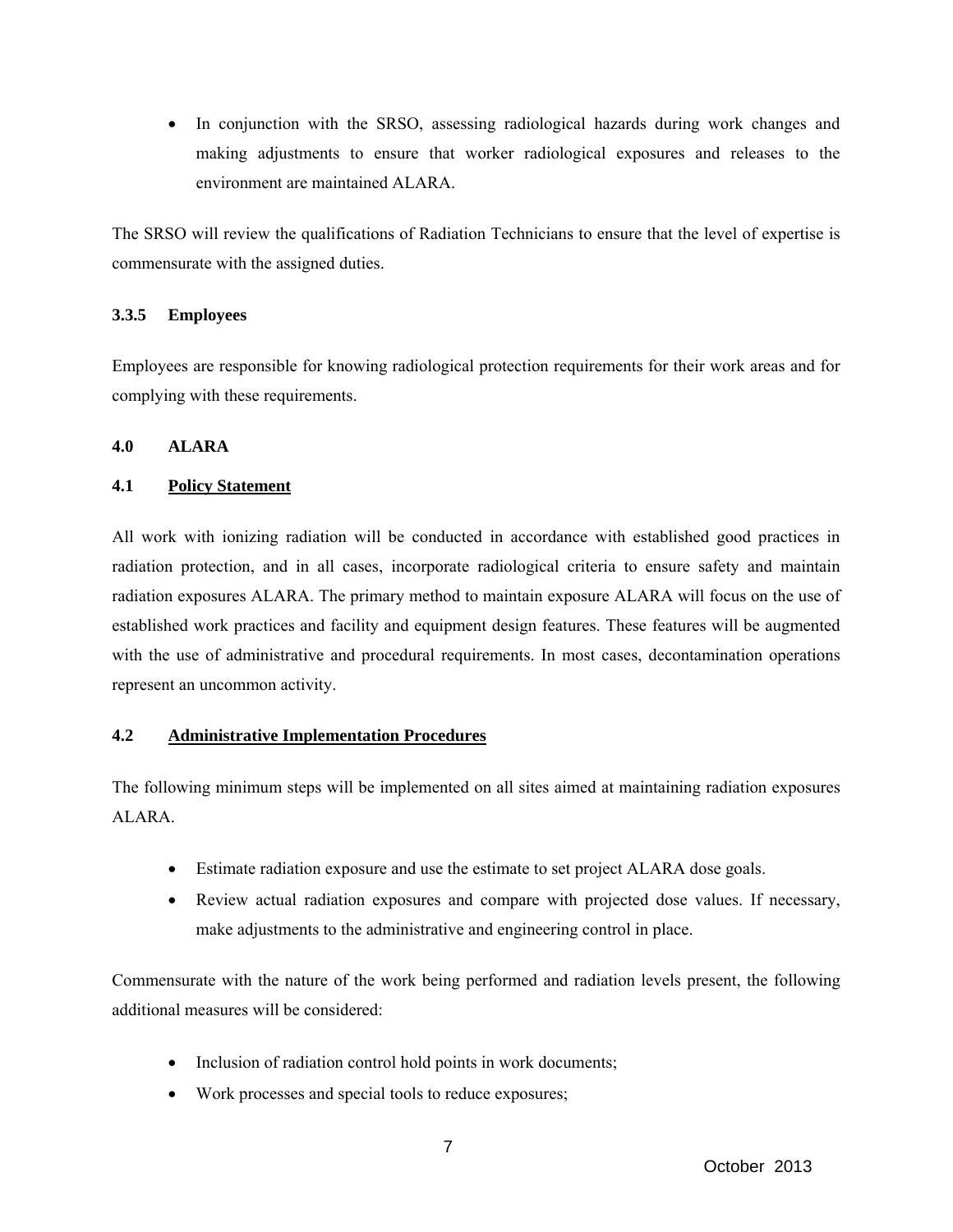- Engineering controls to minimize the spread of activity;
- Special radiological training or monitoring requirements;
- Engineering, design, and use of temporary shielding;
- Walkdown or dry-run of the activity using applicable procedures; and
- Staging and preparation of necessary materials/special tools.

#### **4.3 ALARA Committee**

An ALARA Committee will be formed and will be minimally comprised of the SRSO, the URS PM, and one representative of the site labor force. The ALARA Committee will meet periodically (at least once each quarter) and will review past site radiation data, or personnel exposures, air monitoring, effluent monitoring, and contamination level data to assess the presence of unacceptable trends. Due to the schedule for this project, the Committee will meet at once. Additionally, this Committee will periodically assess the success of the radiological controls and serve as a forum for recommendations for improvements. A written record of the Committees activities will be maintained.

#### **5.0 EXPOSURE LIMITS**

#### **5.1 Administrative Goals**

Administrative goals for radiological protection performance will be established. These limits for workers are more conservative than regulatory limits, commensurate with the work plan and level of hazard, and in accordance with the ALARA principle. The annual radiological goals include (not to exceed):

- Maximum individual total effective dose equivalent  $-500$  mrem/yr;
- Maximum embryo/fetus total organ dose equivalent for a declared pregnancy  $-100$  mrem/ gestation; and
- Maximum total effective dose equivalent to a member of the public, or visitor (excluding radon and thoron)  $-100$  mrem/yr.

#### **5.2 Occupational Exposure Limits**

The occupational exposure to employees performing the duties of radiation workers will be controlled so that the limits in Table 1 (below) are not exceeded in one year. Furthermore, measures will be taken to maintain doses as far below these limits as reasonable achievable through use of administrative goals, engineering controls, and application of the ALARA process. All of the occupational exposure received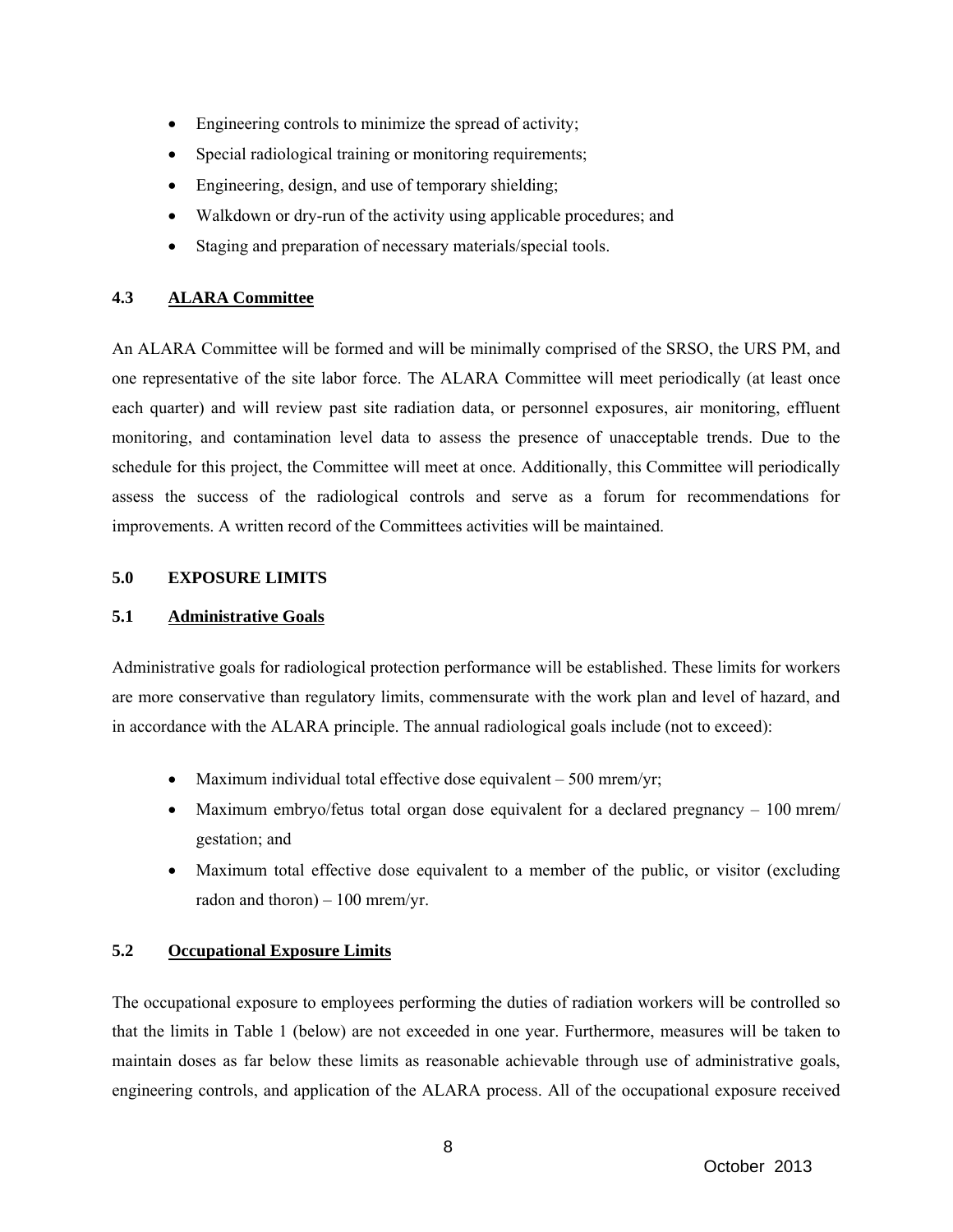during the year, including exposure while employed elsewhere, will be included in the determination of occupational exposure. Radiation exposure from normal background, therapeutic and diagnostic medical radiation, and voluntary participation in medical research plans will not be included in determining occupational exposure. Planned special exposures will not be required.

|                                   | <b>URS ALARA Limit</b> |             | <b>10 CFR 20 Limit</b> |             |  |
|-----------------------------------|------------------------|-------------|------------------------|-------------|--|
| <b>Category</b>                   | mrem/yr                | mSv/yr      | mrem/yr                | mSv/yr      |  |
| Total Effective Dose <sup>1</sup> | 500                    |             | 5,000                  | 50          |  |
| Total Organ Dose Equivalent       | 5,000                  | 50          | 50,000                 | 500         |  |
| Lens of Eye                       | 1,500                  | 15          | 15,000                 | 150         |  |
| <b>Shallow Dose</b>               | 5,000                  | 50          | 50,000                 | 500         |  |
| Embryo/Fetus                      | 100/gestation          | 1/gestation | 500/gestation          | 5/gestation |  |
| Minor                             | N/A                    | N/A         | 500                    |             |  |
| General Public                    | 100                    |             | 100                    |             |  |

|  |  | <b>Table 1. Occupational Dose Limits</b> |
|--|--|------------------------------------------|
|--|--|------------------------------------------|

<sup>1</sup> In addition to the annual dose limits, soluble uranium intake will be limited to 10 milligrams in a week in consideration of chemical toxicity.

#### **5.3 Embryo/Fetus Exposure Limits**

The occupational dose equivalent limits applicable to the embryo/fetus are detailed in Table 1, and apply to a "declared pregnancy." In such a case, a woman may elect to declare the pregnancy and limit the dose received by the embryo/fetus as provided in regulatory requirements. In this case, the dose equivalent goal for the embryo/fetus, from the period of conception to birth from occupational exposure, will be no more than 100 mrem.

Efforts shall be made to maintain exposures ALARA and to avoid significant variations above a uniform monthly exposure during the pregnancy. If the dose equivalent has exceeded 500 mrem at the time the pregnancy is declared, steps shall be taken to ensure that additional occupational exposure is unlikely. SMS Attachment 52-4, Declaration of Pregnancy Form, will be used to document this decision. SMS Attachment 52-5, Embryo/Fetus Initial Dose Calculation, will be used to assess the radiation exposure to the embryo/fetus at the time of declaration. SMS Attachment 52-6, Withdrawal of Pregnancy Declaration, will be used to withdraw a pregnancy declaration.

#### **5.4 Minor Exposure Limits**

URS policy is that no worker under 18 years of age will be allowed to work on site where there is the potential for exposure to radiation.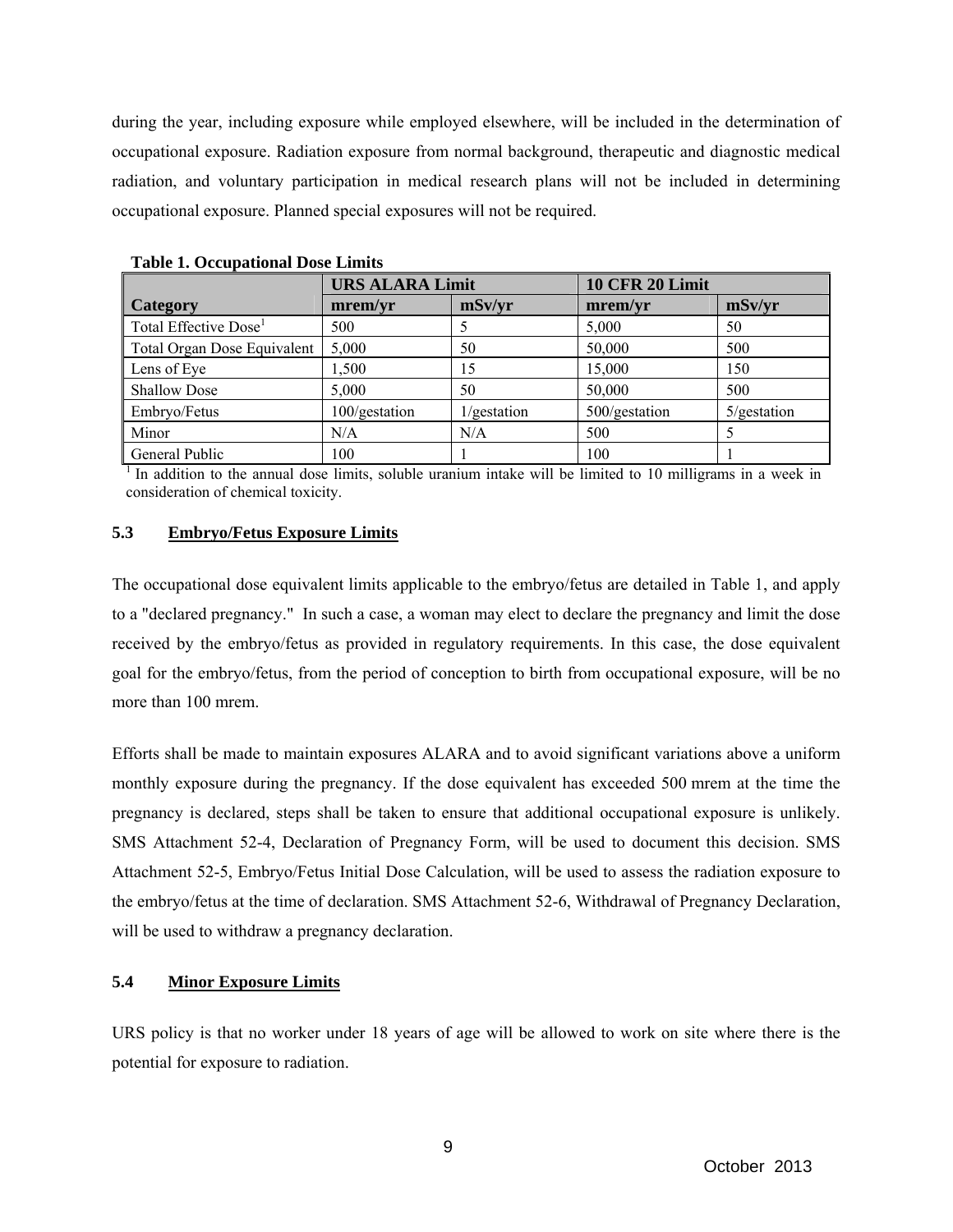#### **5.5 Members of the Public Exposure Limits**

The annual exposure limit for any member of the public shall be limited to 100 mrem total effective dose equivalent, regardless of whether the individual is inside or outside of a controlled area. The dose equivalent in any unrestricted area from external sources will not exceed 2 mrem in any one hour or 50 mrem per year, regardless of occupancy by a member of the public.

#### **5.6 Air and Liquid Effluents**

The release of radioactivity in air or liquid effluents to unrestricted areas will be monitored and controlled in accordance with the requirements of 10 CFR 20.1302. Projects that are subject to state or local regulatory requirements will comply with the effluent limitations in those requirements. For projects at low-hazard sites, workplace monitoring and/or conservative modeling can be used to determine compliance with effluent limitations. Records of air monitoring, radioactive effluent monitoring, and/or modeling will be generated and maintained to demonstrate compliance with effluent limitation requirements.

#### **6.0 CONDUCT OF RADIOLOGICAL WORK**

#### **6.1 Planning**

Incorporating radiological protection requirements such as engineering controls and dose and contamination reduction considerations are key to the successful execution of work activities in areas where there is a potential for exposure to radiation or radioactive materials. Reviewing and incorporating such controls and considerations will be made on a site-by-site basis and will be commensurate with the quantity and type of radioactive materials present. Appropriate requirements will be documented in applicable work plans and procedures.

Projected radiation dose (internal and external) estimates will be made for all jobs involving potential exposure to radiation or radioactive materials. The complexity of these exposure estimates will be commensurate with the levels of radiation and radioactive materials present and the types of activities involved. Documentation of these exposure estimates will be placed in the project file.

Trigger levels for the development and execution of ALARA reviews will be adopted on a site-specific basis and documented. At a minimum, ALARA reviews will be conducted any time projected individual dose exceeds 200 mrem, or collective dose estimates exceed 2,000 person-mrem.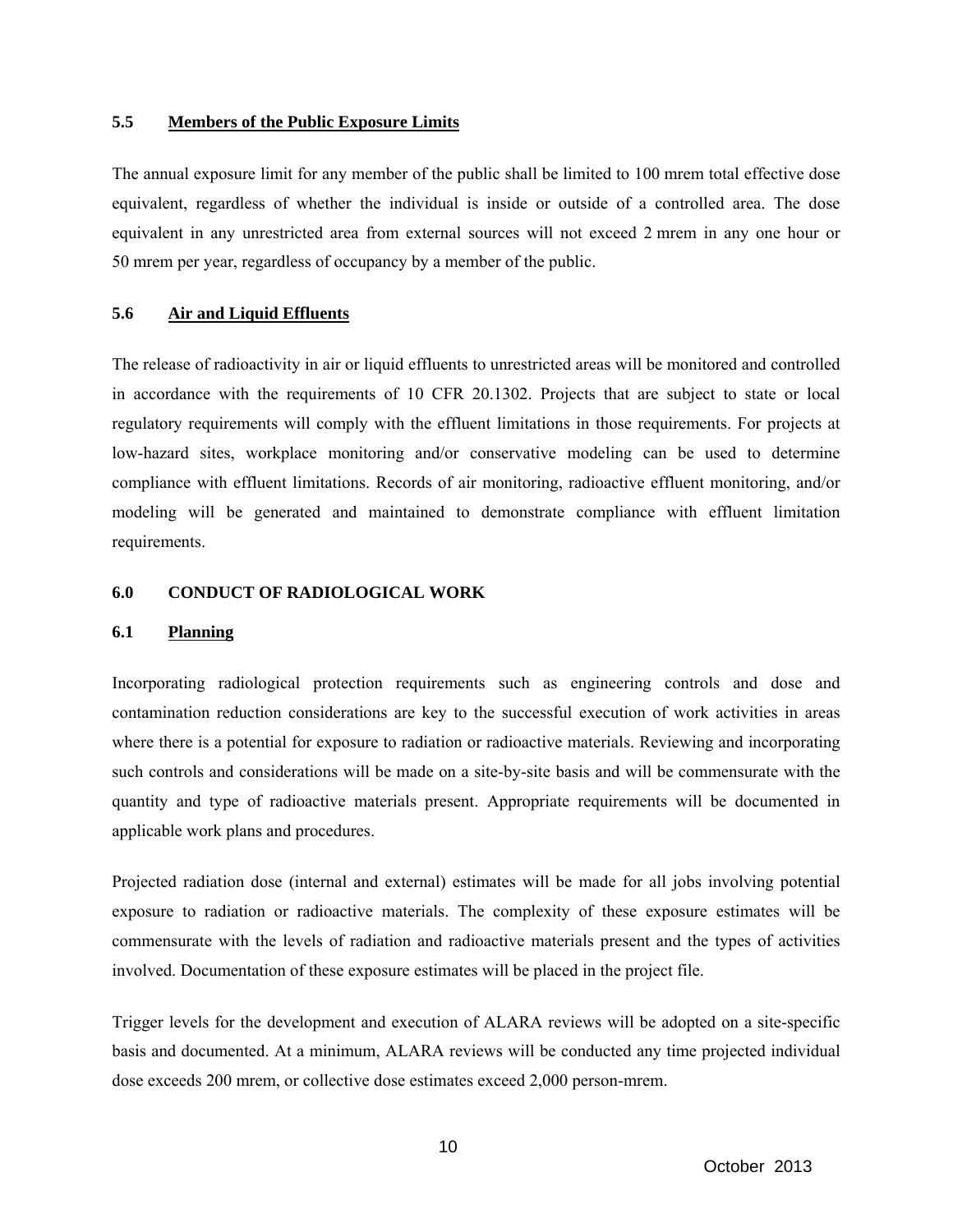#### **6.2 Work Permits**

URS uses a Radiation Work Permit (RWP) process to detail specific requirements for work activities, as defined in SMS 052. RWPs (see SMS Attachment 52-2) will be used to inform workers of area radiological conditions and entry requirements, and to provide a mechanism to relate worker exposure to specific work activities. They will be used at all sites that have a potential for exposure to radiation or radioactive materials. If appropriate, radiological requirements will be combined with other, nonradiological requirements, onto a single HWP (see SMS Attachment 52-3). Implementation of a work permit plan will have the following minimum requirements:

- RWPs/HWPs will be written based on radiological survey data that are appropriate to characterize the expected work conditions.
- RWPs/HWPs will detail the work area and activity that are within their scope and will specify requirements for protective measures, including dosimetry, air sampling, PPE, respiratory protection, work area preparation, and health physics oversight.
- RWPs/HWPs will be reviewed and approved by the SRSO. Modifications to existing RWPs/HWPs will require the concurrence of the SRSO or designee.
- RWPs/HWPs will be readily available in the work area (if access control points are established the RWP/HWP will be posted at the access point to the applicable radiological work area).
- Workers will acknowledge by signature that they have read, understand, and will comply with the RWPs/HWPs prior to initial entry to the area and after any revisions to the RWPs/HWPs.
- RWPs/HWPs will be updated if radiological conditions change to the extent that protective requirements need modification.

#### **6.3 Control Zones**

#### **6.3.1 Access/Egress Procedures**

Only appropriately trained, authorized, and qualified personnel will be permitted access to radiological controlled areas. The degree of control will be commensurate with the existing and potential radiological hazards within the area and may include, for example, signs and barricades, entrance ways locked against ingress, control devices or alarms, or administrative controls. The establishment of High or Very High Radiation Areas is not anticipated for this project; however, additional access control measures for High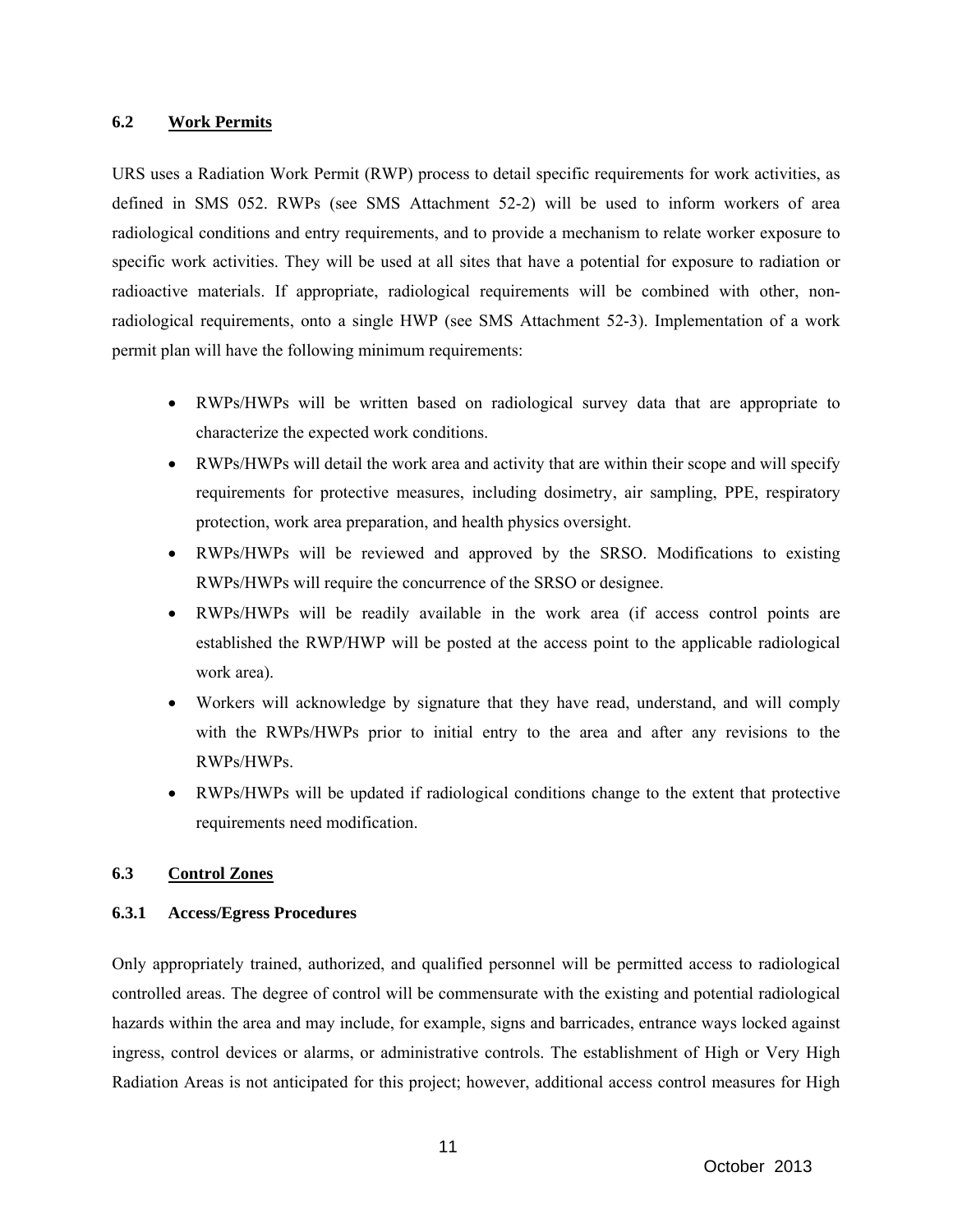and Very High Radiation Areas will be established in accordance with 10 CFR 20, as appropriate. The controls will be established so that rapid egress from the controlled area in an emergency is not prevented.

Control measures and established procedures will incorporate a RWP/HWP system to ensure appropriate planning, control, hazard communication, and documentation of work activities in Radiological Controlled Areas (RCA) that include Radiation Areas, Contamination Areas, or Airborne Radioactivity Areas. Task-specific RWP/HWP s will be used for short-term work in these RCAs with the potential for changing radiological conditions. General RWP/HWP's may be used for longer term activities in RCAs with known, stable radiological conditions.

Personnel frisking and/or monitoring will be conducted before exiting radiologically contaminated areas and other areas where there is a potential for contamination.. If the instruments indicate greater than 100 cpm above background, a Radiation Technician will be contacted for decontamination of personnel.

#### **6.3.2 Posting and Labeling**

The standard radiation symbol (ANSI N2.1/12.1) in magenta or black on a yellow background (or alternate as provided by regulations) will be used to warn individuals of the presence of radiation and/or radioactive material. Each access point to a controlled or restricted area will be posted with the appropriate identification and instructions. For controlled or restricted areas, each area will be posted as detailed in Table 2 below.

| <b>Posting Sign</b>                                            | <b>Definition</b>                                        |  |  |
|----------------------------------------------------------------|----------------------------------------------------------|--|--|
| <b>Caution Radiation Area</b>                                  | 5 mrem in 1 hour at 30 cm                                |  |  |
| Caution-High Radiation Area or Danger High                     | 100 mrem in 1 hr at 30 cm                                |  |  |
| Radiation Area                                                 |                                                          |  |  |
| Grave Danger-Very High Radiation Area                          | 500 rads in 1 hr at 1 m                                  |  |  |
| <b>Caution Contaminated Area</b>                               | Removable radioactive contamination in excess of Table 3 |  |  |
|                                                                | values                                                   |  |  |
| Caution Airborne Radioactivity Area or Danger                  | $>1$ DAC or 12 DAC hours/week                            |  |  |
| Airborne Radioactivity Area                                    |                                                          |  |  |
| Caution,<br>Radioactive<br>Material<br>Danger<br><sub>or</sub> | Radioactive material handled, used or stored             |  |  |
| Radioactive Material                                           |                                                          |  |  |

#### **Table 2. Posting Requirements**

Additionally, NRC Form 3, "Notices to Employees," will be posted in a location visible to all employees who work with or around radioactive materials.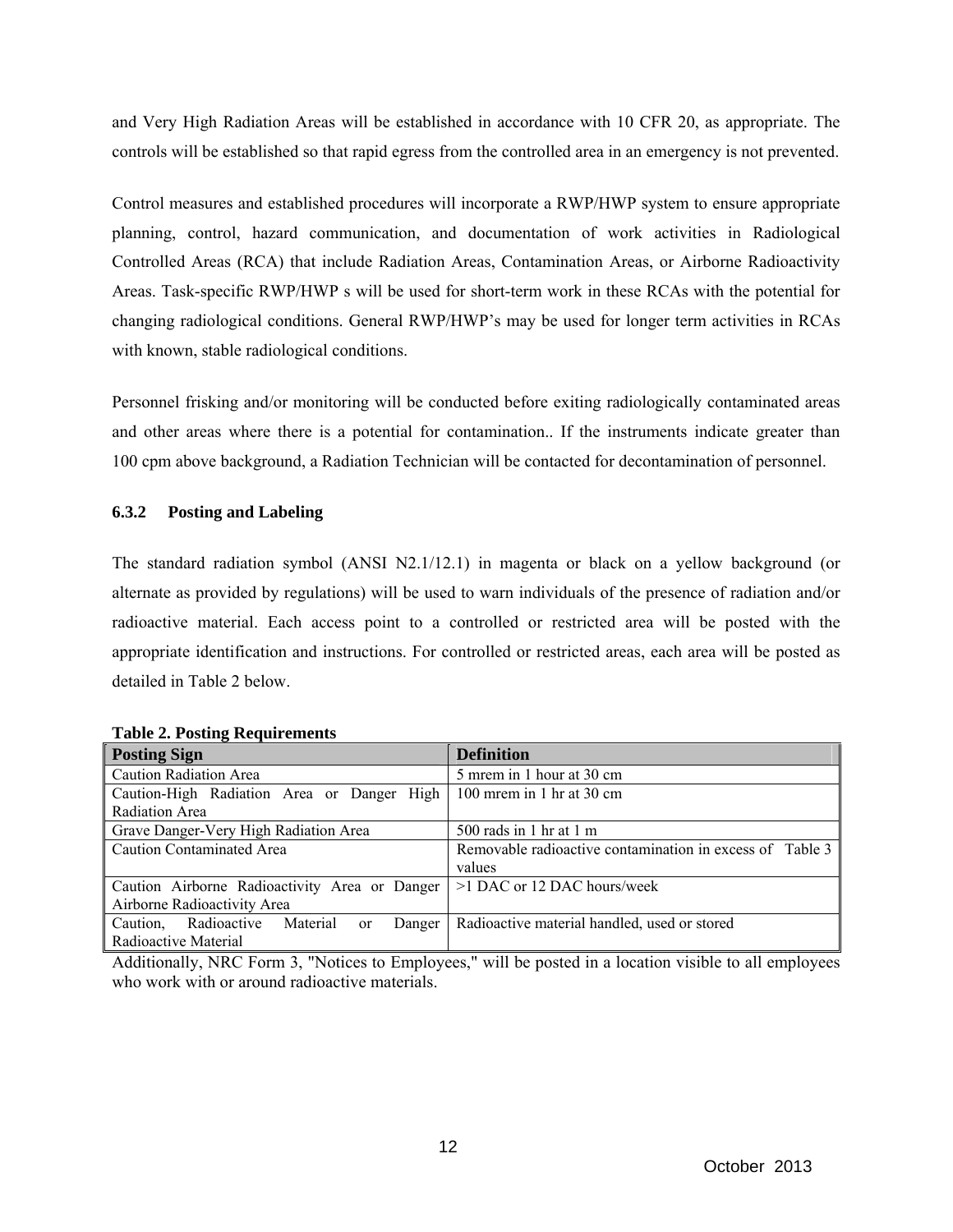#### **7.0 MONITORING**

#### **7.1 Personnel Monitoring**

#### **7.1.1 Internal Dosimetry**

All personnel who have the potential to receive intakes of radioactive materials that may result in a committed effective dose equivalent (HE, 50) of 500 mrem will participate in an appropriate bioassay plan. This plan will be reviewed and approved by a qualified Health Physicist and will be capable of detecting internal radioactive materials at a level below 10% of the Annual Limit of Intake listed in Appendix B of 10 CFR 20 for each radionuclide for which exposure at this level is likely.

Prior to commencement of work in restricted or controlled areas with the potential for internal exposure in excess of the levels stated above, each radiation worker will have an appropriate baseline bioassay performed. These individuals will also have an appropriate exit bioassay performed when they leave the project.

All personnel who perform routine field activities where the potential for removable surface or airborne radioactive contamination exists will participate in an appropriate routine bioassay plan. Special followup bioassay procedures will be implemented whenever a suspected intake has occurred or routine bioassay results are above a derived investigation level. The bioassay plan for NFSS includes the collection of pre and post work urine samples for uranium analysis.

#### **7.1.2 External Dosimetry**

Monitoring applies to any individual likely to receive an annual external whole body exposure in excess of 10% of the occupational limit. All personnel dosimetry used will be processed and evaluated by a processor holding a current accreditation under the National Voluntary Laboratory Accreditation Plan (NVLAP) of the National Institute of Standards and Technology (NIST).

Personnel dosimetry will be issued to URS and subcontractor personnel who are assigned to work at the site during invasive activities, or when working with potentially contaminated material.

#### **7.1.3 Summation of Internal and External Exposures**

Internal committed effective dose equivalents and external effective dose equivalents during the year will be combined to determine the annual total effective dose equivalent in accordance with the requirements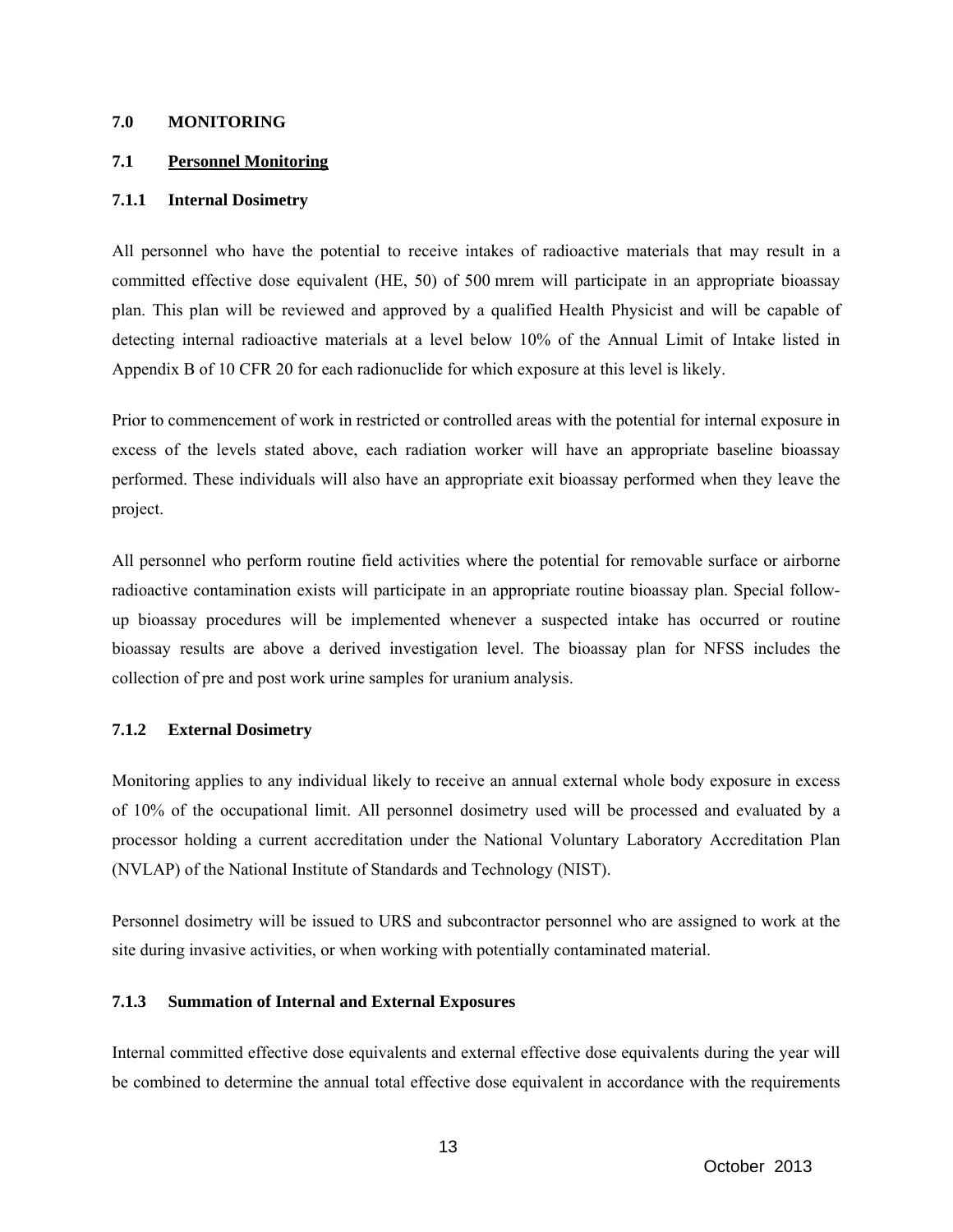of federal and state regulations. Generally, summation will be required when intakes exceed 10% of the annual limit on intake, may result in a total effective dose equivalent of 50 mrem for minors or visitors, or a dose equivalent of 50 mrem to the embryo/fetus for declared pregnant women. The deep dose equivalent to the whole body may be used as the effective dose equivalent for external exposures.

#### **7.1.4 Medical Surveillance**

No specific medical surveillance requirements exist for exposure to radiation levels at occupational levels. General medical surveillance requirements for all hazardous waste sites are contained in the SSHP.

All cases of overexposure and suspected ingestion or inhalation of radioactive materials must be reported to the SRSO immediately. The URS Medical Consultant will advise the SRSO on the type(s) of test(s) required to accurately assess exposure effects.

#### **7.2 Workplace Monitoring**

#### **7.2.1 Surveys**

Radiological monitoring and surveys of radiation exposure levels, contamination, and airborne radioactivity will be conducted to:

- Characterize workplace conditions and detect changes in those conditions;
- Verify the effectiveness of physical design features, engineering and process controls, and administrative control procedures;
- Demonstrate regulatory compliance;
- Detect the gradual buildup of radioactive material;
- Identify and control potential sources of personnel exposure; and
- Identify areas requiring postings.

Monitoring will be performed only by trained and qualified personnel, following RP 4.0 Radiation Surveys and RP 5.0 Smear Counter Setup and Operation. Monitoring will be conducted as specified in the SSHP and associated RWPs.

Minimally, radiological surveys will be conducted:

- During the establishment of controlled areas;
- Weekly in active controlled areas, radiation and/or contamination areas;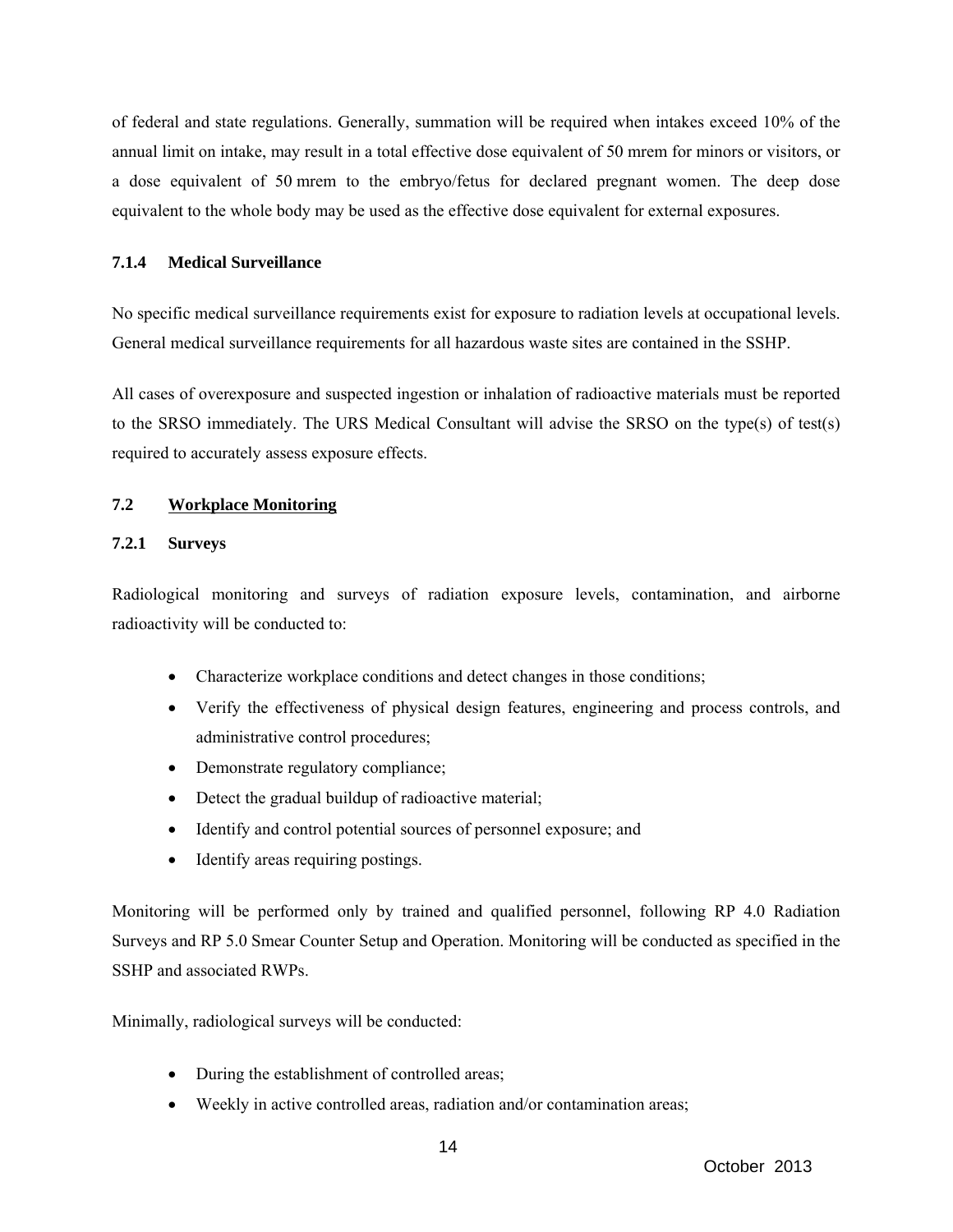- Monthly, or upon access in inactive controlled areas;
- As specified on RWPs/HWPs; and
- During the release of controlled areas.

#### **7.2.2 Air Sampling**

General area and personal air sampling will be conducted in accordance with the guidance in NRC Regulatory Guide 8.25. Air sampling will be employed when necessary to determine whether confinement of radioactive material is effective, to determine workplace administrative controls required, estimate worker intakes, and determine what personal protective equipment (PPE) is appropriate.

General area air sampling for airborne radioactivity will be conducted with high-volume air samplers where the potential for airborne radioactivity is above background levels. High-volume air samplers are those with sufficient flow rate to achieve a minimum detectable activity (MDA) of 10% of the applicable DAC in an 8-hour shift. For small jobs with documented minimal airborne radioactivity potential, general area air sampling for airborne radioactivity will not be required. Air samples will be analyzed in accordance with written procedures. In areas with a potential for short-term airborne excursions, representative grab samples will be collected in the immediate vicinity of work being performed to determine whether the area is an airborne radioactivity area requiring additional work controls and if personal breathing-zone air sampling is necessary to assess the worker's intake of airborne radioactive materials. As with the protocol for personal sampling, high-volume sample results will be compared with the appropriate DAC.

When required to estimate worker intakes, representative personal air sampling from each field team working in radiologically contaminated areas will be conducted for airborne radioactivity in the breathing zone. The data will be compared with the DACs that are appropriate for the contaminant(s) expected to be present to gauge employee exposure potential. DACs for radioactive contaminants in Appendix B to 10 CFR 20 will be used to assess exposure potentials, as appropriate.

#### **7.3 Release of Materials from Contamination Areas**

Radiological contamination survey, documentation, and labeling requirements will be established for all property/material released from an RCA. All equipment, materials, and property used in an RCA established for contamination control will be considered as potentially contaminated and will not be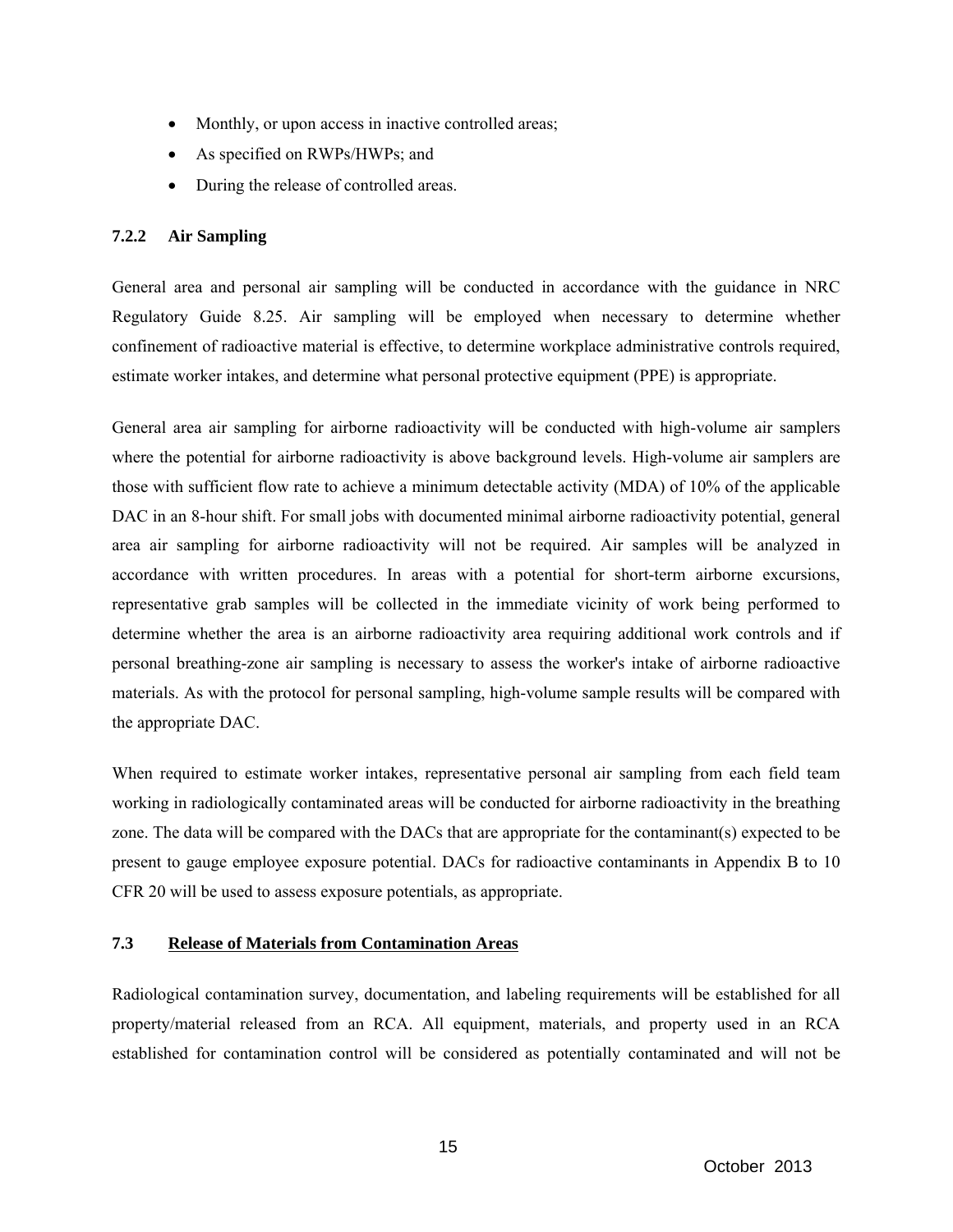released to an uncontrolled or unrestricted area until they have been surveyed and meet the unconditional release limits listed in Table 3 below, or approved alternative site-specific requirements.

| <b>Acceptable Surface Contamination Levels</b> |                                                  |                                          |                                        |  |  |  |
|------------------------------------------------|--------------------------------------------------|------------------------------------------|----------------------------------------|--|--|--|
| Nuclide <sup>a</sup>                           | $Average^{b,c}$                                  | Maximum <sup>b,d</sup>                   | Removable <sup>b,e</sup>               |  |  |  |
| U-nat, U-235, U-238, and                       | 5,000 dpm $\alpha/100 \text{ cm}^2$              | 15,000 dpm $\alpha$ /100 cm <sup>2</sup> | 1,000 dpm $\alpha/100$ cm <sup>2</sup> |  |  |  |
| associated decay products                      |                                                  |                                          |                                        |  |  |  |
| Tranuranics, Ra-226, Ra-                       | 100 dpm/100 $\text{cm}^2$                        | 300 dpm/100 $\text{cm}^2$                | 20 dpm/100 $\text{cm}^2$               |  |  |  |
| 228, Th-230, Th-228, Pa-                       |                                                  |                                          |                                        |  |  |  |
| 231, Ac-227, I-125, I-129                      |                                                  |                                          |                                        |  |  |  |
| Th-nat, Th-232, Sr-90, Ra-                     | 1,000 dpm/100 cm <sup>2</sup>                    | 3,000 dpm/100 cm <sup>2</sup>            | 200 dpm/100 $\text{cm}^2$              |  |  |  |
| 223, Ra-224, U-232, I-                         |                                                  |                                          |                                        |  |  |  |
| 126, I-131, I-133                              |                                                  |                                          |                                        |  |  |  |
| emitters<br>Beta-gamma                         | 5,000 dpm $\beta - \gamma / 100$ cm <sup>2</sup> |                                          | 1,000 dpm β-γ/100 cm <sup>2</sup>      |  |  |  |
| (nuclides with decay                           |                                                  |                                          |                                        |  |  |  |
| modes other than alpha                         |                                                  | 15,000 dpm β-γ/100 cm <sup>2</sup>       |                                        |  |  |  |
| emission or spontaneous                        |                                                  |                                          |                                        |  |  |  |
| fission) except Sr-90 and                      |                                                  |                                          |                                        |  |  |  |
| others noted above.                            |                                                  |                                          |                                        |  |  |  |

**Table 3. Surface Radioactivity Release Limits** 

<sup>a</sup> Where surface contamination by both alpha- and beta-gamma-emitting nuclides exists, the limits established for alpha- and beta-gamma-emitting nuclides should apply independently.

<sup>b</sup> As used in this tape, dpm (disintegrations per minute) means the rate of emission by radioactive material as determined by correcting the counts per minute observed by an appropriate detector for background, efficiency, and geometric factors associated with the instrumentation.

 $\degree$  Measurements of average contaminant should not be averaged over more than 1 square meter. For objects of less surface area, the average should be derived for each such object.

 $d$  The maximum contamination level applies to an area of not more than 100 cm<sup>2</sup>.

<sup>a</sup> The maximum contamination level applies to an area of not more than 100 cm<sup>2</sup>.<br><sup>e</sup> The amount of removable radioactive material per 100 cm<sup>2</sup> of surface area should be determined by wiping that area with dry filter or soft absorbent paper, applying moderate pressure, and assessing the amount of radioactive material on the wipe with an appropriate instrument of known efficiency. When removable contamination on objects of less surface area is determined, the pertinent levels should be reduced proportionally and the entire surface should be wiped.

If the property/material to be released either cannot be monitored using standard survey techniques or is a volume or bulk material, such as liquids, soils, and so forth, it will be considered potentially contaminated. A special property/waste release evaluation will be conducted prior to release. The release limits for these materials will be established in accordance with specific guidance from the cognizant regulatory authority. All surveys and evaluations for release of potentially contaminated property/material to uncontrolled or unrestricted areas will be documented.

#### **7.4 Instrument Calibration**

Radiation detection instrumentation will be provided as appropriate for performing necessary surveys and monitoring. The instrumentation will be selected based upon the type of radiation detected, MDA measurement capability, and range in accordance with the radiological hazards present or anticipated for the project.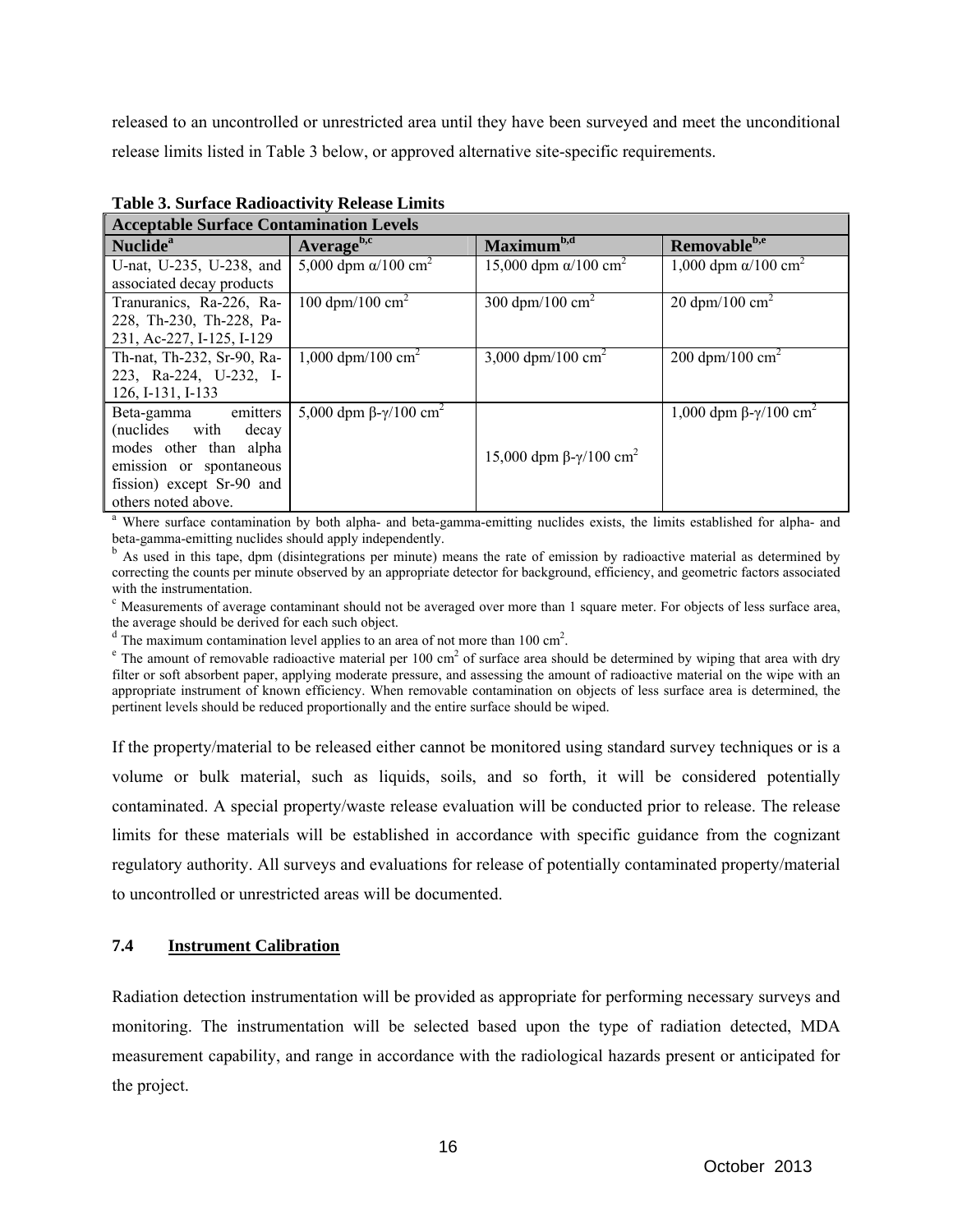The vendor or a calibration service will perform calibration of radiological instruments and equipment in accordance with ANSI N323 (1997) using standards traceable to the NIST primary standards. The calibration certificate will be maintained by the SRSO.

Field calibration of counting instrumentation in accordance with approved written procedures is authorized if it meets the above requirements and the source calibration certificate and documented detection efficiency determination are maintained in the site-specific project file. Each instrument or piece of equipment will have a calibration sticker with an expiration date affixed.

At a minimum, performance tests of radiological instruments will be conducted before use. Satisfactory performance test results will be within  $\pm 20\%$  of the expected response. Instruments that do not meet performance test criteria, are found to be out of calibration, or are defective, will be removed from service until repaired and/or calibrated. The results of these checks will be recorded in a daily source check log by the performer and will be maintained in the project file. All performance tests will be conducted in accordance with approved written procedures.

#### **8.0 PERSONNEL PROTECTIVE EQUIPMENT**

#### **8.1 Use and Selection of Protective Clothing**

PPE will be selected based on the contamination levels in the work area and the anticipated work activity, ALARA and safety considerations, and consideration of non-radiological hazardous materials that may be present. Surfaces are considered radiologically contaminated if above Table 3 levels. PPE provided will be in good condition and free of chemical or radioactive contamination.

Full Set

- Coveralls (Tyvek ® or cotton)
- Cotton glove liners
- Rubber or chemical resistant gloves
- Shoe covers
- Protective overshoes

Protective clothing and equipment selected for project tasks will be described in the SSHP, together with procedures for donning and removing PPE without spreading contamination or contaminating the worker. The necessary PPE for a task will be specified by the RWP.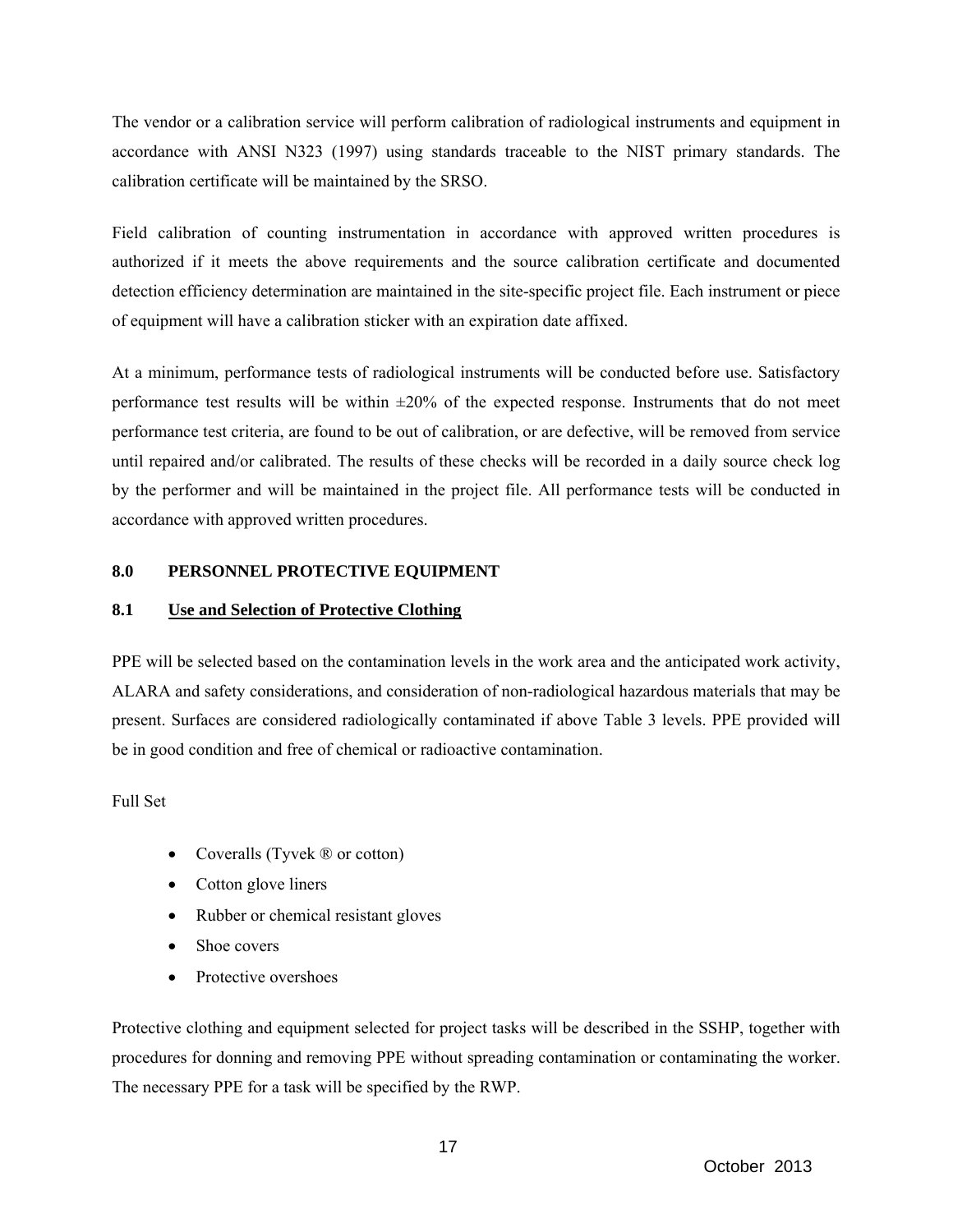#### **8.2 Use and Selection of Respiratory Protection Devices**

URS Respiratory Protection SMS -042 details specific procedures for respiratory usage, fit, cleaning, and so forth.

Engineering control measures will be provided to limit the concentrations of radioactivity in air to levels below those that constitute an airborne radioactivity area to the extent feasible. When this level is not feasible, other methods such as administrative controls and respiratory protection will be employed to limit the potential for intake of radioactive material.

Only respiratory protection equipment that is tested and certified by the National Institute for Occupational Safety and Health (NIOSH) will be used. Protection factors listed in Appendix A of 10 CFR 20 will be used in the assessment of potential radioactive material intake.

Selection of appropriate respiratory protection devices will be designated within either the SSHP or the RWP. Selected respiratory protection devices will have as a minimum a protection factor greater than the multiple by which peak concentrations or airborne radioactivity exceed the values specified in Appendix B of 10 CFR 20. Only respiratory protection equipment that has been specifically certified for emergency use by NIOSH/Mine Safety and Health Administration (MSHA) will be used as emergency devices.

Whenever respiratory protection will be used at a site, the following additional minimum requirements will be met:

- Air sampling will be performed to identify the potential hazard, permit proper equipment selection, and estimate exposures.
- Surveys and bioassays as appropriate will be performed to evaluate actual intakes.
- Respirators will be tested for operability immediately prior to each use.
- Written procedures will be available regarding selection, fitting, issuance, maintenance, and testing of respirators (including testing for operability prior to each use), supervision and training of personnel, monitoring (including air sampling and bioassays), and recordkeeping.

### **9.0 RADIOACTIVE MATERIAL ACCOUNTABILITY AND CONTROL**

All procurement, receipt, and storage of radioactive material will be coordinated with the individual or organization responsible for radiation protection at the project site. A source custodian and documented inventory record will be established and maintained for radioactive sources. All sources brought on site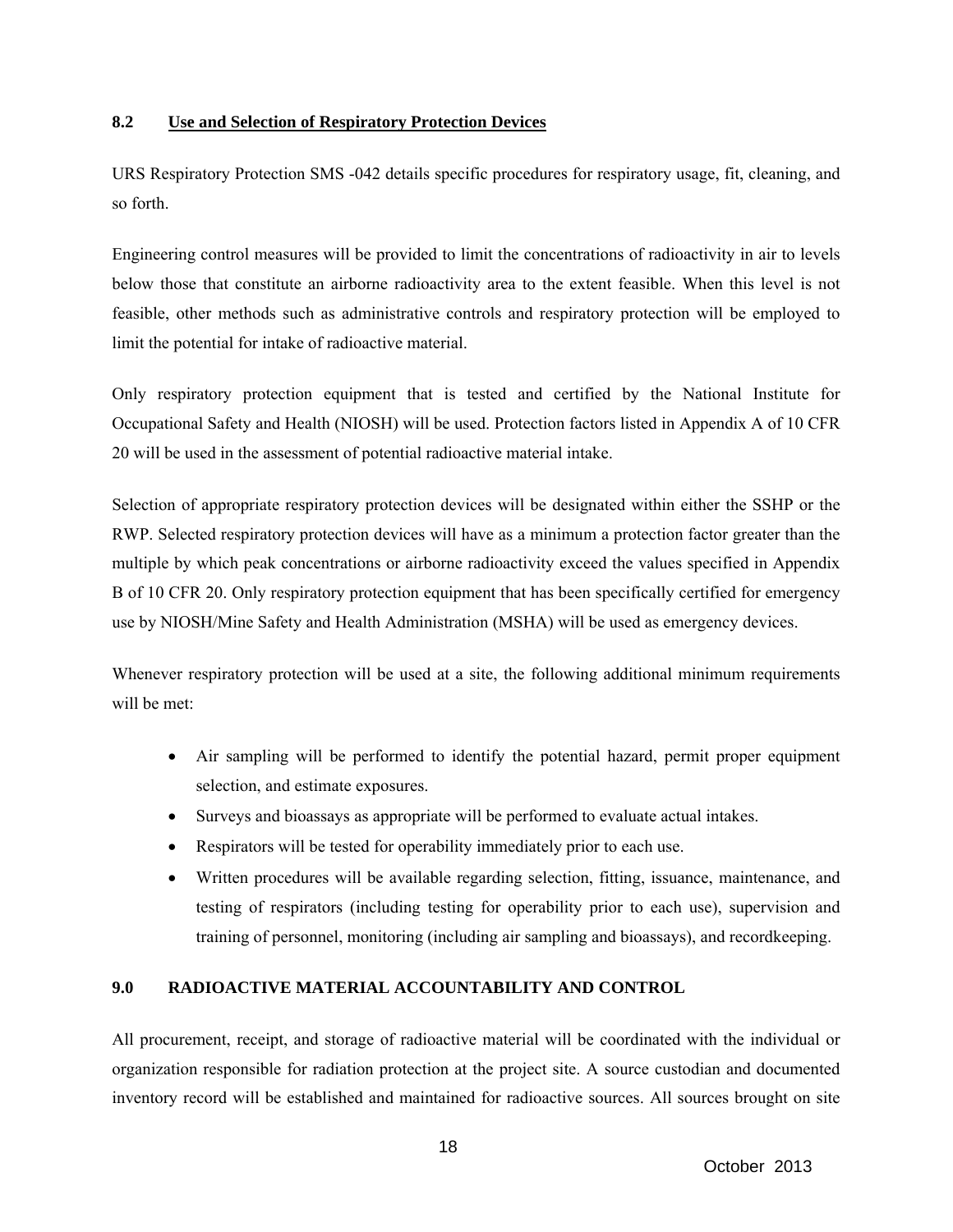by external organizations will not be allowed into areas under company control without prior notification and approval by the company individual or organization responsible for radiation protection. Radioactive materials licenses will be required for sources that exceed exempt quantities.

Transportation of radioactive material (specific activity  $>2000$  pCi/g) in commerce, generally off site, will be in accordance with Department of Transportation (DOT) requirements in 49 CFR 170 through 180, and other federal, state, and local regulations, as applicable.

#### **10.0 DECONTAMINATION**

#### **10.1 Personnel**

The guideline for determining the presence of skin contamination on personnel is detectable radiological contamination above background.

If necessary, decontamination of personnel will be performed only under the direct supervision of the SRSO. Generally, dry, nonabrasive methods will be attempted first and, if necessary, may be followed by washing with soap and water. Material generated during decontamination, including wipes, tape, and water, will be collected and disposed of as radioactive waste. Specific decontamination procedures and documentation requirements are contained in site-specific standard operating procedures (SOPs). Nonradiological decontamination procedures are contained within the SSHP.

#### **10.2 Equipment**

Surface contamination criteria presented in Table 3 will be used to determine if a piece of equipment is contaminated with radioactive materials. When decontamination is necessary, decontamination will be performed using techniques that are appropriate based on site-specific conditions. Generally, dry decontamination methods such as high-efficiency particulate air (HEPA) vacuuming or wipedowns are preferred when facilities for the collection of radiological contaminated wastewater are not in place. If adequate facilities exist for the collection of such fluids, it may be appropriate to use a wet decontamination technique. Additional decontamination methods include sand or other abrasive blasting.

Specific decontamination procedures and decontamination requirements are contained in the site-specific SOPs. Non-radiological equipment decontamination procedures are contained in the SSHP.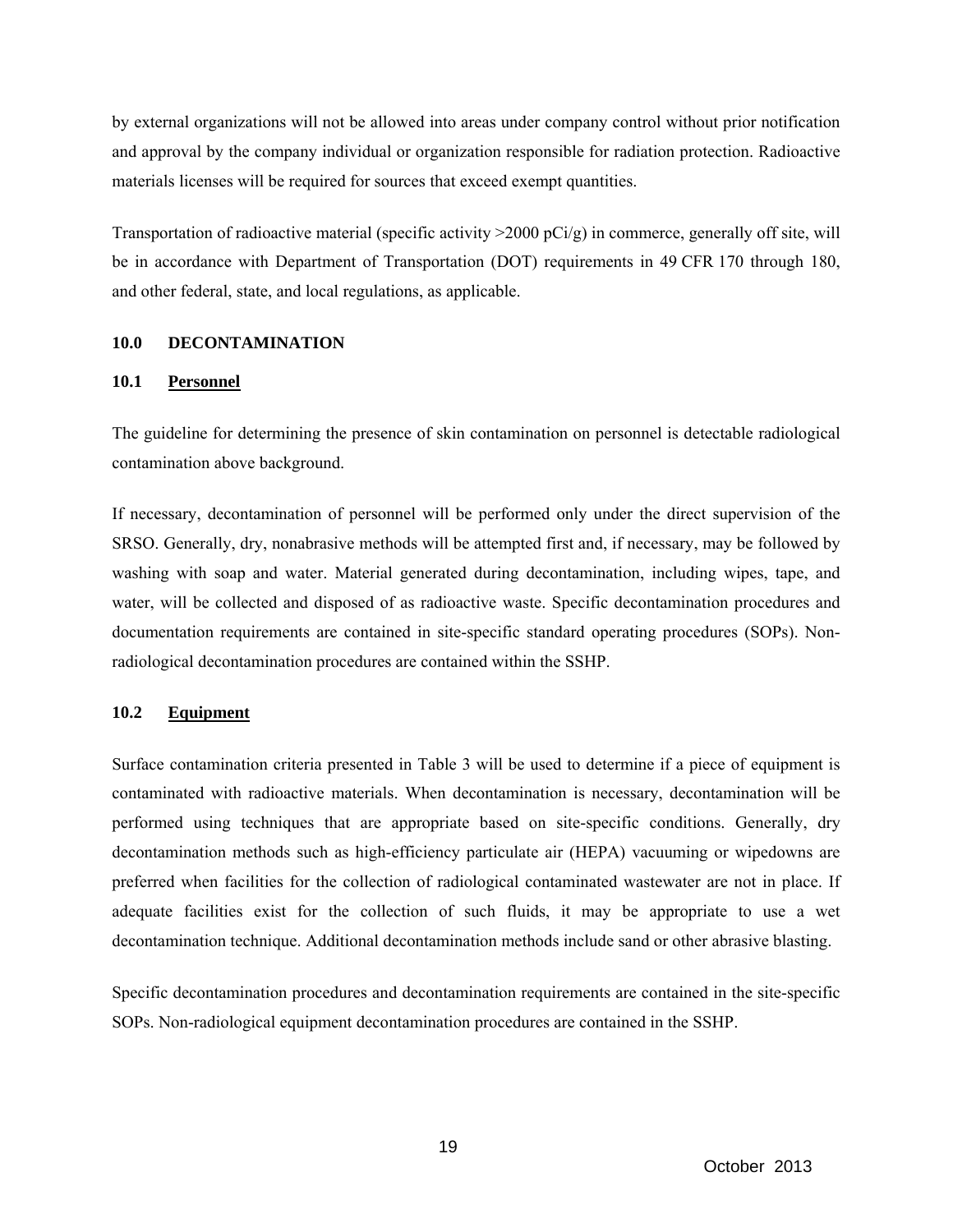#### **11.0 WASTE MANAGEMENT**

Radioactively contaminated waste material generated during this project will be managed in accordance with the EM-1110-35-1, "Management Guidelines for Working with Radioactive and Mixed Waste, and the project-specific work plan. Materials suspected of being mixed waste (RCRA/TSCA/etc. hazardous substances combined with radioactive materials) will be identified and segregated as soon as practical to avoid combining mixed waste with other waste forms.

While the scope of this waste minimization plan will be commensurate with the level of radioactive materials present and activities conducted at each site, at a minimum, the following guidelines will be used:

- Removal of excess/unnecessary packaging material prior to bringing materials into radiological controlled areas;
- Restriction of materials entering radiological areas to those materials necessary for performance of work;
- Restriction of the quantities of hazardous materials, such as paints, solvents, chemicals, cleaners, and fuels, entering radiological areas;
- Substitution of reusable items in place of disposable ones, when practical;
- Selection of consumable materials such as PPE that is compatible with waste processing systems, volume reduction, and waste acceptance criteria;
- Survey of potentially contaminated material leaving controlled areas to separate uncontaminated materials from contaminated materials; and
- Emphasis on waste reduction methodologies in training.

Additional waste minimization procedures and/or requirements will be identified in each site-specific work plan and will be commensurate with the levels of radioactive materials present and activities being performed.

#### **12.0 EMERGENCY PROCEDURES**

Details on the site-specific emergency procedures are provided in the SSHP. At a minimum, emergency procedures will take into account client emergency response procedures and the responsibilities of off-site state and local emergency response agencies. All site personnel will be instructed in their emergency responsibilities and the emergency procedures.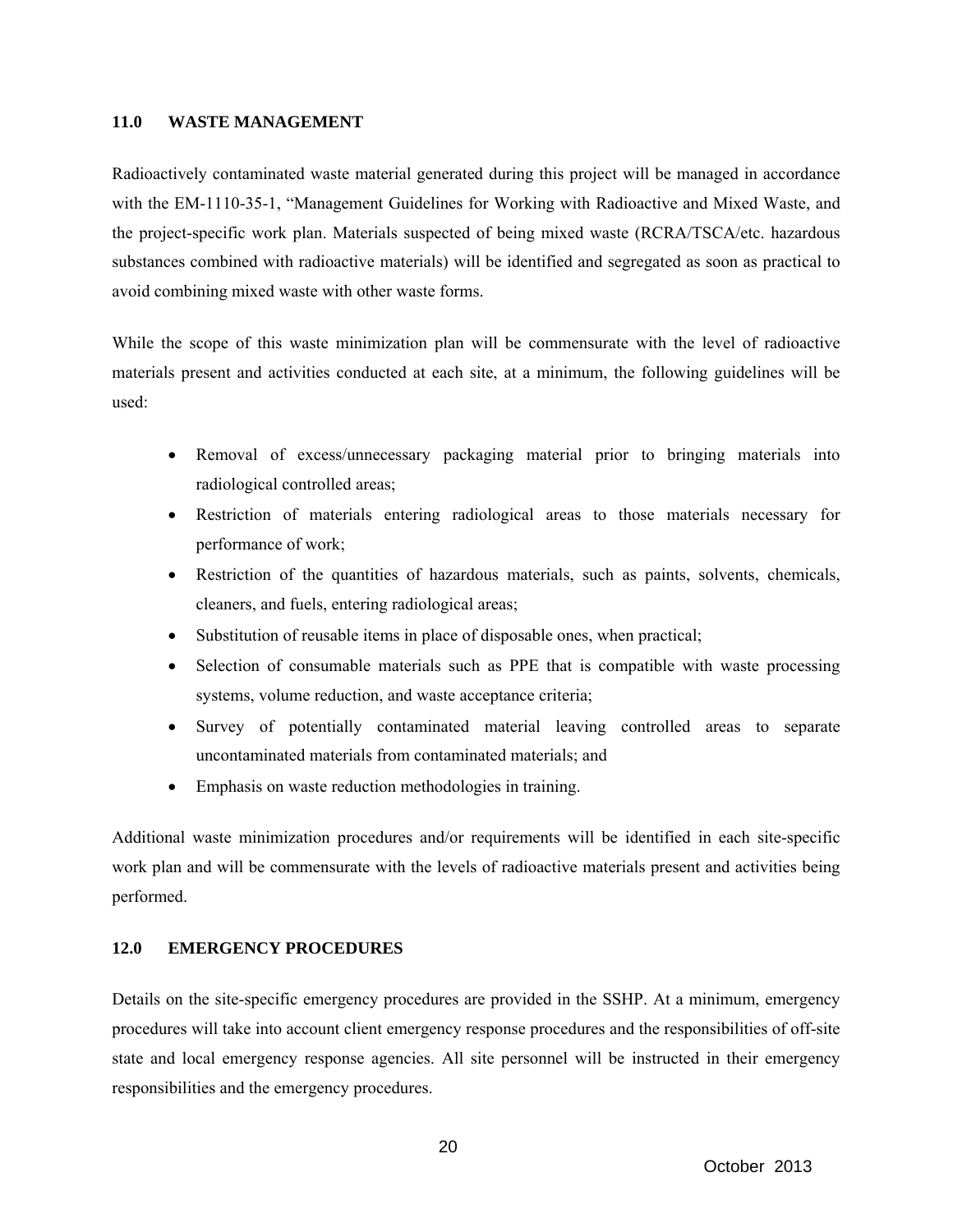#### **13.0 TRAINING**

Training will be provided to general employees, radiation workers, and radiological control staff at a project site under this RPP. Periodic retraining will be conducted whenever a significant change to the RPP or implementing procedures occurs or at a frequency consistent with applicable regulatory or client requirements and commensurate with radiological hazards present on the site. Minimum retraining frequency of two years will be implemented.

All formal training under the RPP will verify individual knowledge by an appropriate examination. Documentation of training will be generated containing the individual's name, date of training, topic(s) covered, pass or fail, and the name of the certifying official. No employee will be permitted to independently perform tasks inside of a radiological controlled area until the appropriate training and qualification requirements are met.

Additional training requirements will be determined on a site-specific basis and will be commensurate with the radiological hazards present on each site. These additional requirements will be documented in the SSHP.

#### **13.1 Radiological Worker Training**

At a minimum, all personnel entering an area where radioactive material or radiation generating devices are used, and where there is a potential for an individual to receive a Total Effective Dose Equivalent (TEDE) of 100 mrem or more in one year, will receive the following training:

- **Radiological Fundamentals** Atomic Structure, Definitions and Units of Measure, the Four Basic Types of Ionizing Radiation, Units of Measure for Radiation.
- **Biological Effects** Sources of Radiation, Effects of Radiation on Cells Acute and Chronic Radiation Dose, Prenatal Radiation Exposure, Risks in Perspective.
- **Radiation Dose Limits** Basis for and Purpose of Radiation Dose Limits and, Administrative Control Levels, and Worker Responsibilities Regarding Dose Limits.
- **ALARA Program** ALARA Program, Responsibilities for the ALARA Program, External and Internal Dose Reduction, Radioactive Waste Minimization.
- **Personnel Monitoring Programs** External Dosimetry, Internal Monitoring, Methods for Obtaining Radiation Dose Records.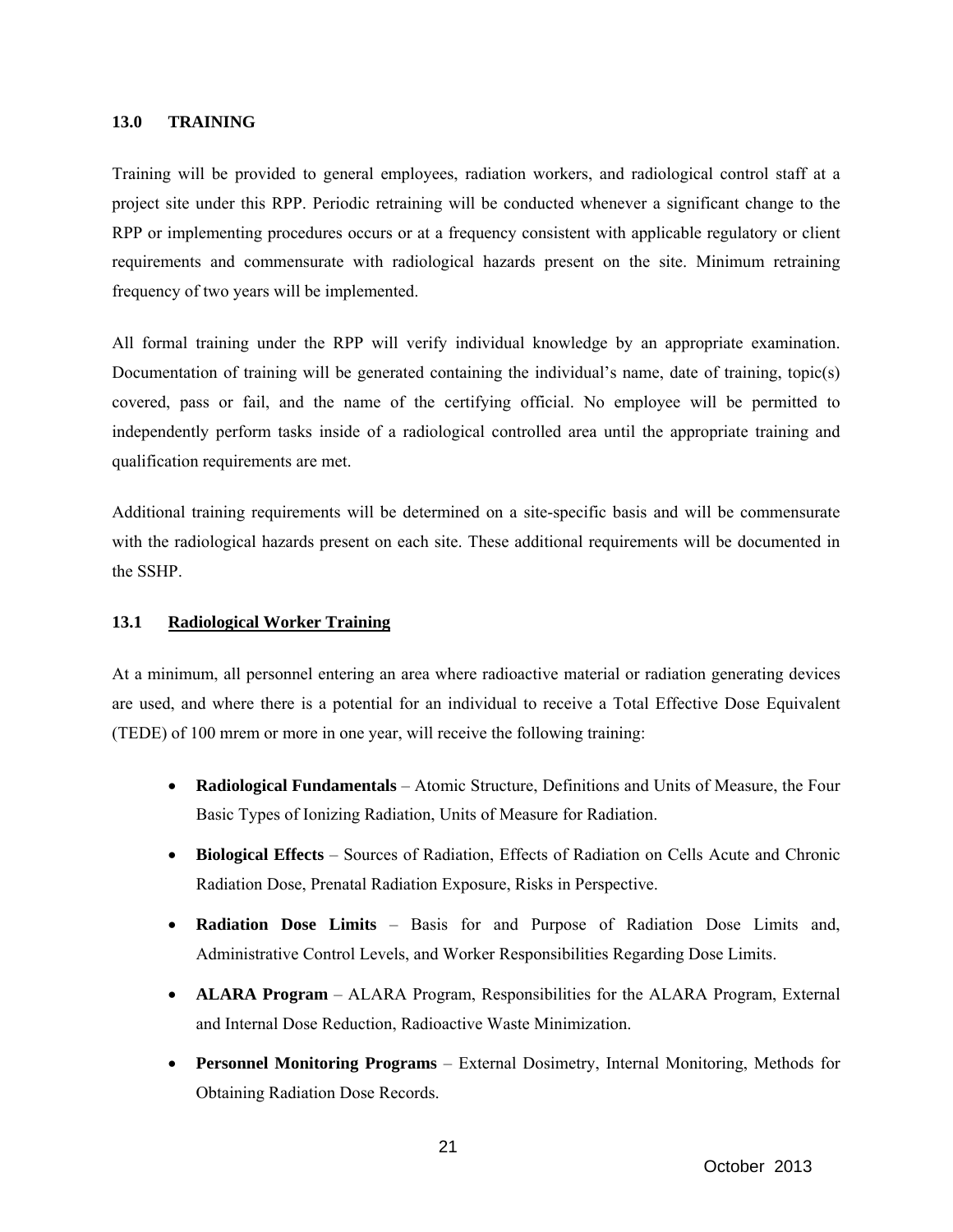- **Radiological Access Controls and Postings** –Radiological Work Permits, Radiological postings, Requirements for entering, working and exiting Radiological Control Areas.
- **Radioactive Contamination**  Types and sources of contamination, Contamination control methods, Contamination monitoring equipment, Decontamination
- **Radiological Emergencies** Emergency Alarms and Responses, Radiological Emergency Situations, Considerations in Rescue and Recovery Operations.
- **Practical Factors** Review an Appropriate Radiological Work Permit (RWP), Record the Appropriate Information on the RWP, Select and Wear Required Dosimeter(s), Enter Simulated Area and Demonstrate ALARA Techniques, Monitor for Contamination, Respond to Emergency Situations or Abnormal Radiological Situations.

#### **13.1.1 Authorized Users**

Authorized Users (AU) are individuals who, by their training and experience, are allowed to work, unsupervised, with radioactive material or radiation generating devices, and also directly supervise Authorized Users Assistants working with radioactive material. Training for Authorized Users will include eight hours of classroom training on the topics detailed above in addition to the practical factors.

#### **13.1.2 Authorized User Assistants**

Authorized User Assistants (AUA) are individuals allowed to work with radioactive material only under the direct supervision of an AU (that is, in the physical presence of the AU).Training for AUA will include four hours of classroom training on the topics detailed above in addition to the practical factors.

#### **13.2 General Awareness Training**

General employees who are not radiation workers but may be involved in an occasional or indirect manner with radioactive material or activities supporting decontamination and decommission (D&D) efforts will receive training specific to the site activities. This training will be similar in content to the radiation worker training but will not require a practical exercise.

#### **13.3 Visitors**

Visitors to the site will be escorted by a trained Authorized User and will not be allowed unescorted access to radiation areas.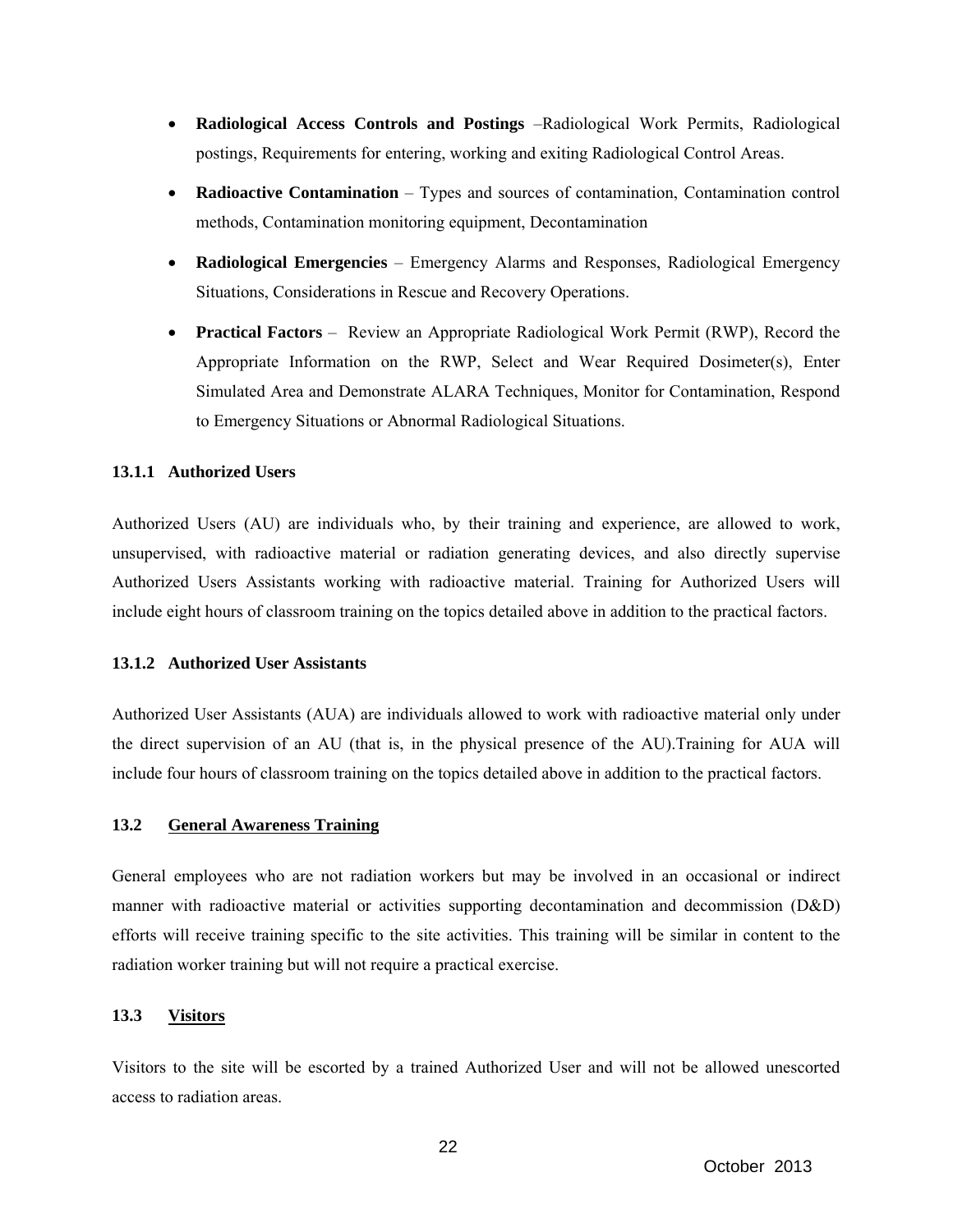#### **14.0 AUDITS**

An internal audit of the field implementation of this RPP will be conducted at least once per year by the SRSO. Audit findings will be reported in writing to appropriate personnel and agencies.

#### **15.0 RECORDS MANAGEMENT**

RPP records will be maintained to document compliance with regulatory requirements and the exercise of due diligence in the control of radiological hazards for the protection of employees, members of the public, and the environment. These records will be transferred to the project file at the conclusion of the project.

At the completion of site activities, copies of exposure monitoring records will be sent to the individuals monitored and their employers where appropriate. URS employees will have copies also sent to the URS' Health Services Administrator for inclusion into each respective employee's medical file. Exposure monitoring records for subcontract personnel will be transferred to each respective subcontract organization. Monitored individuals will be provided with a copy of their radiation monitoring results, consistent with the requirements of 10 CFR 19.13. Upon completion of work at a site, exposure data pursuant to the 10 CFR 19.13 requirement will be provided for URS employees only. Subcontract personnel will be required to make requests for exposure records directly to their respective employer.

Exposure records that are maintained by URS will be maintained in a manner consistent with applicable Privacy Act requirements. The records will be available for retrieval over a period not less than 75 years after the date of creation of the record. All quantities used in the records will be in special units of curie, rad, or rem, including multiples and subdivisions of these units. Records identified with an individual's name or identifying number will be available upon request from that individual.

Records to be maintained include the following (as available):

- Doses received by individuals, for whom monitoring was required, during previous employment;
- Doses received by individuals for whom monitoring was required;
- Dose assessments and organ burdens for individuals for whom bioassay was performed;
- Doses to the embryo/fetus of a declared pregnant employee;
- Written declarations of pregnancy;
- Written withdrawal of declaration of pregnancy;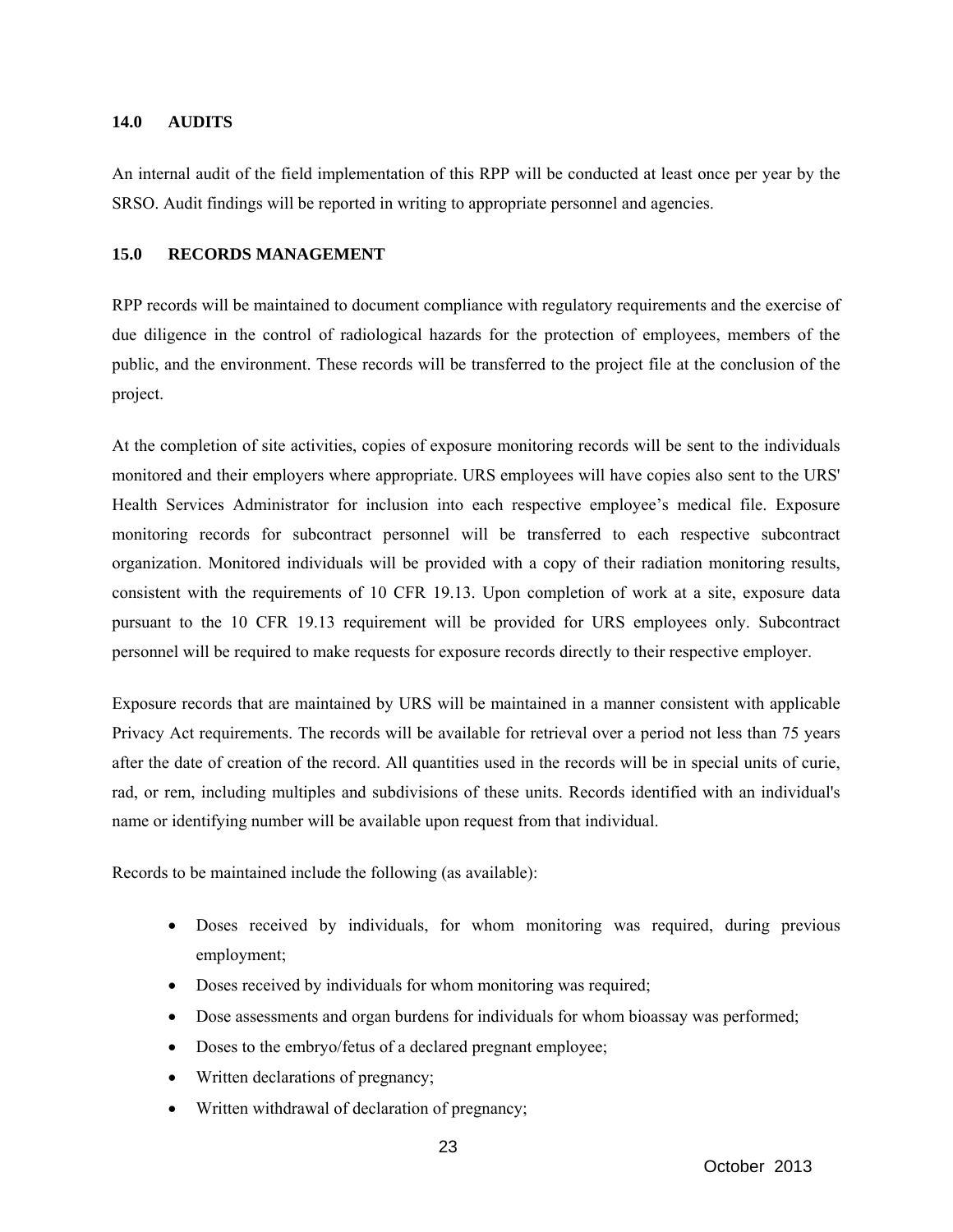- Results of surveys for radiation and radioactive material in the workplace and outside of controlled or unrestricted areas as required by regulatory requirements or the radiation protection program;
- Results of surveys for the release of material or equipment to uncontrolled or unrestricted areas;
- Records of effluents and radioactive waste disposal under control;
- Results of calibrations performed on radiological instruments and quality control checks for radiological instrumentation and personal monitoring devices;
- Records of ALARA evaluations and control actions;
- Records of radiological training completed, including general employee radiological training;
- Records of internal reviews and audits with corrective actions closeout; and
- Records of regulatory agency inspections and audits with corrective actions closeout.

Interim storage of the above radiological records will be the responsibility of the SRSO and will be maintained in a readily retrievable, controlled manner. Upon completion of each site project, and upon request, copies of all radiation exposure records will be made available to appropriate parties.

Records associated with radiation surveys and measurements performed to support activities associated with D&D of a site and equipment are:

- Name of the person making the evaluation and recording the results;
- Date of the survey;
- Instrument serial number used for surveys and measurements; and
- Results obtained.

URS will record contamination levels observed and procedures followed for incidents involving contamination of individuals. The record should include name of individuals involved, description of work activities, calculated dose, probable causes (including root causes), steps taken to reduce future incidents of contamination, times and dates, and the surveyor's signature.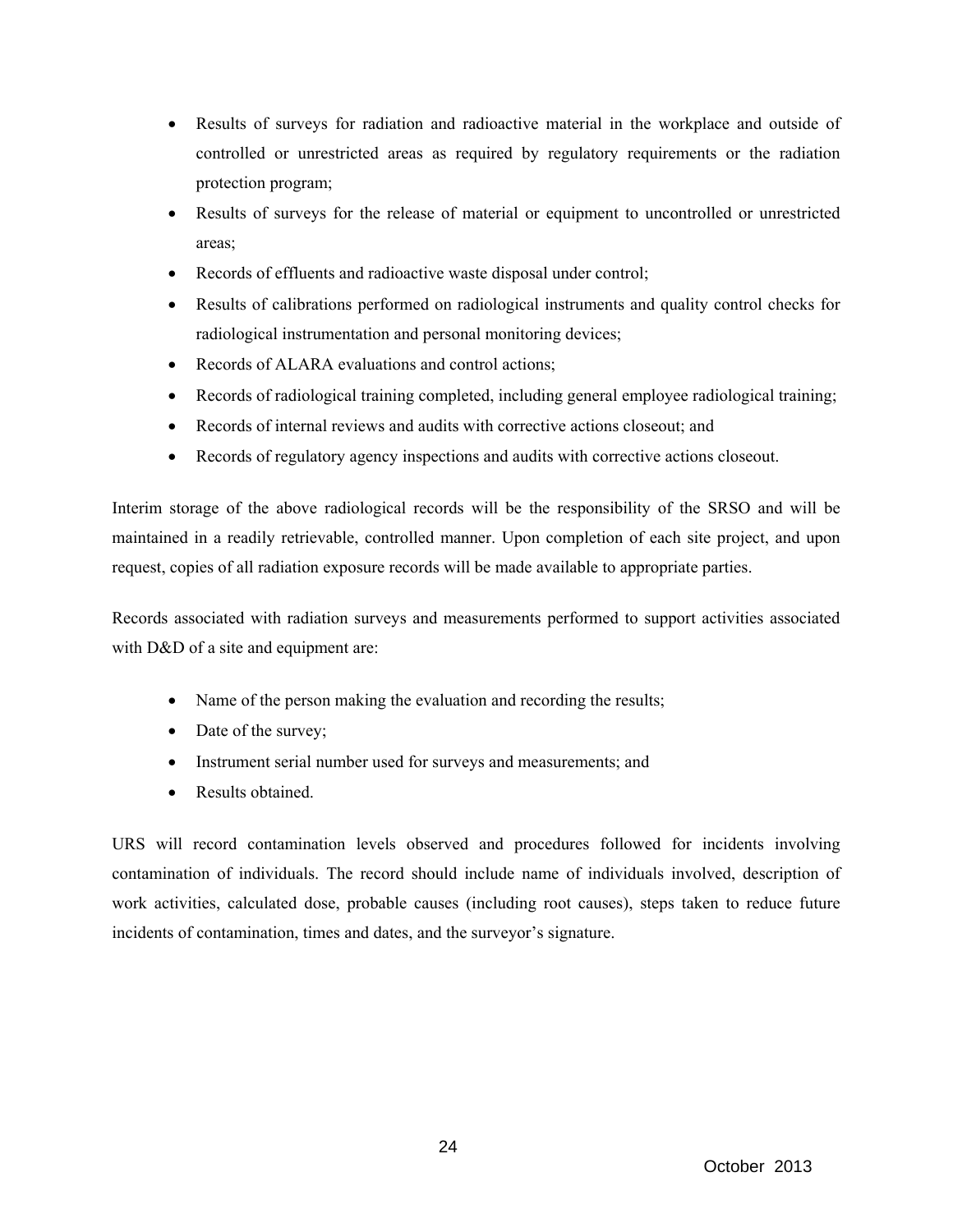# **Appendix A: Implementing Procedures**

## **Table of Contents**

- RP-1.0 Personnel Monitoring
- RP-2.0 Issuing RWPs and HWPs
- RP-3.0 Portable Survey Instruments
- RP-4.0 Radiation Surveys
- RP-5.0 Smear Counter Setup and Operation
- RP-6.0 Sample Handling and Chain of Custody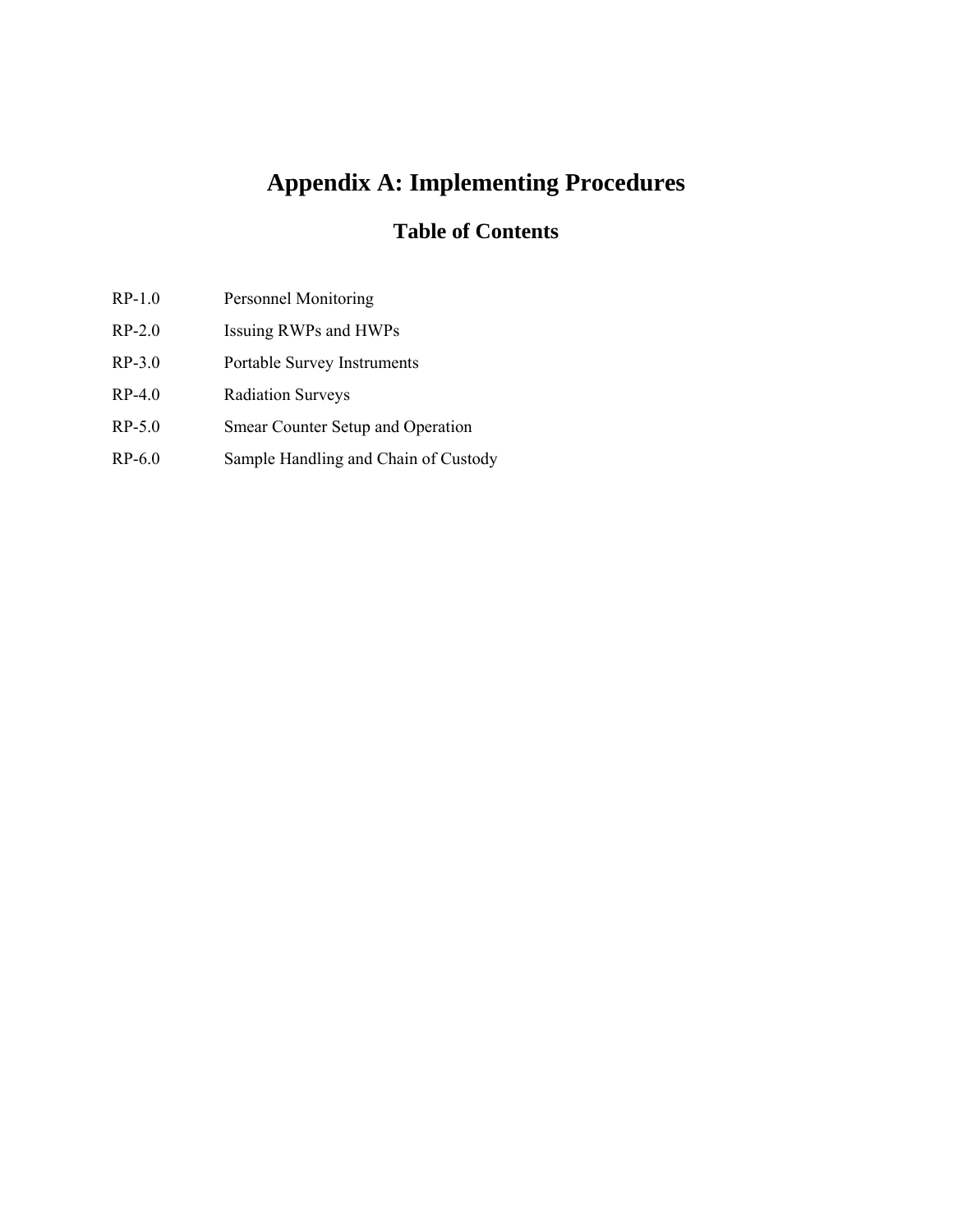| PROCEDURE APPROVALS: |                                           |                 |  |  |  |
|----------------------|-------------------------------------------|-----------------|--|--|--|
|                      |                                           | August 29, 2013 |  |  |  |
| (printed name)       | Site Radiation Safety Officer (signature) | Date            |  |  |  |
|                      |                                           | August 29, 2013 |  |  |  |
| (printed name)       | Certified Health Physicist (signature)    | Date            |  |  |  |

#### $1.0$ **Purpose**

This procedure describes how dosimetry will be issued, bioassay samples will be handled, and results will be provided to monitored individuals.

#### $2.0$ **Equipment**

- Optically stimulated luminescence (OSL) dosimeters.  $2.1$
- $2.2$ OSL dosimeter clips.
- $2.3$ Bioassay sampling kit from contracted laboratory.

#### $3.0$ **Procedure**

- $3.1$ TLD/OSL Dosimeter Control.
	- $3.1.1$ Store all dosimeters that have not been placed in use or have been removed from use in an appropriate dosimeter storage location.
	- At the time of monthly dosimeter exchange, replace the control dosimeters 3.1.2 and submit the removed dosimeters for processing with the monthly set of dosimeters.
- $3.2$ **OSL** Dosimeter Issue.
	- Ensure the individual has completed a Dosimetry Form, and has  $3.2.1$ completed all required training.
	- $3.2.2$ Provide a copy of the Dosimeter User Instructions, and ensure the individual reads and signs the form. Answer any questions regarding the information and instructions on the form. Be sure to explain where the dosimeter is to be placed when not being worn, required notifications and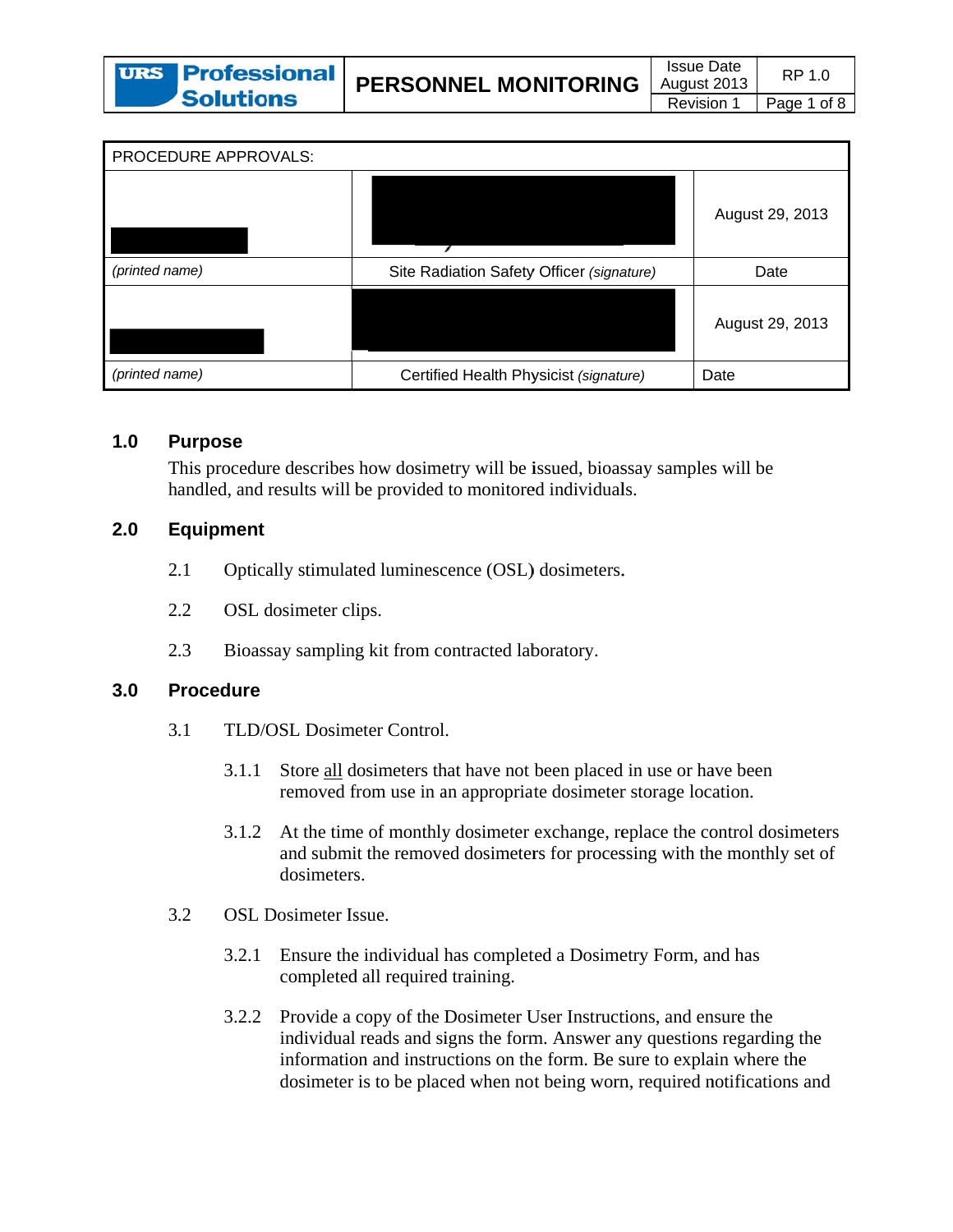actions if the dosimeter is lost, damaged, or missing, and that dosimetry is to be worn only by the person to whom dosimetry was issued.

- 3.2.3 Input issue data into the Dosimetry tracking spreadsheet.
- 3.3 .3 OSL D Dosimeter E Exchange.
	- 3.3.1 Exchange all dosimeters monthly. Exchange each dosimeter set including the control badges, one for one, for the expiring dosimeter.
	- 3.3.2 Identify any missing dosimeters and contact the assigned individuals.
	- 3.3.3 Promptly submit the dosimeters for processing.
	- 3.3.4 Update the dosimetry tracking spreadsheet with issue and results.
- 3.4 .4 Bioas says.
	- 3.4.1 Identify the specific individuals to participate in the bioassay program. Generally, these will be individuals who will be in direct contact with loose radioactive material. Generally, these will be individuals who will be in direct contact with<br>loose radioactive material.<br>Order the sample collection kits from the bioassay laboratory.<br>Collect initial bioassay samples prior to invasive site wor
	- 3.4.2 Order the sample collection kits from the bioassay laboratory.
	- 3.4.3 tracking spreadsheet may be used to track the issuing, collection, and shipment of samples.
		- $3.4.3.1$ a analytical lab boratory. Collect samples and submit them for analysis as directed by the
		- $3.4.3.2$ provide samples at the completion of the job. Ensure that all individuals who provide an initial bioassay also
	- 3.4.4 Collect final bioassay samples at the completion of the job from all individuals who provided an initial sample.
	- 3.4.5 Review the laboratory results for both the initial and termination bioassay samples for each individual.
		- 3.4.5.1 If the difference between the initial and termination samples indicates an intake occurred, contact the CHP for directions on calculating an internal dose.
- $3.5$ .5 Dosimetry Reporting.

Annually or at the end of the project, provide the results of both internal and external doses to each monitored individual.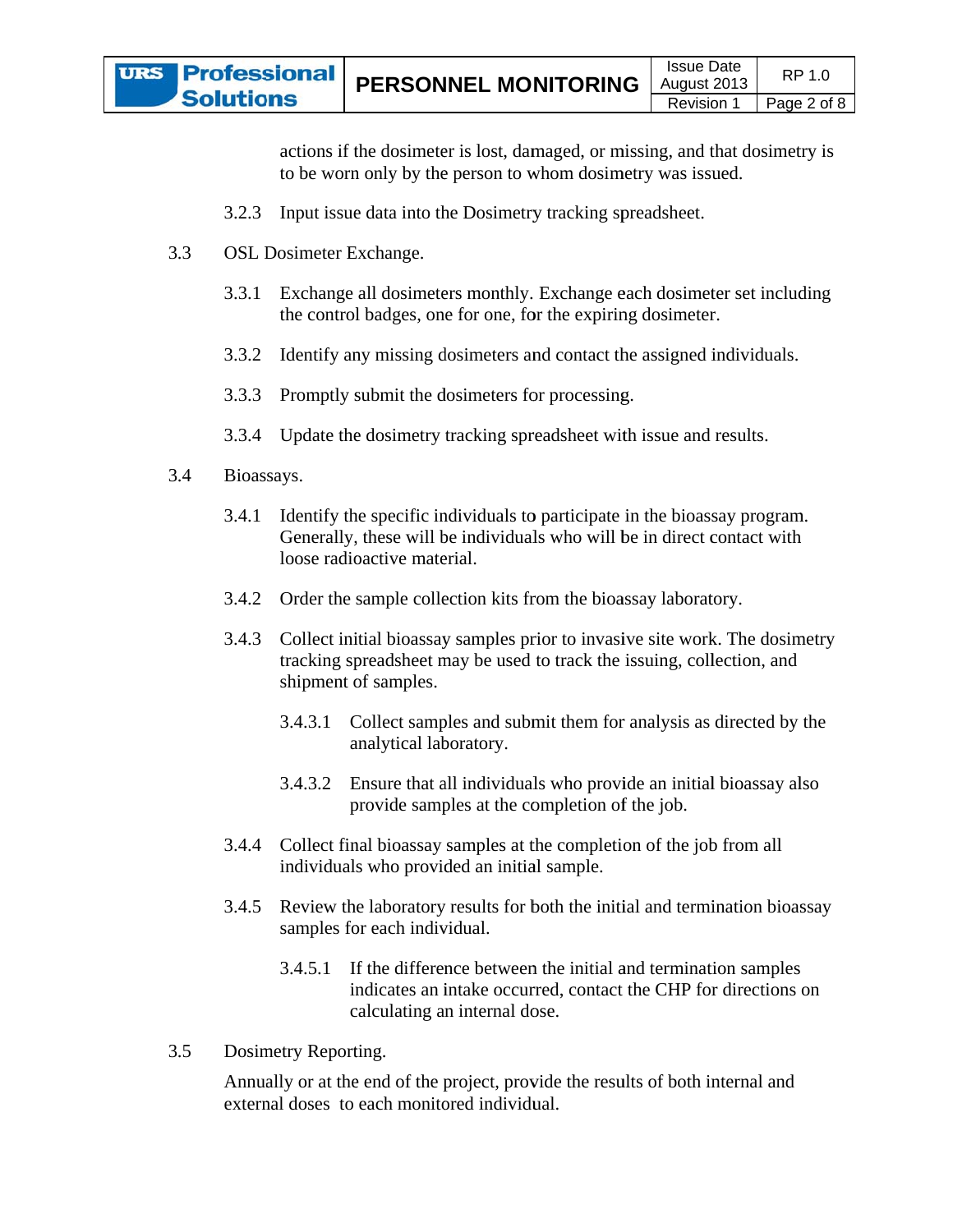#### 4.0 **Documents Generated by this Procedure**

Any forms included in this procedure are examples that show the minimum amount of information necessary to ensure the procedure is appropriately followed. The exact form included in this procedure does not need to be used as long as all of the information shown in the example is included. As needed, forms may be modified to include additional information.

- 4.1 Dosimetry Issue Form.
- 4.2 Dosimetry User Instructions.
- $4.3$ Dosimetry Tracking Spreadsheet.

#### $5.0$ **References**

- $5.1$ URS Safety Management Standard 52 Radiation Protection Program.
- 5.2 ANSI HPS N13.30-1996, "Performance Criteria for Radiobioassay."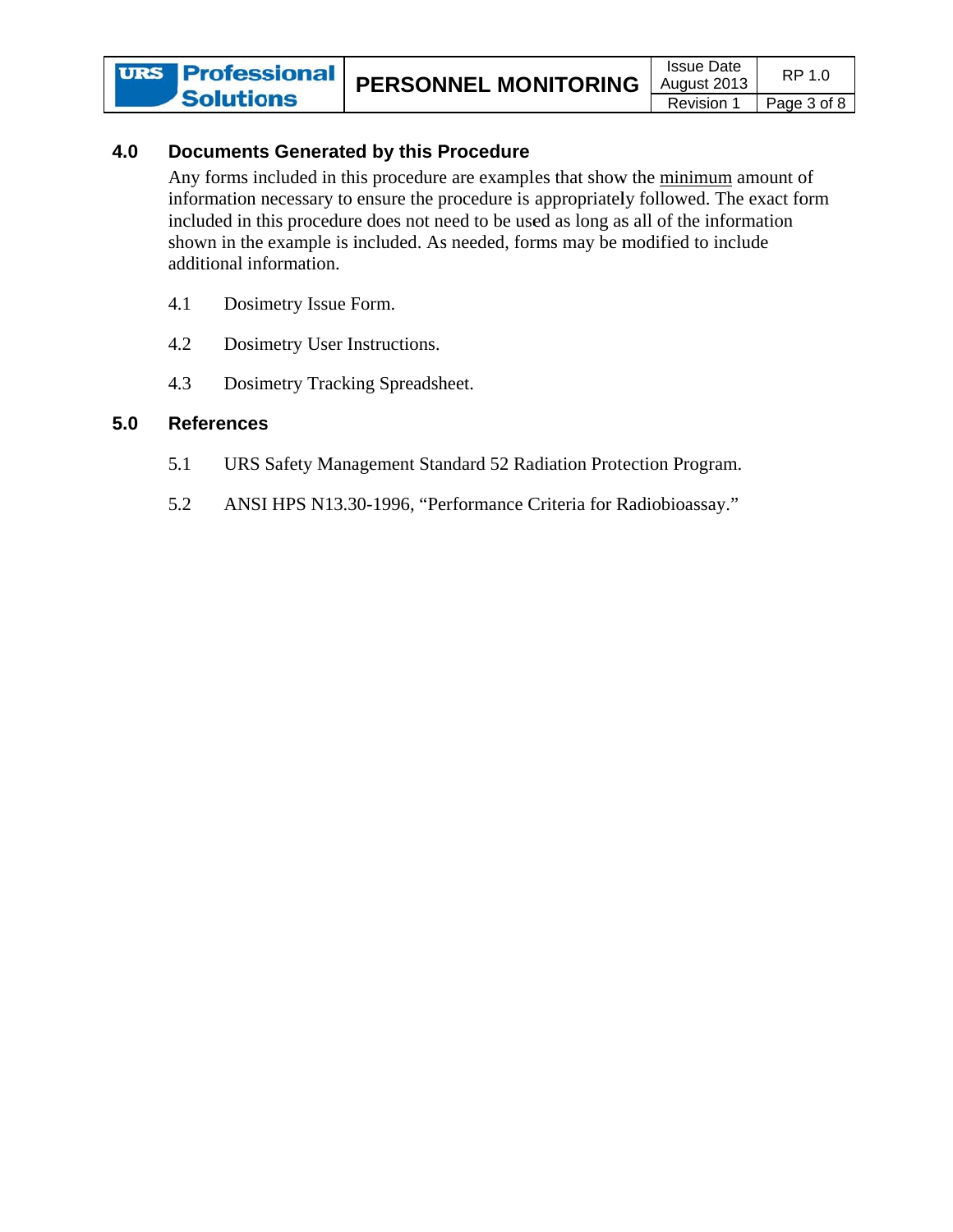

PERSONNEL MONITORING

| Work Site <u>_________________________________</u>                                                                                                                                                                                                                                                                                                                                                                                        |                     |  |                        |  |
|-------------------------------------------------------------------------------------------------------------------------------------------------------------------------------------------------------------------------------------------------------------------------------------------------------------------------------------------------------------------------------------------------------------------------------------------|---------------------|--|------------------------|--|
|                                                                                                                                                                                                                                                                                                                                                                                                                                           |                     |  |                        |  |
|                                                                                                                                                                                                                                                                                                                                                                                                                                           | (Last) (First) (MI) |  | Mo/Day/Yr (Circle one) |  |
| EMPLOYEE NUMBER (if applicable): ________                                                                                                                                                                                                                                                                                                                                                                                                 |                     |  |                        |  |
| PERMANENT MAILING ADDRESS: National Account of the Manuscript of the Manuscript of the Manuscript of the Manus                                                                                                                                                                                                                                                                                                                            |                     |  |                        |  |
|                                                                                                                                                                                                                                                                                                                                                                                                                                           |                     |  |                        |  |
|                                                                                                                                                                                                                                                                                                                                                                                                                                           |                     |  |                        |  |
|                                                                                                                                                                                                                                                                                                                                                                                                                                           |                     |  |                        |  |
|                                                                                                                                                                                                                                                                                                                                                                                                                                           |                     |  |                        |  |
| dosimeter to be worn at all times when present in areas where dosimetry is required.                                                                                                                                                                                                                                                                                                                                                      |                     |  |                        |  |
| Date____________________________                                                                                                                                                                                                                                                                                                                                                                                                          |                     |  |                        |  |
| Will this individual receive Radiation Worker Training? _ YES _ NO                                                                                                                                                                                                                                                                                                                                                                        |                     |  |                        |  |
| If the response to either of the following two questions is "YES", please ask the individual to bring, at the time of<br>dosimetry issue, all information he/she has available regarding the name, location and address, dates (time<br>periods) at the facility, dates (time periods) monitored, and exposures (internal and external) received.<br>Documentation provided to the individual by the facility is preferred, if available. |                     |  |                        |  |
| Has this individual worked at any facility where he/she was required to wear a dosimeter or be otherwise<br>monitored for personal exposure to ionizing radiation in the last year? _____ YES _____ NO                                                                                                                                                                                                                                    |                     |  |                        |  |
| Will this individual participate in the bioassay program (Urinalysis, fecal analysis) for monitoring of internal<br>radiation exposure?                                                                                                                                                                                                                                                                                                   |                     |  |                        |  |
|                                                                                                                                                                                                                                                                                                                                                                                                                                           |                     |  |                        |  |
| <b>DOSIMETER BADGE ISSUE INFORMATION</b>                                                                                                                                                                                                                                                                                                                                                                                                  |                     |  |                        |  |
| Badge Number: _____________________________ Issue Date: ________________________                                                                                                                                                                                                                                                                                                                                                          |                     |  |                        |  |
|                                                                                                                                                                                                                                                                                                                                                                                                                                           |                     |  |                        |  |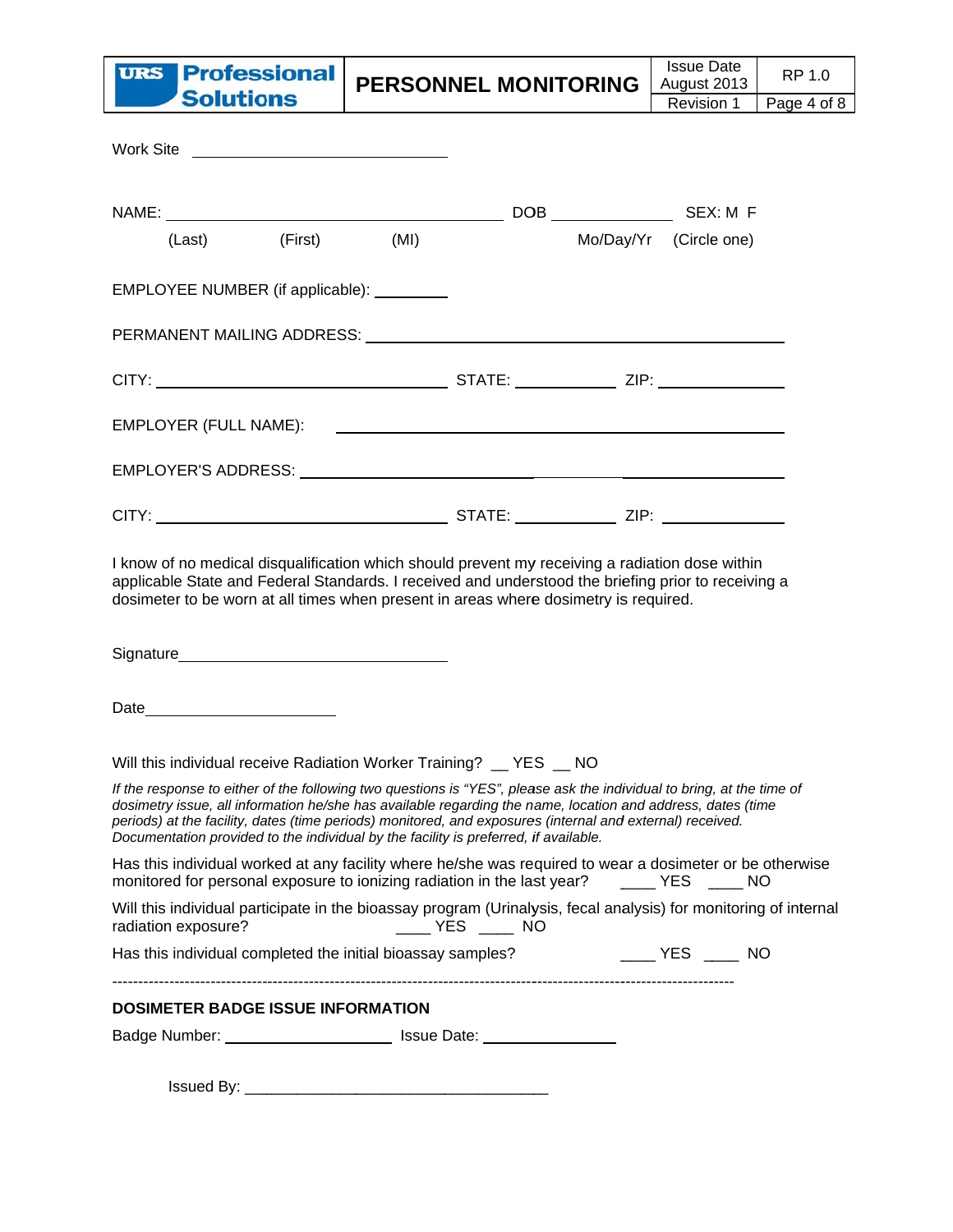

Your assigned dosimeter is provided to monitor your exposure to ionizing radiation during your work at this site. The exposure measured by your dosimeter is corrected to exclude natural radiation from the earth, atmosphere, space (cosmic radiation), and radioactive material naturally present in your own body; thus this dosimeter measures only your occupational radiation exposure and not your total exposure.

### **IMPORTANT NOTICE:**

If, during your tenure at this Site you know you will be receiving a "Nuclear" Medicine" diagnosis or treatment please notify the Site Radiation Safety Officer (SRSO) so that proper steps can be taken to ensure your facility dosimetry is properly modified. If you are sent to Nuclear Medicine without prior knowledge, please request that the medical staff provide you with information regarding any injection or oral dosage of radioactive material, and contact the SRSO before entering the site.

You are responsible for wearing and using your dosimeter in a manner that will properly reflect the dose you receive and will protect your dosimeter from damage, loss, or exposure to radiation in any manner that is not in strict accordance with approved practices. You are responsible for notifying the SRSO if there is any question of whether a practice regarding proper use of a dosimeter has been violated.

The following practices are to be followed by all individuals who are assigned a dosimeter for use at the Site.

- 1. Assigned dosimeters must be worn at all times and in all locations on the Site where their use is required.
- 2. Removal of a personal dosimeter from the Site by an assigned user is prohibited unless caseby-case written authorization is granted by the SRSO.
- 3. Personal dosimeters shall be placed on the DOSIMETER field storage rack at all times when not being worn. Do NOT leave your dosimeter on furniture, in a drawer etc., for any reason.
- 4. Dosimeters are to be worn on the front of the body between the shoulders and the waist unless directed otherwise by a Radiation Work Permit or at the direction of the SRSO.
- 5. Instructions to prevent contamination or improper exposure of your dosimeter must be followed.
- 7. Dosimeter badge holders are NOT to be opened.
- 8. Notify the SRSO immediately if a dosimeter is:
	- a. Lost or found.
	- Damaged (includes exposure to excessive heat or submersion in water or other b. liquid).
	- Worn by an individual other than the one assigned.  $\mathsf{C}$

I have read these Dosimeter User Instructions and my questions about my responsibilities as a Dosimeter User have been addressed. I understand my Dosimeter User responsibilities and will comply with this instruction.

| User Si<br>Signature: |  | olovee<br>.mr |  |  |  |
|-----------------------|--|---------------|--|--|--|
|-----------------------|--|---------------|--|--|--|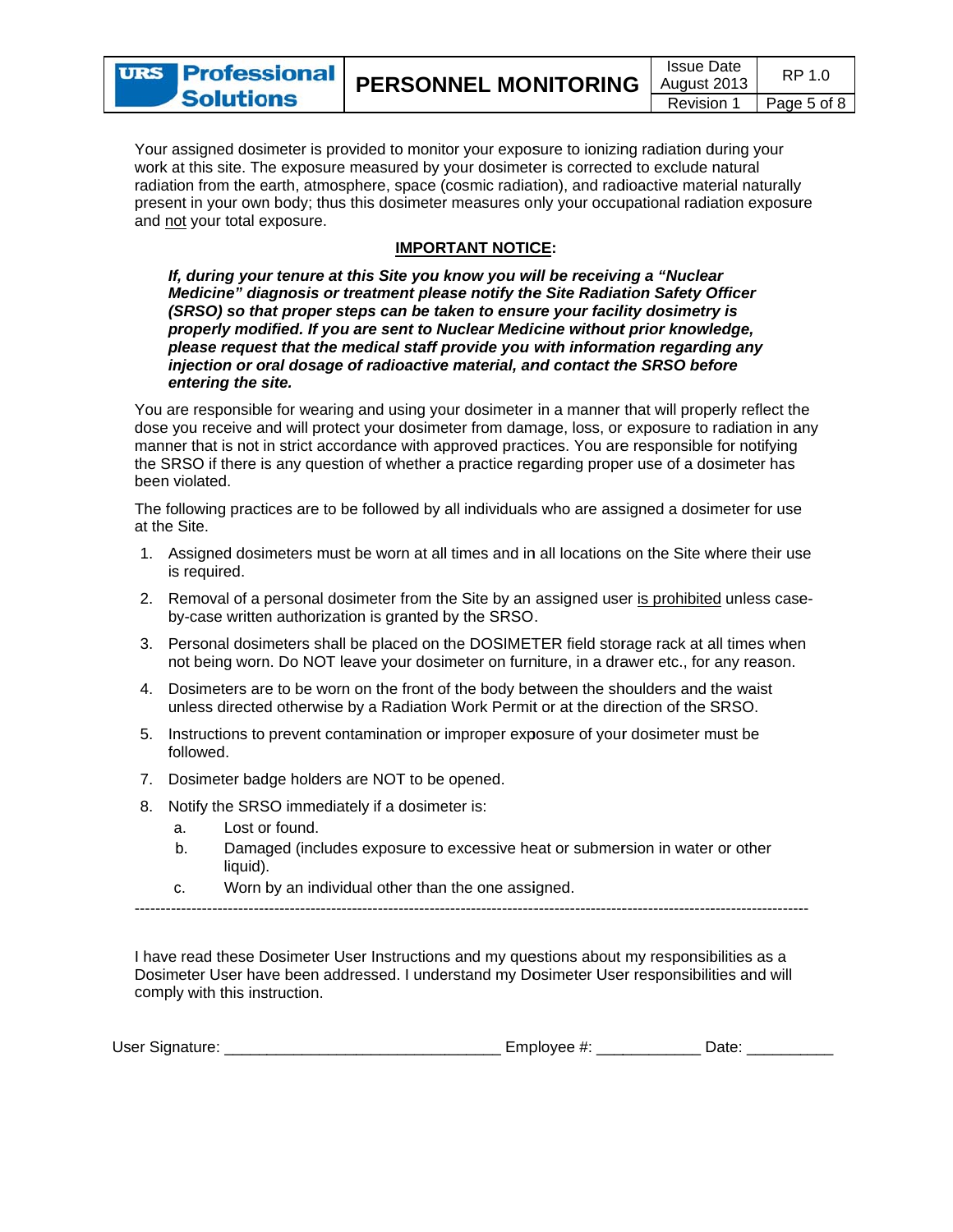## **Dosimeter Tracking Spreadsheet** (Master List Tab)

| <b>Name</b> |              |   | <b>Employer</b> |             | <b>Birth</b> | <b>Dosimeter</b> |   | <b>Bioassay</b> |   | Permanent      |      |           |     | Employer       |      |           |            |
|-------------|--------------|---|-----------------|-------------|--------------|------------------|---|-----------------|---|----------------|------|-----------|-----|----------------|------|-----------|------------|
| Last        | <b>First</b> | M | Emp#            | <b>Name</b> | <b>Date</b>  | <b>Series</b>    | # |                 | F | <b>Address</b> | City | <b>ST</b> | Zip | <b>Address</b> | City | <b>ST</b> | <b>Zip</b> |
|             |              |   |                 |             |              |                  |   |                 |   |                |      |           |     |                |      |           |            |
|             |              |   |                 |             |              |                  |   |                 |   |                |      |           |     |                |      |           |            |
|             |              |   |                 |             |              |                  |   |                 |   |                |      |           |     |                |      |           |            |
|             |              |   |                 |             |              |                  |   |                 |   |                |      |           |     |                |      |           |            |
|             |              |   |                 |             |              |                  |   |                 |   |                |      |           |     |                |      |           |            |
|             |              |   |                 |             |              |                  |   |                 |   |                |      |           |     |                |      |           |            |
|             |              |   |                 |             |              |                  |   |                 |   |                |      |           |     |                |      |           |            |
|             |              |   |                 |             |              |                  |   |                 |   |                |      |           |     |                |      |           |            |
|             |              |   |                 |             |              |                  |   |                 |   |                |      |           |     |                |      |           |            |
|             |              |   |                 |             |              |                  |   |                 |   |                |      |           |     |                |      |           |            |
|             |              |   |                 |             |              |                  |   |                 |   |                |      |           |     |                |      |           |            |
|             |              |   |                 |             |              |                  |   |                 |   |                |      |           |     |                |      |           |            |
|             |              |   |                 |             |              |                  |   |                 |   |                |      |           |     |                |      |           |            |
|             |              |   |                 |             |              |                  |   |                 |   |                |      |           |     |                |      |           |            |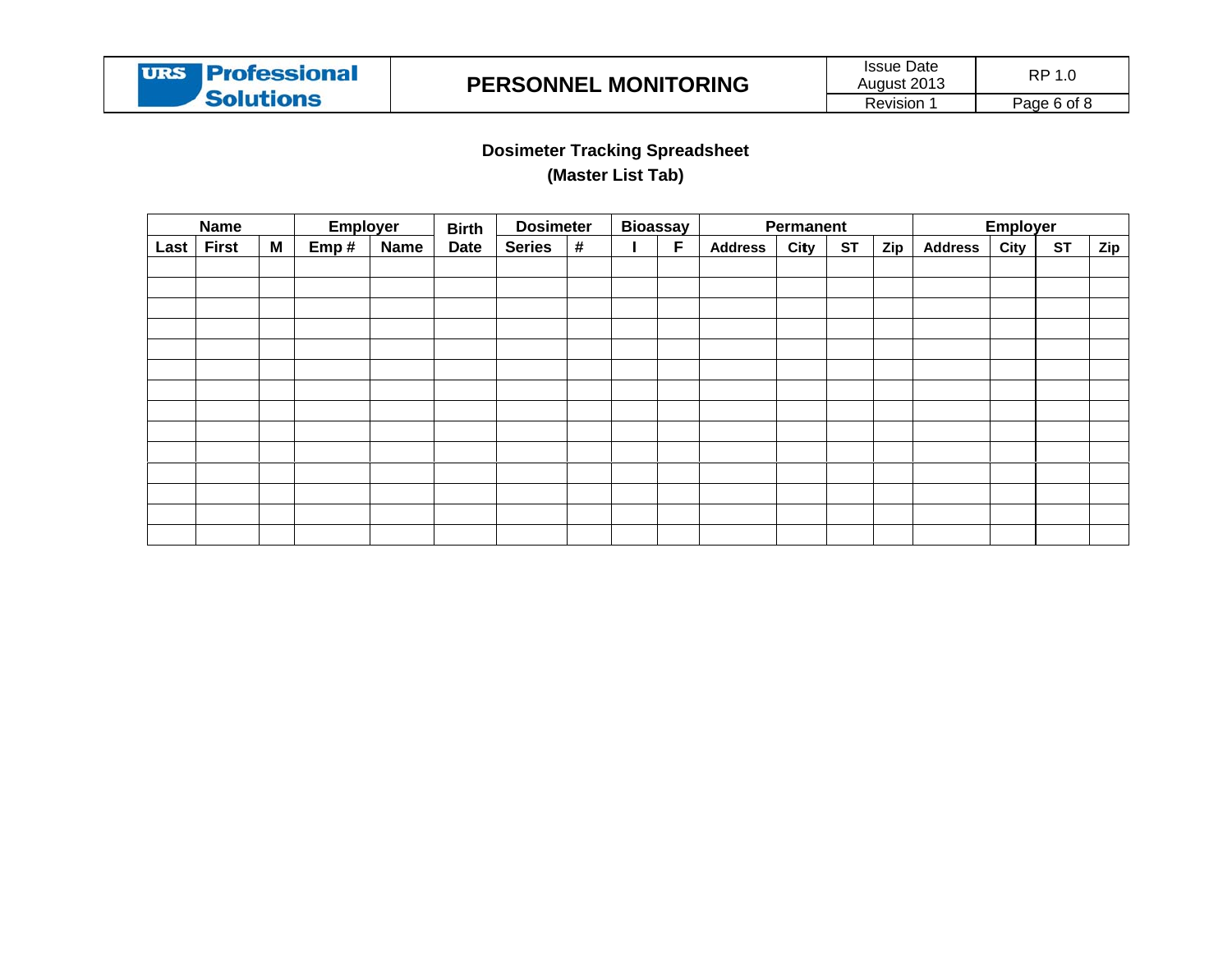

# **Dosimeter Tracking Spreadsheet**

(Issue tab)

| <b>Name</b> |              | Employer      |      | <b>Dosimeter</b> |               | Date | <b>Results</b> |          |            |     |            |
|-------------|--------------|---------------|------|------------------|---------------|------|----------------|----------|------------|-----|------------|
| Last        | <b>First</b> | <b>Middle</b> | Emp# | <b>Name</b>      | <b>Series</b> | $\#$ | <b>Issued</b>  | Returned | <b>DDE</b> | LDE | <b>SDE</b> |
|             |              |               |      |                  |               |      |                |          |            |     |            |
|             |              |               |      |                  |               |      |                |          |            |     |            |
|             |              |               |      |                  |               |      |                |          |            |     |            |
|             |              |               |      |                  |               |      |                |          |            |     |            |
|             |              |               |      |                  |               |      |                |          |            |     |            |
|             |              |               |      |                  |               |      |                |          |            |     |            |
|             |              |               |      |                  |               |      |                |          |            |     |            |
|             |              |               |      |                  |               |      |                |          |            |     |            |
|             |              |               |      |                  |               |      |                |          |            |     |            |
|             |              |               |      |                  |               |      |                |          |            |     |            |
|             |              |               |      |                  |               |      |                |          |            |     |            |
|             |              |               |      |                  |               |      |                |          |            |     |            |
|             |              |               |      |                  |               |      |                |          |            |     |            |
|             |              |               |      |                  |               |      |                |          |            |     |            |
|             |              |               |      |                  |               |      |                |          |            |     |            |
|             |              |               |      |                  |               |      |                |          |            |     |            |
|             |              |               |      |                  |               |      |                |          |            |     |            |
|             |              |               |      |                  |               |      |                |          |            |     |            |
|             |              |               |      |                  |               |      |                |          |            |     |            |
|             |              |               |      |                  |               |      |                |          |            |     |            |
|             |              |               |      |                  |               |      |                |          |            |     |            |
|             |              |               |      |                  |               |      |                |          |            |     |            |
|             |              |               |      |                  |               |      |                |          |            |     |            |
|             |              |               |      |                  |               |      |                |          |            |     |            |
|             |              |               |      |                  |               |      |                |          |            |     |            |
|             |              |               |      |                  |               |      |                |          |            |     |            |
|             |              |               |      |                  |               |      |                |          |            |     |            |
|             |              |               |      |                  |               |      |                |          |            |     |            |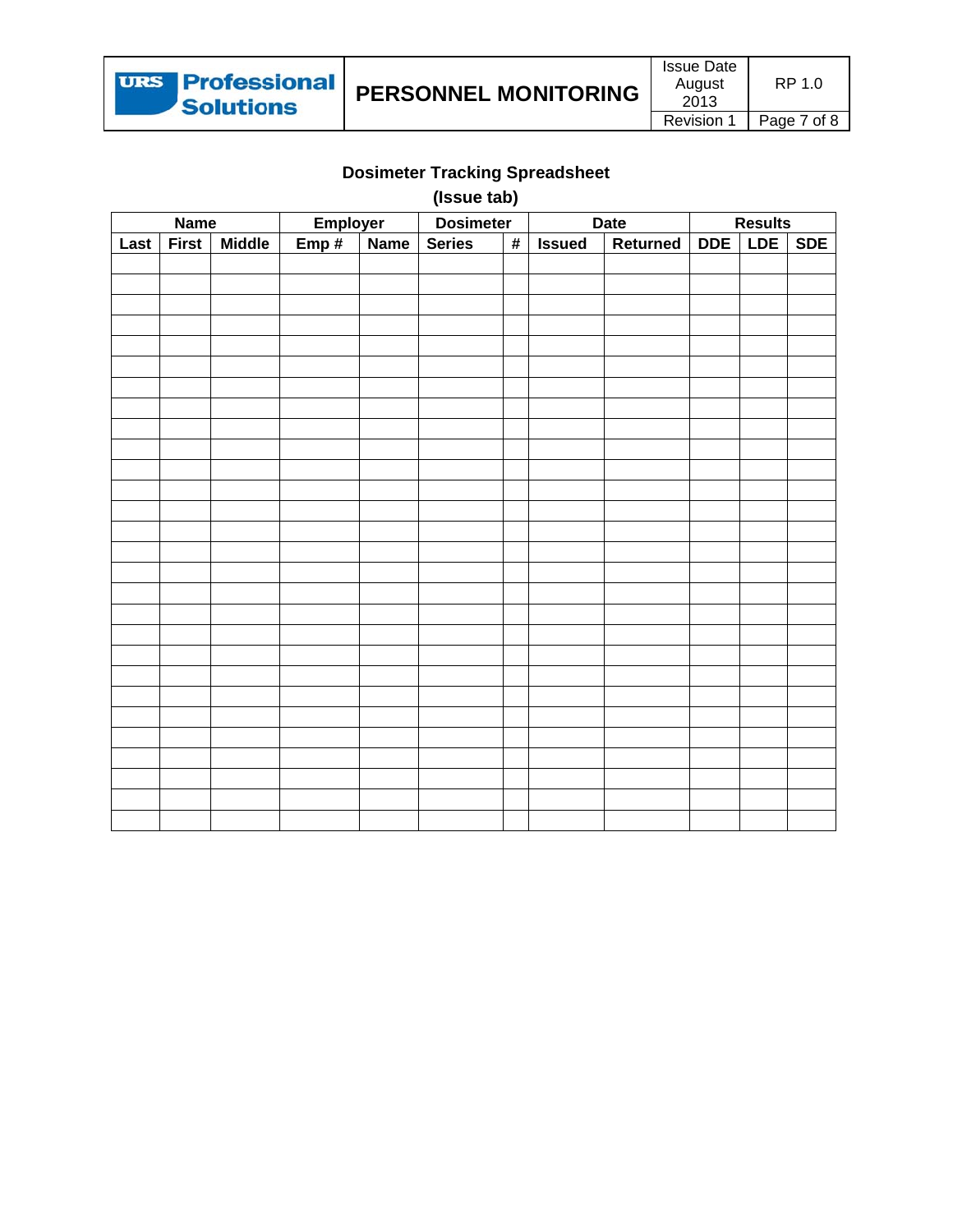

Page 8 of 8

## **Dosimeter Tracking Spreadsheet**

(Bioassay Tab)

|      | <b>Name</b> |                   | Employer |                                              |              | <b>Initial</b> |                           |      |              |      | <b>Termination</b>        |      |        |      |                           |  |                 |                           |             |
|------|-------------|-------------------|----------|----------------------------------------------|--------------|----------------|---------------------------|------|--------------|------|---------------------------|------|--------|------|---------------------------|--|-----------------|---------------------------|-------------|
|      |             |                   |          |                                              |              |                | <b>Bioassay Urine Kit</b> |      |              |      | <b>Bioassay Fecal Kit</b> |      |        |      | <b>Bioassay Urine Kit</b> |  |                 | <b>Bioassay Fecal Kit</b> |             |
| Last |             | First Middle Emp# | Name     | $\frac{\mathsf{U} \text{ or } }{\mathsf{F}}$ | <b>Issue</b> | <b>Rtrd</b>    | <b>Ship</b>               | Rslt | <b>Issue</b> | Rtrd | Ship                      | Rslt | Is sue | Rtrd |                           |  | Ship Rslt Issue | Rtrd   Ship               | <b>Rslt</b> |
|      |             |                   |          |                                              |              |                |                           |      |              |      |                           |      |        |      |                           |  |                 |                           |             |
|      |             |                   |          |                                              |              |                |                           |      |              |      |                           |      |        |      |                           |  |                 |                           |             |
|      |             |                   |          |                                              |              |                |                           |      |              |      |                           |      |        |      |                           |  |                 |                           |             |
|      |             |                   |          |                                              |              |                |                           |      |              |      |                           |      |        |      |                           |  |                 |                           |             |
|      |             |                   |          |                                              |              |                |                           |      |              |      |                           |      |        |      |                           |  |                 |                           |             |
|      |             |                   |          |                                              |              |                |                           |      |              |      |                           |      |        |      |                           |  |                 |                           |             |
|      |             |                   |          |                                              |              |                |                           |      |              |      |                           |      |        |      |                           |  |                 |                           |             |
|      |             |                   |          |                                              |              |                |                           |      |              |      |                           |      |        |      |                           |  |                 |                           |             |
|      |             |                   |          |                                              |              |                |                           |      |              |      |                           |      |        |      |                           |  |                 |                           |             |
|      |             |                   |          |                                              |              |                |                           |      |              |      |                           |      |        |      |                           |  |                 |                           |             |
|      |             |                   |          |                                              |              |                |                           |      |              |      |                           |      |        |      |                           |  |                 |                           |             |
|      |             |                   |          |                                              |              |                |                           |      |              |      |                           |      |        |      |                           |  |                 |                           |             |
|      |             |                   |          |                                              |              |                |                           |      |              |      |                           |      |        |      |                           |  |                 |                           |             |
|      |             |                   |          |                                              |              |                |                           |      |              |      |                           |      |        |      |                           |  |                 |                           |             |
|      |             |                   |          |                                              |              |                |                           |      |              |      |                           |      |        |      |                           |  |                 |                           |             |
|      |             |                   |          |                                              |              |                |                           |      |              |      |                           |      |        |      |                           |  |                 |                           |             |
|      |             |                   |          |                                              |              |                |                           |      |              |      |                           |      |        |      |                           |  |                 |                           |             |
|      |             |                   |          |                                              |              |                |                           |      |              |      |                           |      |        |      |                           |  |                 |                           |             |
|      |             |                   |          |                                              |              |                |                           |      |              |      |                           |      |        |      |                           |  |                 |                           |             |
|      |             |                   |          |                                              |              |                |                           |      |              |      |                           |      |        |      |                           |  |                 |                           |             |
|      |             |                   |          |                                              |              |                |                           |      |              |      |                           |      |        |      |                           |  |                 |                           |             |
|      |             |                   |          |                                              |              |                |                           |      |              |      |                           |      |        |      |                           |  |                 |                           |             |
|      |             |                   |          |                                              |              |                |                           |      |              |      |                           |      |        |      |                           |  |                 |                           |             |
|      |             |                   |          |                                              |              |                |                           |      |              |      |                           |      |        |      |                           |  |                 |                           |             |
|      |             |                   |          |                                              |              |                |                           |      |              |      |                           |      |        |      |                           |  |                 |                           |             |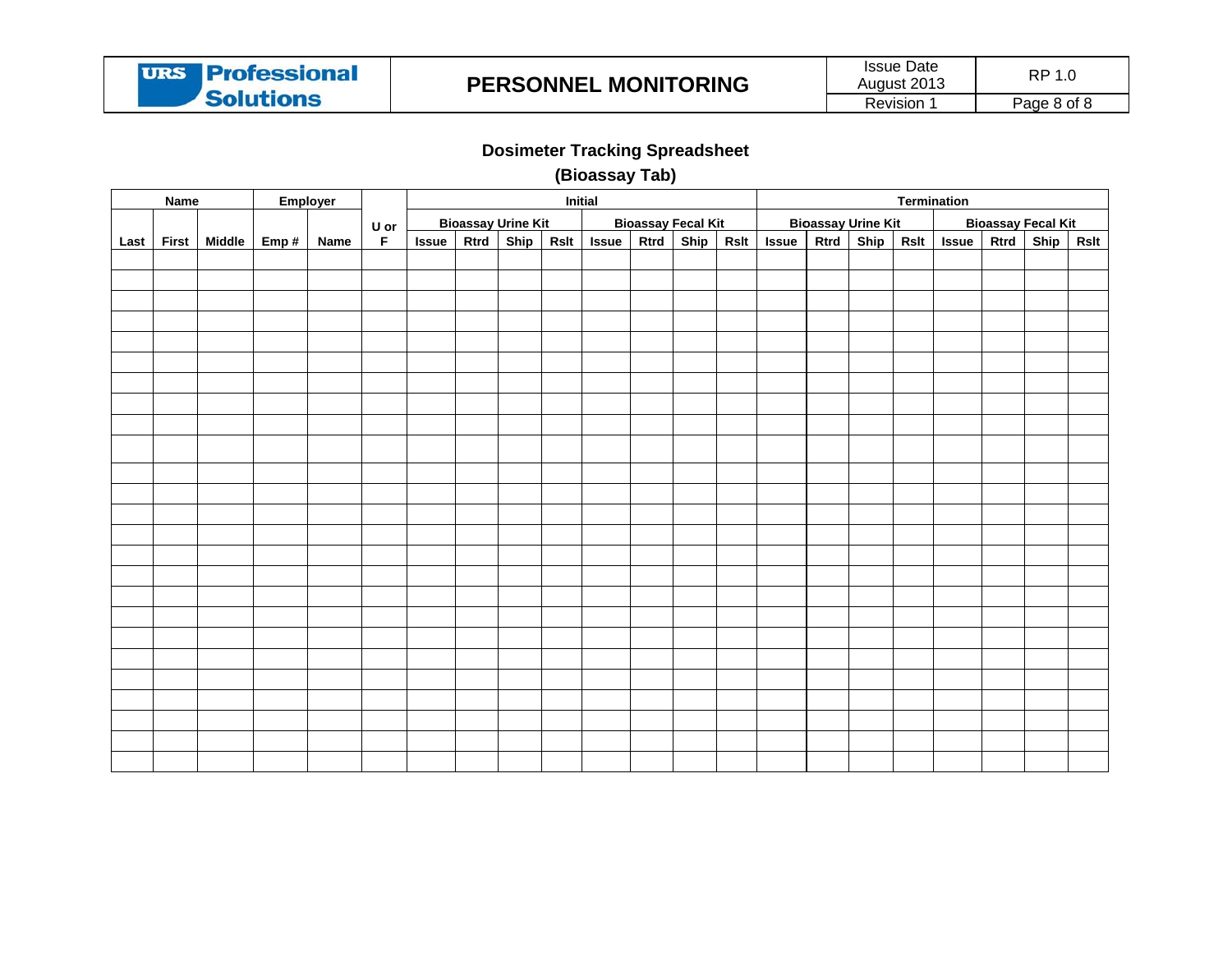| <b>URS Professional</b> | <b>ISSUING RWPs AND</b> | <b>Issue Date</b><br>August 2013 | RP 2.0      |
|-------------------------|-------------------------|----------------------------------|-------------|
| <b>'Solutions</b>       | <b>HWPs</b>             | Revision                         | Page 1 of 5 |

| PROCEDURE APPROVALS: |                                           |                 |
|----------------------|-------------------------------------------|-----------------|
|                      |                                           | August 29, 2013 |
| (printed name)       | Site Radiation Safety Officer (signature) | Date            |
|                      |                                           | August 29, 2013 |
| (printed name)       | Certified Health Physicist (signature)    | Date            |

#### $1.0$ **Purpose**

This procedure details the issuance of Radiation Work Permits (RWP) or Hazardous Work Permits (HWP). It also provides detail on how access to Radiological Control Areas (RCA) will be controlled and posted.

#### $2.0$ **Equipment**

- $2.1$ Radiological signs.
- 2.2 Rope, barrier tape, and other and posting materials as appropriate.

#### $3.0$ **Procedure**

- Review historical radiation survey information, and complete a radiological  $3.1$ survey of the work area.
- $3.2$ Issue RWP or HWP.
	- Complete an RWP (Attachment 52-2 to Safety Management Standard  $3.2.1$ (SMS) 52) to inform workers of area radiological conditions and entry requirements. Where appropriate, combine radiological requirements with other non-radiological requirements into a single HWP (Attachment 52-3) to SMS  $52$ )
	- 3.2.2 Review radiological survey data, and other information prior to issuing an RWP or HWP.
	- $3.2.3$ The Site Radiation Safety Officer (SRSO) or designee assigns an RWP number and completes the RWP log.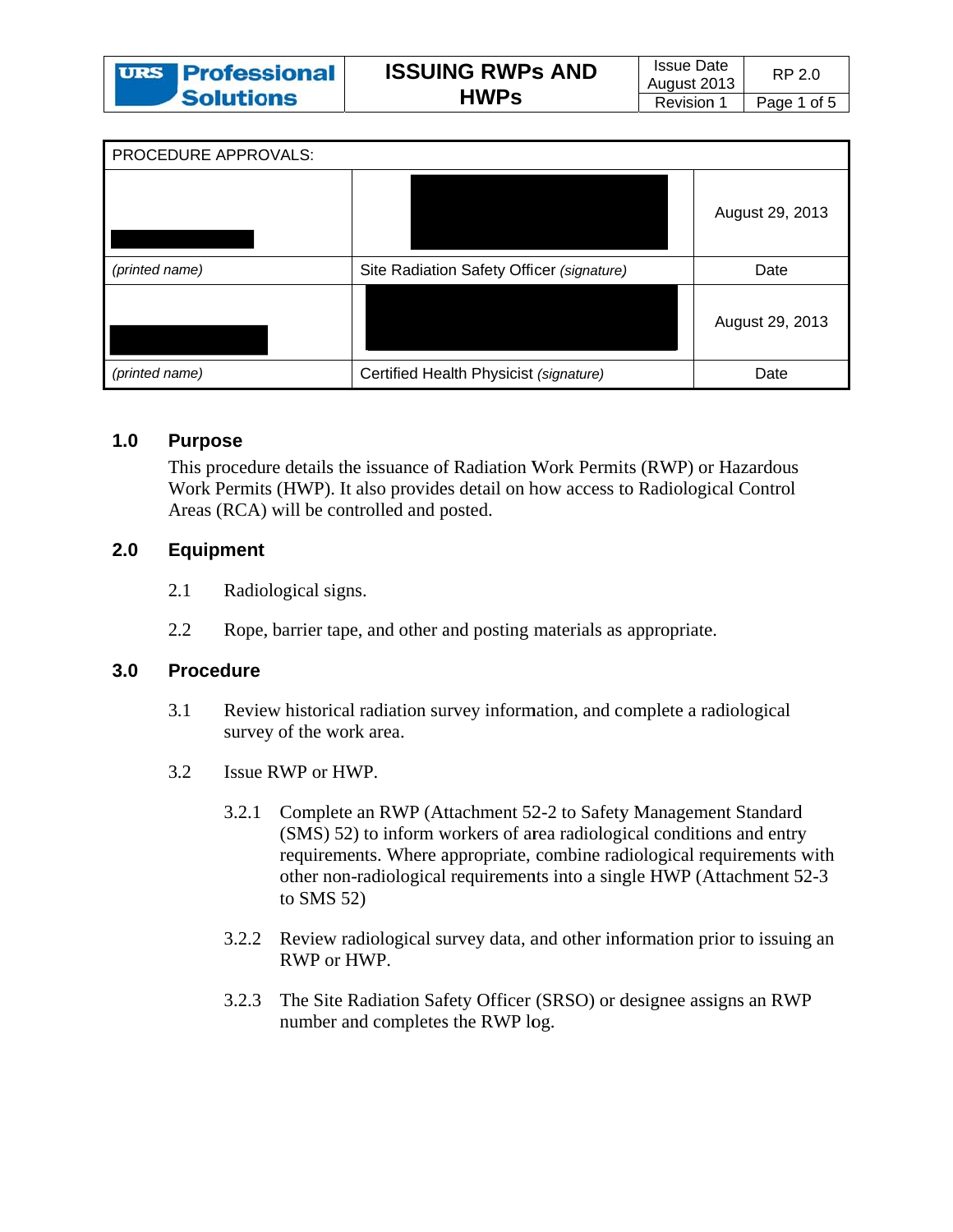| <b>URS</b> Professional |
|-------------------------|
| <b>Solutions</b>        |

```
AA
A-yy-## 
Wh
here 
 NFSS-13-001 is the first RWP issued for work done in 2013.
       AA = NFSSYy= 2 
digit year
       ## = se
equential num
mber
```
- 3.2.4 Complete the appropriate sections of the RWP or HWP.
	- 3.2.4.1 General RWPs used to document and control access to a specific location may be issued for up to a year, but should be reviewed routinely to ensure conditions have not changed.
	- $3.2.4.2$ are generally issued for the expected duration of the task or no more than a month, but should be reviewed routinely to ensure conditions have not changed. routinely to ensure conditions have not changed.<br>Task-specific RWPs used to document and control specific tasks
- 3.2.5 Contact the Site Health and Safety Officer and the Project Manager for approval.

#### 3.3 .3 Post R RWP/HWP.

- 3.3.1 Maintain a signed copy of the RWP / HWP at the RCA entrance, or if the work does not require establishment of a formal access point, ensure the RWP/HWP is available at the work location.
- 3.3.2 Each individual assigned to do work under an RWP or entering an RCA is required to review, comply with all requirements, and sign the RWP/HW WP.
- 3.3.3 The RWP will be used to document work activities or entry into an RCA. Additional pages may be added as necessary.
- 3.3.4 An RWP/HWP will be terminated if there is a change in radiological conditions, completion of the job, or as deemed necessary by the SRSO.

#### 3.4 .4 Revie w RWP /HW WP.

3.4.1 Upon termination of the RWP/HWP, maintain copies in the project file.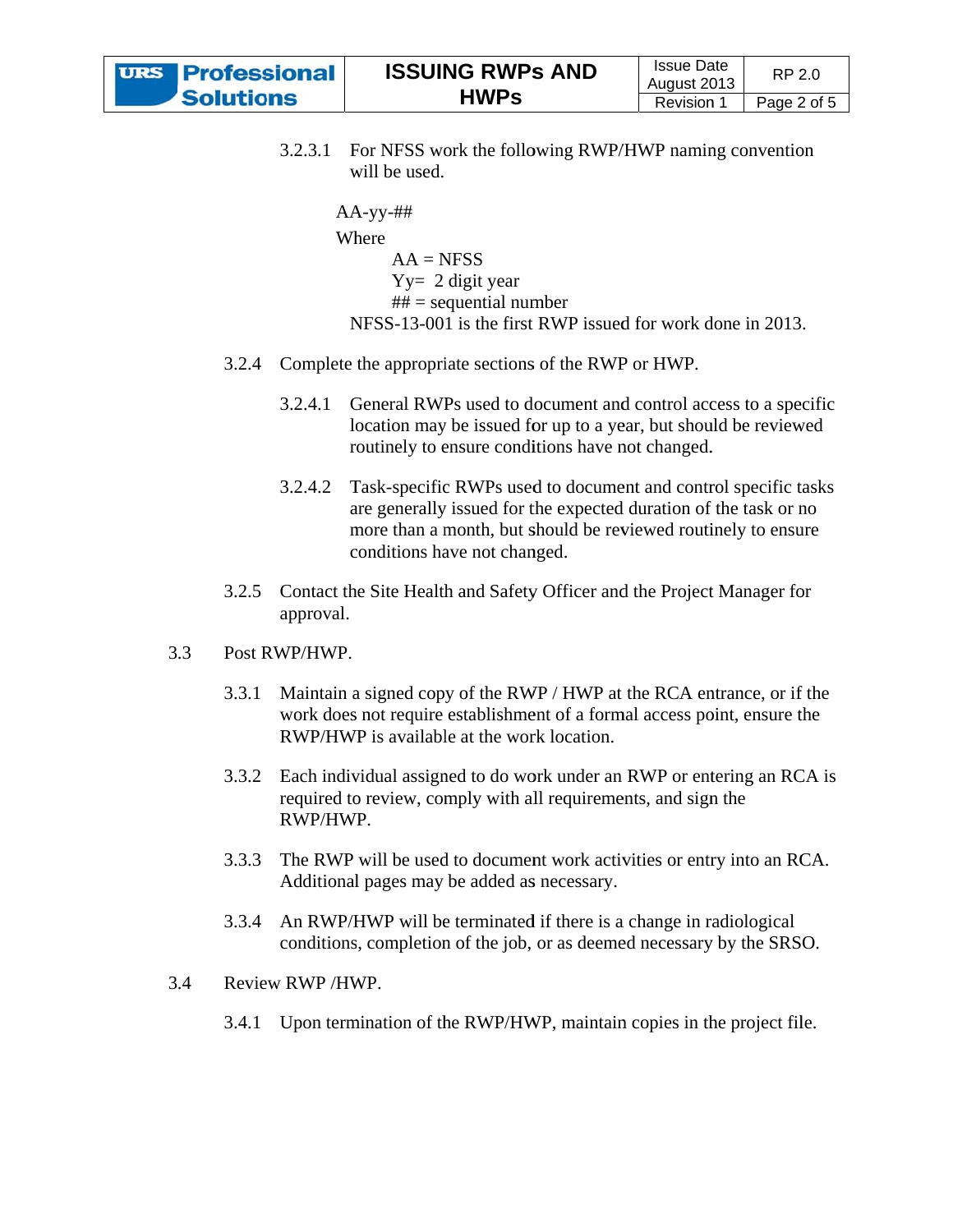| <b>URS Professional</b> | <b>ISSUING RWPS AND</b> | <b>Issue Date</b> | RP 2.0      |
|-------------------------|-------------------------|-------------------|-------------|
|                         |                         | August 2013       |             |
| <b>Solutions</b>        | <b>HWPs</b>             | Revision 1        | Page 3 of 5 |

 $3.5$ Establish Radiological Controlled Areas (RCA).

> Permit only trained, authorized, and qualified personnel to access RCAs. Establish control measures and procedures using an RWP system where necessary to ensure appropriate planning and activities in controlled areas.

3.6 Ensure RCA is Properly Posted.

> Post a standard radiation symbol in magenta or black on yellow background at each access point to a controlled or restricted area along with appropriate identification and instructions.

| <b>Posting Sign</b>                                                          | <b>Definition</b>                                                                 |
|------------------------------------------------------------------------------|-----------------------------------------------------------------------------------|
| <b>Caution Radiation Area</b>                                                | 5 mrem in 1 hour at 30 cm                                                         |
| Caution-High Radiation Area or Danger<br><b>High Radiation Area</b>          | 100 mrem in 1 hr at 30 cm                                                         |
| Grave Danger-Very High Radiation Area                                        | $500$ rads in 1 hr at 1 m                                                         |
| <b>Caution Contaminated Area</b>                                             | Removable radioactive contamination in excess<br>of Reg Guide 1.86 Table 1 values |
| Caution Airborne Radioactivity Area or<br>Danger Airborne Radioactivity Area | $>1$ DAC or 12 DAC hours/week                                                     |
| Caution, Radioactive Material or Danger<br>Radioactive Material              | Radioactive material handled, used or stored                                      |

### **Table 1. Posting Requirements**

#### $4.0$ **Documents Generated by this Procedure**

Any forms included in this procedure are examples that show the minimum amount of information necessary to ensure the procedure is appropriately followed. The exact form included in this procedure does not need to be used as long as all of the information shown in the example is included. As needed, forms may be modified to include additional applicable information for different projects, if items are not applicable to the assigned work those entries may be left blank or lined out.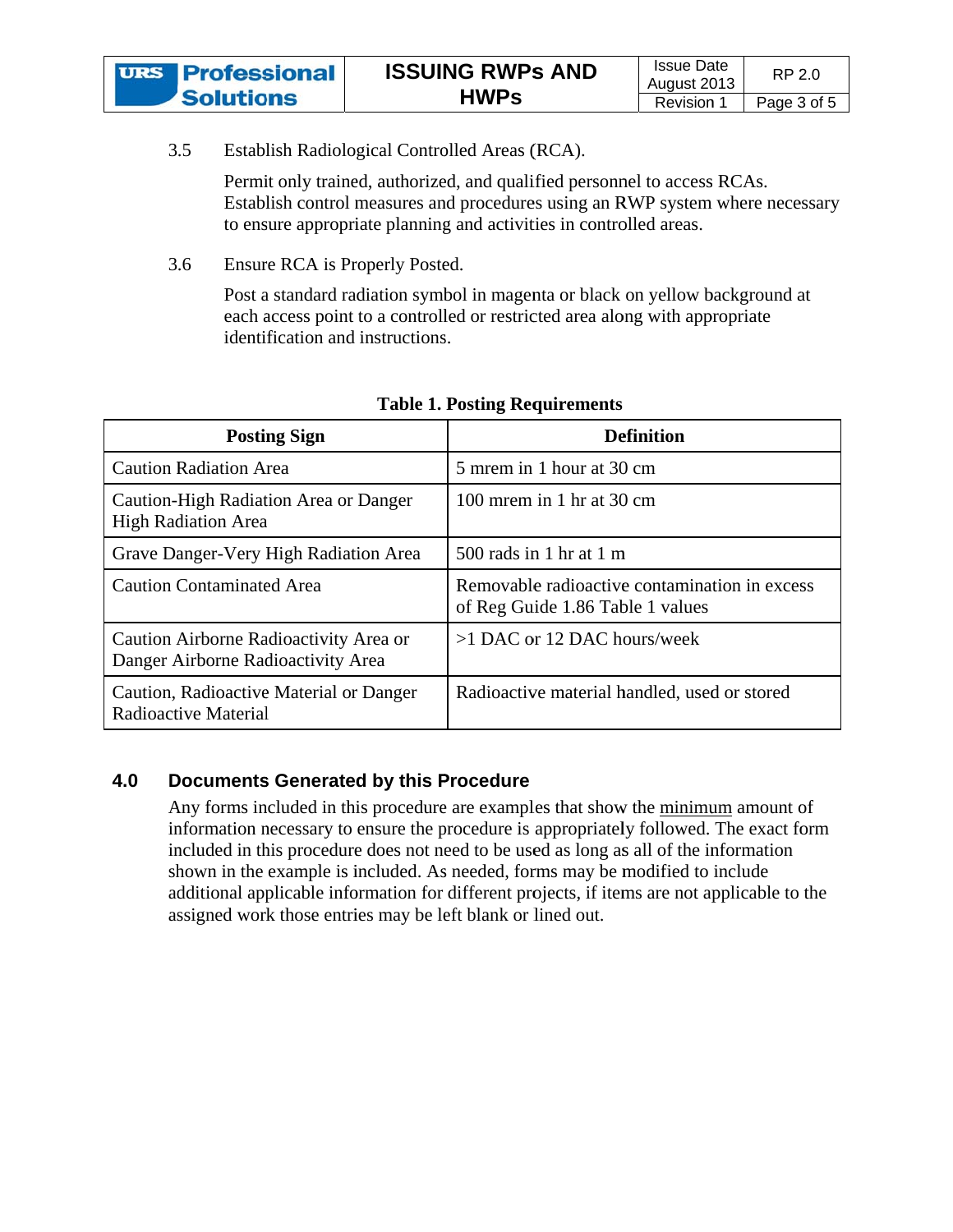- $4.1$ Issued RWP or HWPs, and all entry log pages.
- $4.2$ RWP or HWP Log.

#### $5.0$ **References**

- $5.1$ URS Safety Management Standard 52 Radiation Protection Program.
- $5.2$ NRC Regulatory Guide 1.86 "Termination of Operating Licenses for Nuclear Reactors" June 1974.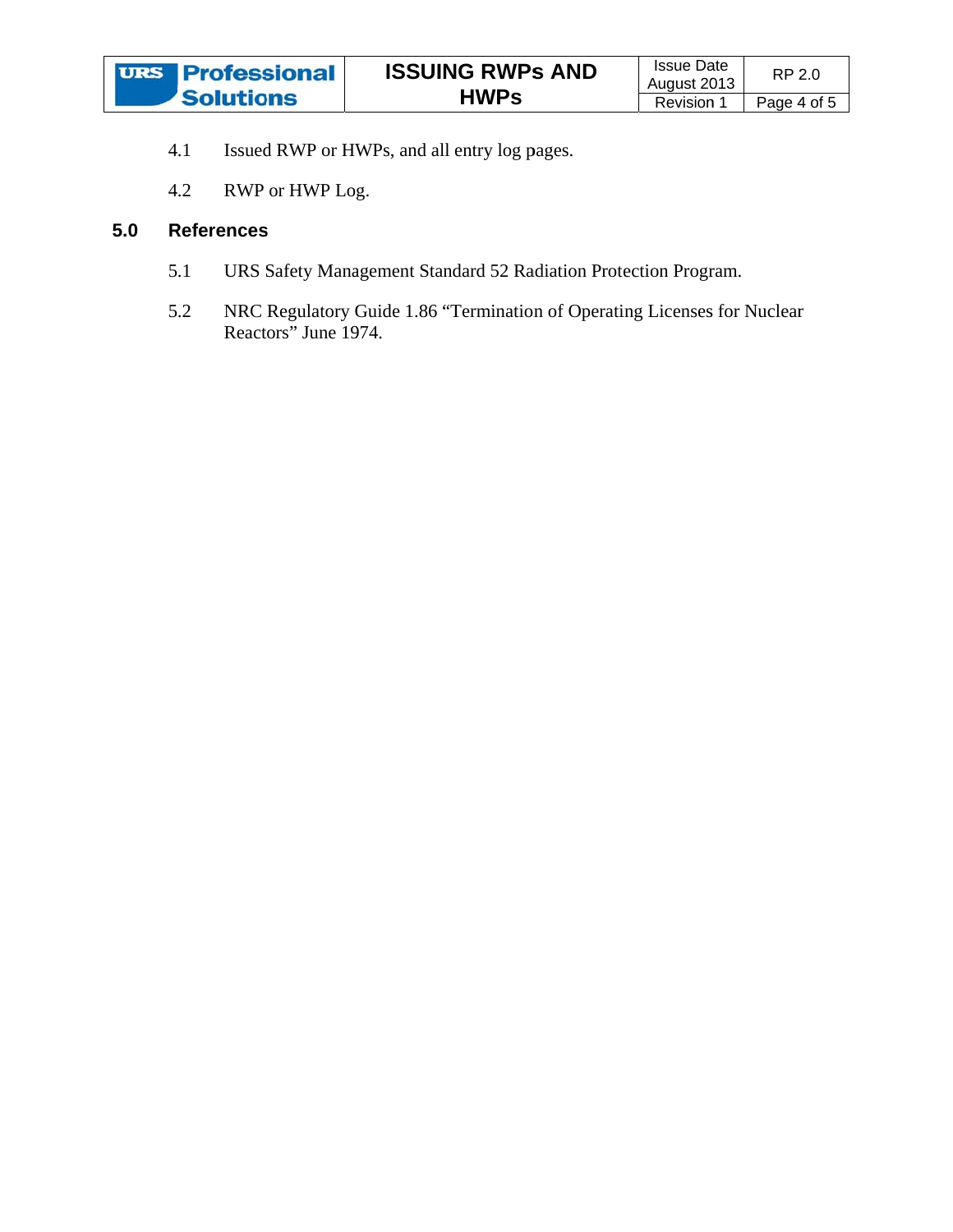| <b>URS Professional</b> | <b>ISSUING RWPS AND HWPS</b> | Issue Date<br>August 2013 | RP 2.0      |
|-------------------------|------------------------------|---------------------------|-------------|
| <b>Solutions</b>        |                              | <b>Revision</b>           | Page 5 of 5 |

# Radiation Work Permit/Hazardous Work Permit Log

**Project Name** 

| Permit<br>(RWP) | <b>Site</b> | <b>Yr</b> | <b>Number</b> | <b>RWP/HWP#</b>          | <b>Issue</b> | Type<br>(Job or | <b>Description</b> | # of  | <b>Termination</b> |
|-----------------|-------------|-----------|---------------|--------------------------|--------------|-----------------|--------------------|-------|--------------------|
| or<br>HWP)      |             |           |               |                          | <b>Date</b>  | General)        |                    | pages | <b>Date</b>        |
|                 |             |           | 001           | $-001$                   |              |                 |                    |       |                    |
|                 |             |           |               | $- -$                    |              |                 |                    |       |                    |
|                 |             |           |               | $\overline{\phantom{m}}$ |              |                 |                    |       |                    |
|                 |             |           |               | $- -$                    |              |                 |                    |       |                    |
|                 |             |           |               | $- -$                    |              |                 |                    |       |                    |
|                 |             |           |               | $- -$                    |              |                 |                    |       |                    |
|                 |             |           |               | $\overline{\phantom{m}}$ |              |                 |                    |       |                    |
|                 |             |           |               | $- -$                    |              |                 |                    |       |                    |
|                 |             |           |               | $-\,-$                   |              |                 |                    |       |                    |
|                 |             |           |               | $- -$                    |              |                 |                    |       |                    |
|                 |             |           |               | $- -$                    |              |                 |                    |       |                    |
|                 |             |           |               |                          |              |                 |                    |       |                    |
|                 |             |           |               |                          |              |                 |                    |       |                    |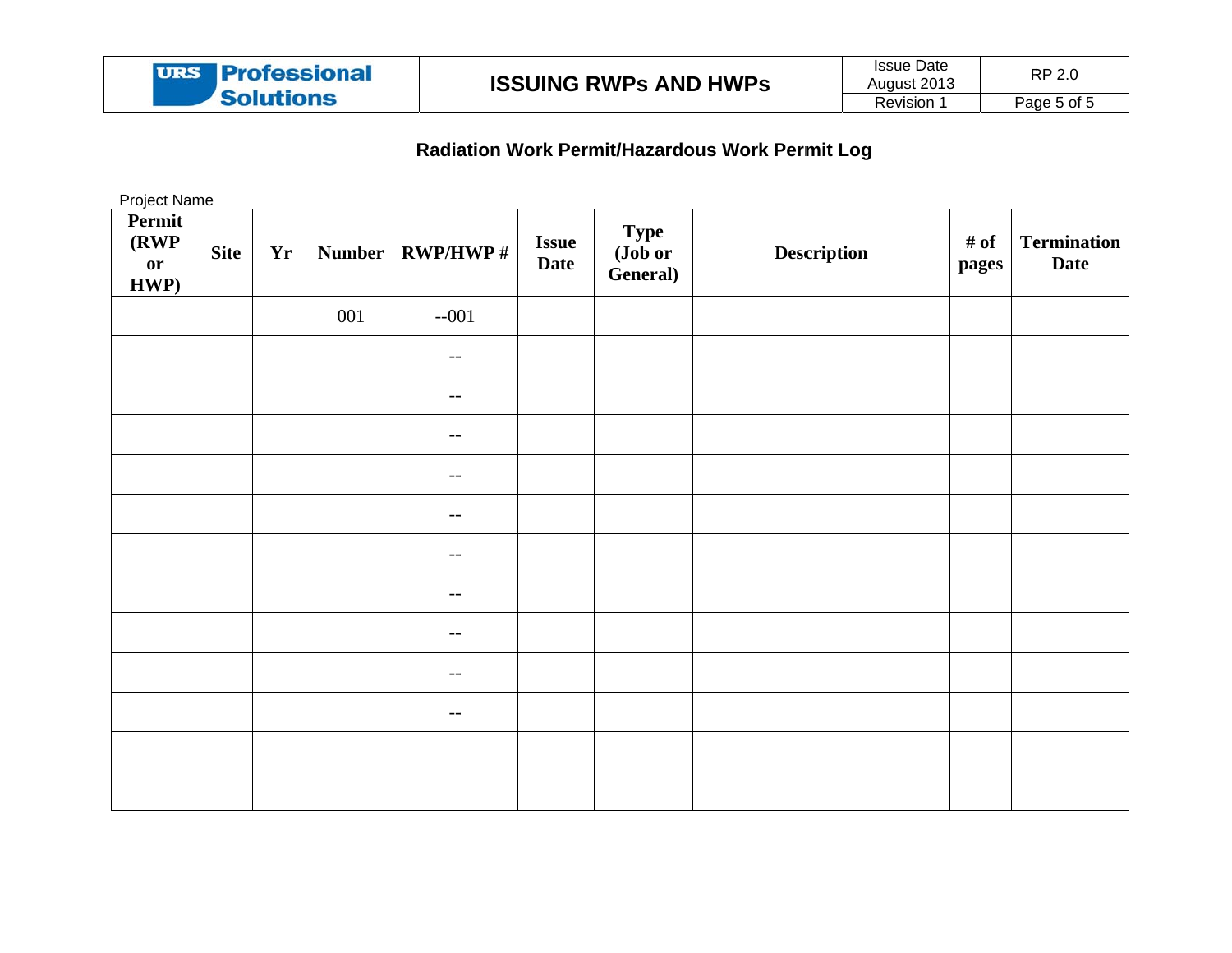| <b>URS Professional</b> | <b>PORTABLE SURVEY</b> | <b>Issue Date</b><br>August 2013 | RP 3.0      |
|-------------------------|------------------------|----------------------------------|-------------|
| <b>Solutions</b>        | <b>INSTRUMENTS</b>     | Revision                         | Page 1 of 8 |

| PROCEDURE APPROVALS: |                                           |                 |
|----------------------|-------------------------------------------|-----------------|
|                      |                                           | August 29, 2013 |
| (printed name)       | Site Radiation Safety Officer (signature) | Date            |
|                      |                                           | August 29, 2013 |
| (printed name)       | Certified Health Physicist (signature)    | Date            |

#### $1.0$ **Purpose**

The purpose of this document is to define the procedure for the use of portable survey instruments. This document is not intended to cover every instrument configuration and field situation, but rather provides general procedures for commonly used instrument configurations and field situations.

#### $2.0$ **Equipment**

Radiation detection instrumentation comes in many configurations provided by several vendors. Some equipment is provided as a single entity containing the radiation detector and meter combined. Other equipment is provided as component parts consisting of a radiation detector or a meter, which can be mixed and matched as the situation requires. For the purposes of this procedure, the term "instrument" means a detector and meter provided as a single entity. The most commonly used equipment is listed below.

- $21$ **Instruments** 
	- 2.1.1 Ludlum Model 19.
- $2.2$ Detectors.
	- 2.2.1 Ludlum Model 44-9 "pancake" GM-probe.
	- 2.2.2 Ludlum Model 44-1 1" NaI probe.
	- $2.2.3$ Ludlum Model 44-10 2" NaI probe.
	- 2.2.4 Ludlum Model 44-20 3" NaI probe.
	- 2.2.5 Ludlum Model 43-93 Alpha/Beta Phoswhich probe.
- $23$ Meters
	- 2.3.1 Ludlum Model 3.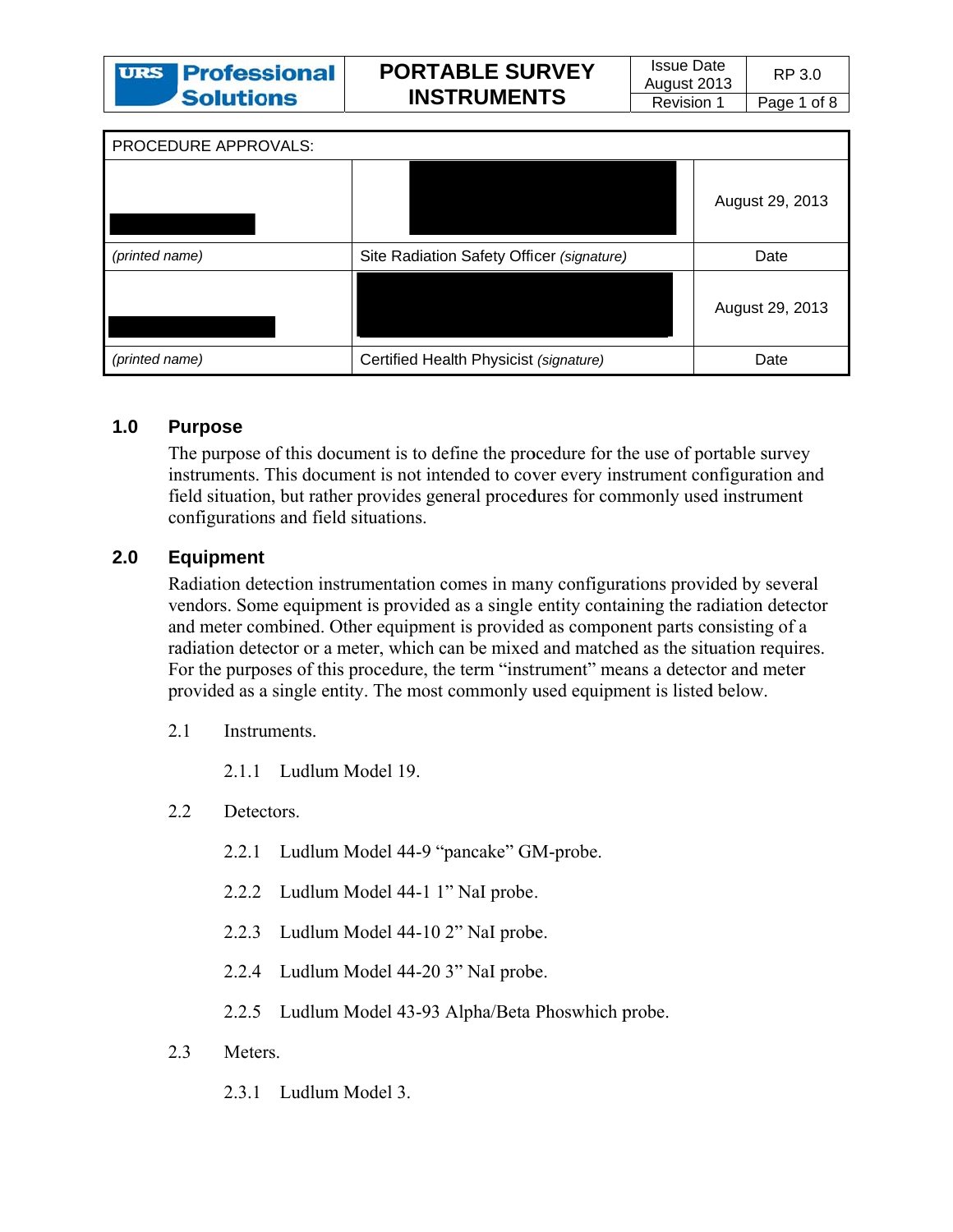

- 2.3.2 Ludlum Model 12.
- 2.3.3 Ludlum Model 2221.
- 2.3.4 Ludlum Model 2350-1.
- 2.3.5 Ludlum Model 2360.
- 2.4 Miscellaneous Equipment.
	- $2.4.1$ **Exempt Operational Check Sources.**
	- 2.4.2 Batteries.
	- 2.4.3 Cables.

#### $3.0$ **Procedure**

 $3.1$ Calibrations.

> Instruments must be calibrated annually. Instruments with a separate detector and meter must be calibrated and used together.

- $3.1.1$ Prior to each use, confirm the instrument is in calibration, and is functioning in accordance with the manufacturer's recommendations.
- Ensure copies of the calibration documents are maintained in the field  $3.1.2$ with the instruments.
- $3.2$ Establish the Operational Tolerance Limits.

Operational tolerance limits are established when an instrument is returned from the instrument vendor following calibration, and are used as the basis for the daily operational checks.

- Complete this procedure for each instrument (meter/detector combination)  $3.2.1$ upon initial receipt following instrument vendor calibration. These tolerances may also be reestablished during field setup to account for field conditions.
- 3.2.2 Record all data on URS PS Instrument Setup Worksheet.
	- Record the meter, probe and calibration-specific information  $3.2.2.1$ (*i.e.*, serial number, cable length, window and voltage settings  $etc.$ ).
	- Review the instrument calibration documentation and confirm all  $3.2.2.2$ settings are consistent and documented.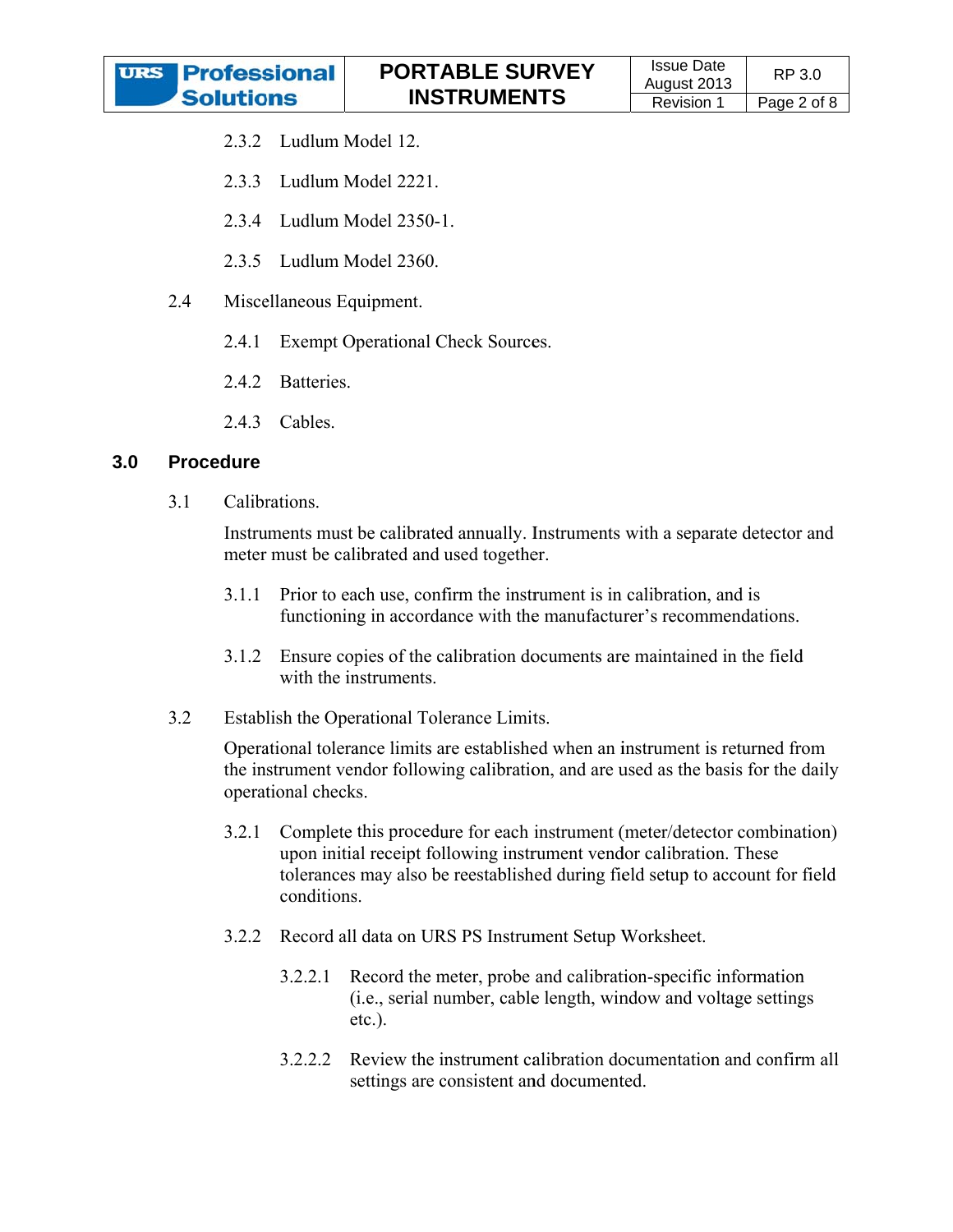| <b>URS</b> Professional |
|-------------------------|
| <b>Solutions</b>        |

- $3.2.2.3$ Retrieve the specific check source that will be used to conduct the daily operation check, and record the check source ID, source serial number, and activity.
- $3.2.2.4$ Describe the detailed position of the check source relative to the probe. (i.e., source label side down on the bottom of the detector, source label side centered on bottom of box, etc.) Be specific as other users will have to duplicate this position every time the instrument is used.
- 3.2.2.5 Record all instrument-specific parameters in the notes section (e.g., calibrated efficiencies).
- 3.2.2.6 Collect 10 background measurements and record them in column **BKGD**

## **NOTE:** For instruments that do not allow for timed reading, record the measurement once the needle has generally stabilized.

- 3.2.2.7 Collect 10 source measurements and record them in column Source
- 3.2.2.8 Repeat this procedure for all meter, probe, check source options.
- $3.3$ Daily Check Spreadsheet.
	- Transfer all the data from the URS PS Instrument Setup Worksheet to the 3.3.1 active instrument daily operation spreadsheet.
	- 3.3.2 Once all entries are completed in the worksheet, the spreadsheet calculates the net values and tolerances (within 20% of the mean).
	- $3.3.3$ Use this worksheet to record the results of the daily checks if access to the spreadsheet is readily available in the field. Otherwise, ensure that a hard copy of the spreadsheet is available to record the results and confirm the instrument is operating within tolerance.
- $3.4$ **Instrument Daily Checks.**

When in use, check each instrument daily for proper operation prior to use. A background location should be selected and the same area used for these checks during the project.

3.4.1 Complete for each instrument using the specific check source used to establish the instrument tolerances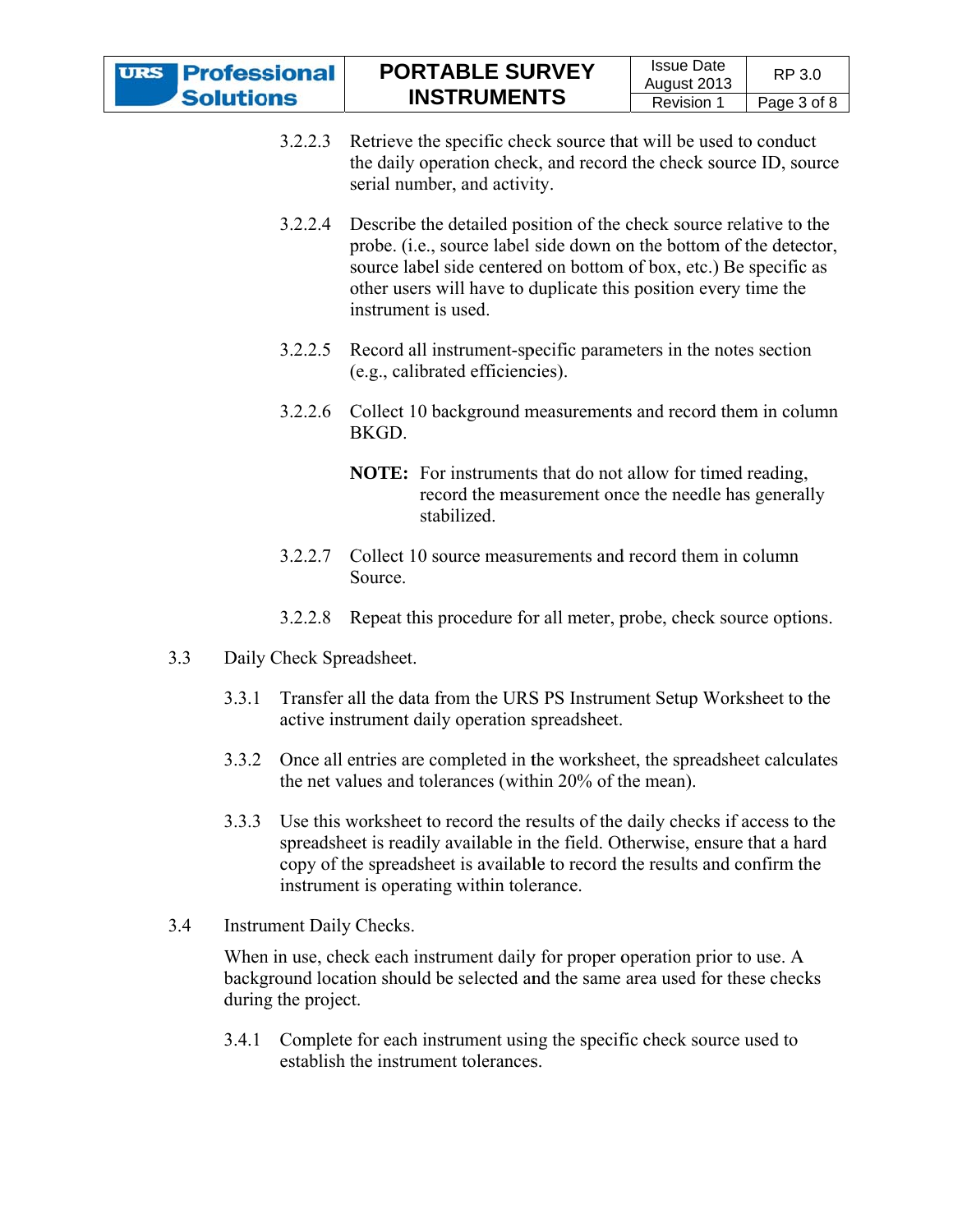| <b>URS Professional</b> | <b>PORTABLE SURVEY</b> | <b>Issue Date</b><br>August 2013 | RP 3.0      |
|-------------------------|------------------------|----------------------------------|-------------|
| <b>Solutions</b>        | <b>INSTRUMENTS</b>     |                                  |             |
|                         |                        | Revision                         | Page 4 of 8 |

- $3.4.1.1$  The instrument allows for fast  $(F)$  and slow  $(S)$  response. Set the instrument on Fast (F) for checks and monitoring.
- $3.4.1.2$ Record all the data on the Radiation Instrument Daily Check spreadsheet.
	- $3.4.1.2.1$ If daily checks are done at both the start and end of the day use S to indicate start of day check, and E for end of day check.
- 3.4.1.3 Check the batteries. If the battery indicator is toward the low end of the "acceptable battery range," replace the batteries. Record the result on the form. If you replace the batteries, make a note in the Notes column
- 3.4.1.4 Check the high voltage (HV) on the instrument, if provided. Record the high voltage.
- 3.4.1.5 Do a one-minute background reading.
	- **NOTE:** For instruments that do not allow for timed reading, record the measurement once the needle has generally stabilized.
- 3.4.1.6 Do a one-minute count of the source. Position the check source directly over the instrument and in a position consistent with the operations check location.
- 3.4.1.7 Enter the data into the Daily Instrument Check spreadsheet. The spreadsheet will indicate if the values are in or out of tolerances. Confirm that daily fluctuations do not exceed 20%.
- 3.4.2 If the instrument does not pass the daily check:
	- 3.4.2.1 Check over the instrument. Make sure the settings are correct. Common causes of instrument problems are:
		- $\bullet$ Incorrect source orientation
		- Bad batteries
		- Blocked battery terminals  $\bullet$
		- Defective cable  $\bullet$
	- 3.4.2.2 Repeat the test after addressing the potential cause.
	- $3.4.2.3$ Remove any instrument that does not pass this second test from service. Record out of service (OOS) in the notes section.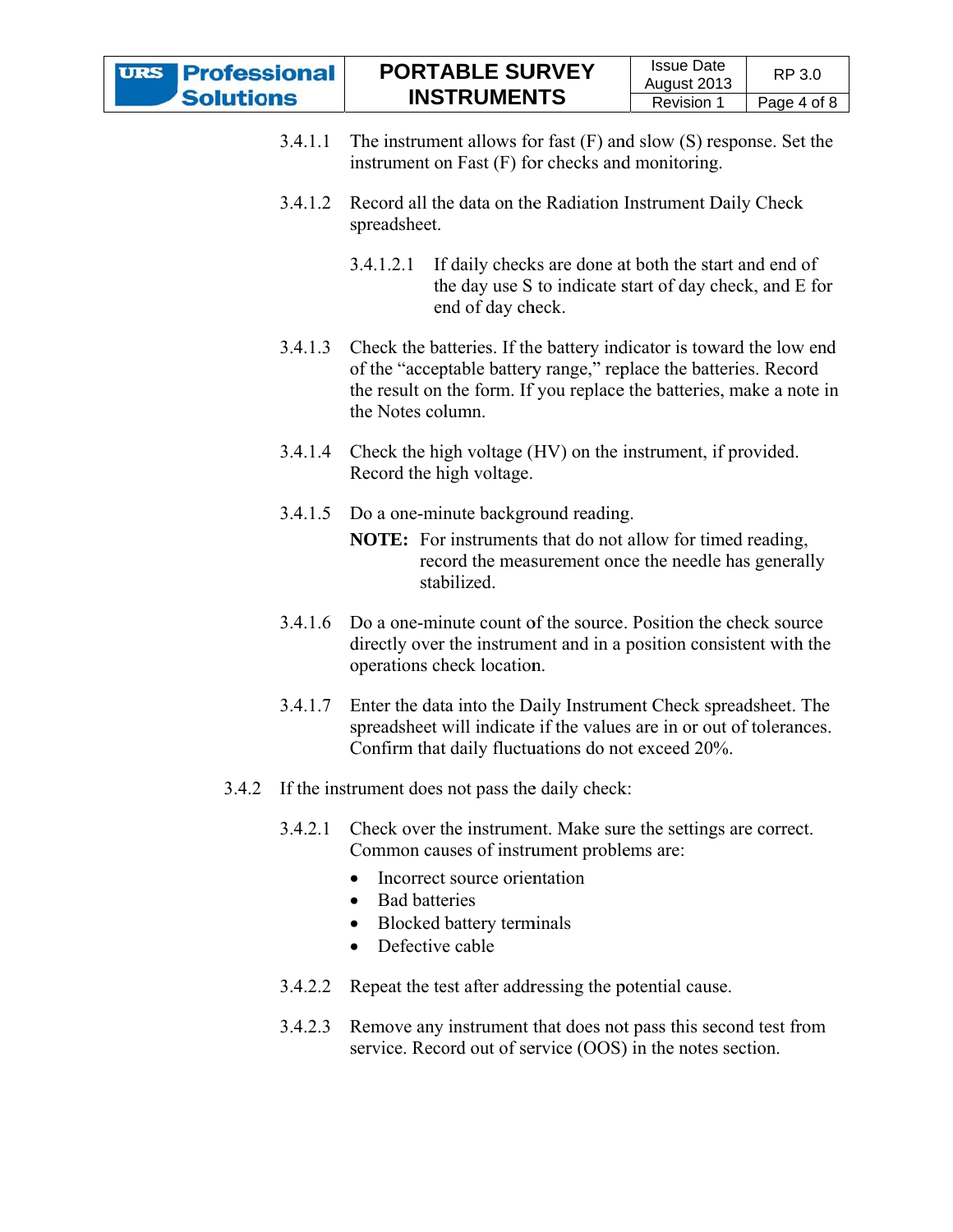| <b>URS Professional</b> | <b>PORTABLE SURVEY</b> | <b>Issue Date</b> | RP 3.0      |
|-------------------------|------------------------|-------------------|-------------|
|                         |                        | August 2013       |             |
| <b>Solutions</b>        | <b>INSTRUMENTS</b>     | Revision          | Page 5 of 8 |

- 3.4.3 Maintain a copy of the Daily Instrument Check spreadsheet for each radiation monitoring instrument to record the results of the daily instrument checks.
- $3.4.4$ Keep the completed Daily Instrument Check spreadsheet on file as permanent documentation that the instrument was known to be operating properly for measurements made on any given date according to required retention times for the radioactive materials license and the project.

#### $4.0$ **Data Analysis**

- $4.1$ Instrument Efficiency.
	- Instrument efficiency is the percentage of radiation detected of a known 4.1.1 value. For field instruments, efficiency values are estimated from manufacturer information, or calculated from calibration data or the operational check source.
	- 4.1.2 The basic formula to calculate efficiency  $(\epsilon)$ , assuming the background count time is consistent, is:

$$
\varepsilon = \frac{R_{std}}{A_{std}}
$$

 $R_{std}$  = gross count rate of the standard in cpm

 $A_{std}$  = known activity level of the standard in dpm

#### 42 Detection Limits.

- 4.2.1 Each instrument has a lower boundary for detection of radiation. This value is known as the minimum detectable concentration (MDC). For field instruments, the MDC is used to determine adequate sensitivity of the instrumentation for the intended use.
- 4.2.2 The basic formula to calculate the MDC at a 95% confidence interval is:

$$
MDC = \frac{3 + (4.65\sqrt{B})}{T \cdot \varepsilon \cdot \frac{A}{100}}
$$

- $B =$  background cpm for time interval
- $T =$  time interval in minutes
- $\epsilon$  = efficiency
- A = physical area seen by the detector in  $cm<sup>2</sup>$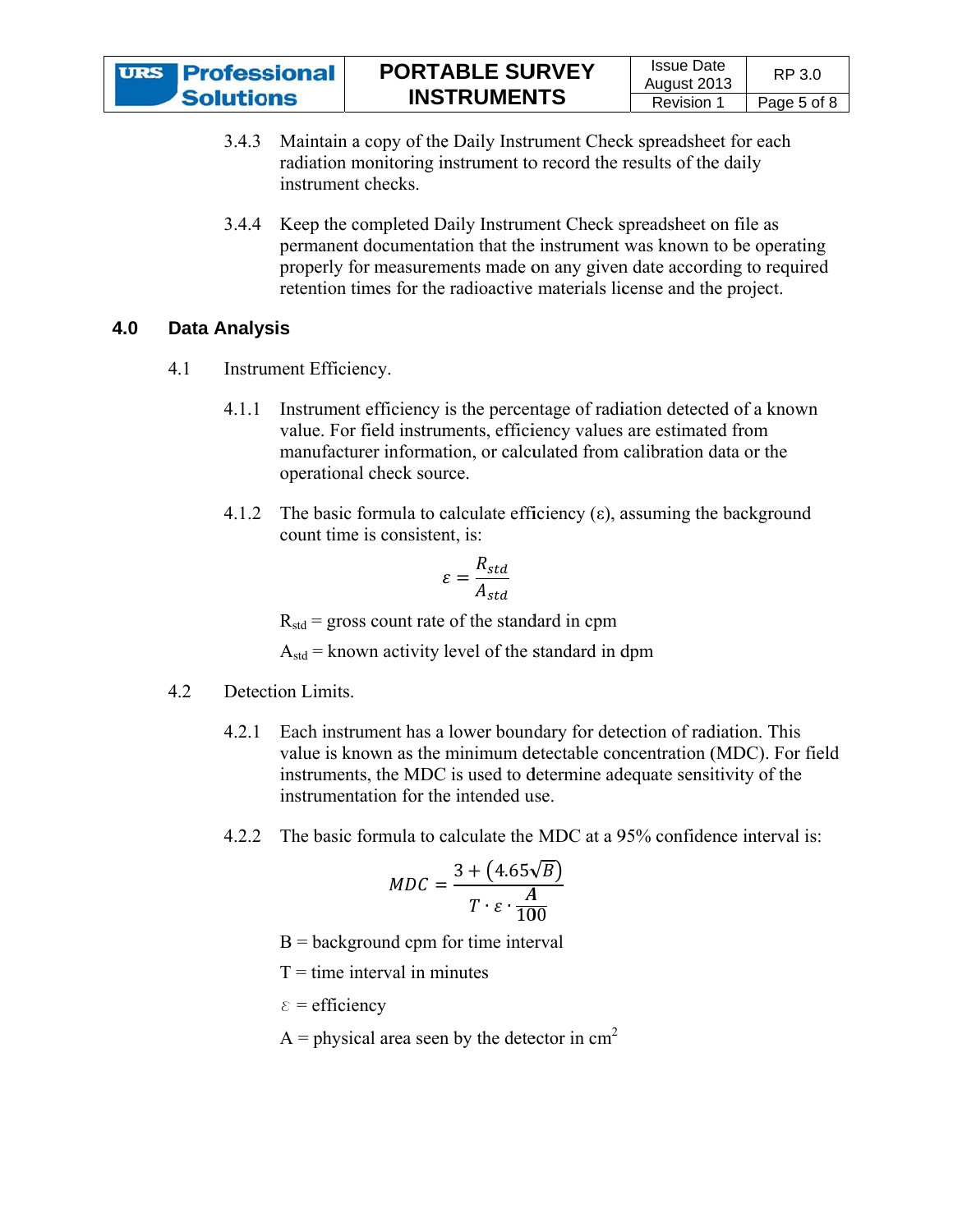#### $5.0$ **Documents Generated by this Procedure**

Any forms included in this procedure are examples that show the minimum amount of information necessary to ensure the procedure is appropriately followed. The exact form included in this procedure does not need to be used as long as all of the information shown in the example is included. As needed, forms may be modified to include additional applicable information for different projects.

- URS PS Instrument Setup Worksheet.  $5.1$
- 5.2 Daily Instrument Check Spreadsheets.

#### $6.0$ **References**

6.1 URS Safety Management Standard 52 Radiation Protection Program.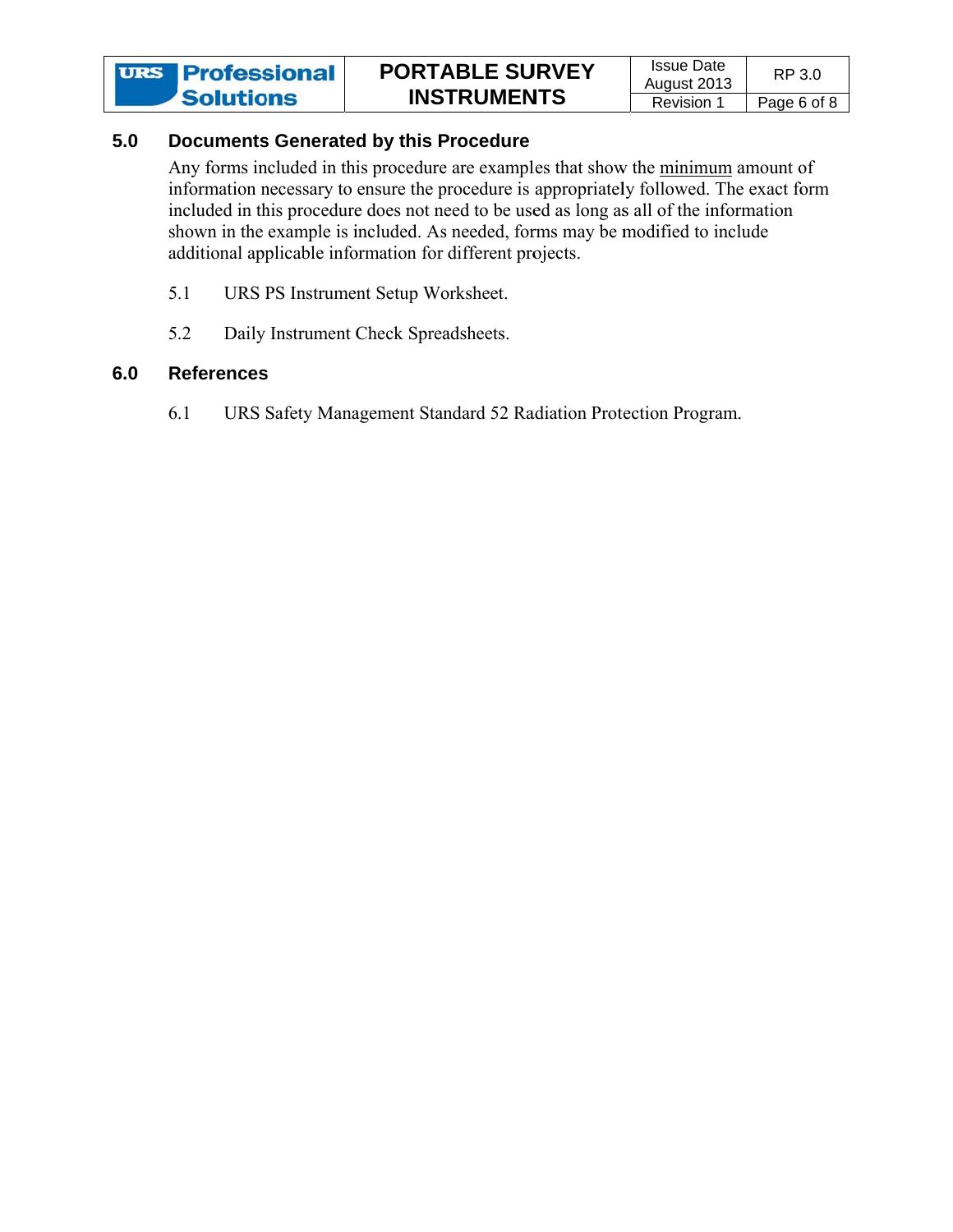

## **Instrument Setup Worksheet**

| <b>Instrument Model</b>                                                     |               |             |              | Serial Number |  |
|-----------------------------------------------------------------------------|---------------|-------------|--------------|---------------|--|
| Probe                                                                       |               |             |              | Serial Number |  |
| <b>Calibration Date</b>                                                     |               |             |              |               |  |
| For the following circle or record the actual instrument values or settings |               |             |              |               |  |
| Cable Length                                                                | 39"           | 5 Ft        | 15 Ft        | Other         |  |
| Instrument readout                                                          | cpm           | $\mu$ R/hr  |              | Other         |  |
| Count time                                                                  | 1 min         |             |              | Other         |  |
| Scale                                                                       | 0.1           | 1           | 10           | Other         |  |
| Response time                                                               | F             | S           |              |               |  |
| <b>Battery</b>                                                              |               |             | Window       |               |  |
| High Voltage                                                                |               |             | Threshold    |               |  |
| <b>Source Mantles</b>                                                       | <b>Black</b>  | <b>Blue</b> | Yellow       | Pink          |  |
|                                                                             | 3 Mantle Film |             | 1M source #2 |               |  |
| Source Other                                                                | $Tc-99$       | $Cl-36$     | Th-230       |               |  |
|                                                                             | Cs-137 record |             |              |               |  |
|                                                                             | <b>SN</b>     |             |              |               |  |
| Record a detailed description of how the source was positioned so           |               |             |              |               |  |

others can duplicate the exact positioning for the next year

**Notes** 

| Source         |  |
|----------------|--|
| 1              |  |
| $\overline{2}$ |  |
| $\overline{3}$ |  |
| $\overline{4}$ |  |
| 5              |  |
| 6              |  |
| 7              |  |
| 8              |  |
| 9              |  |
| 10             |  |

|                         | <b>Bkgd</b> |  |
|-------------------------|-------------|--|
| 1                       |             |  |
| $\overline{c}$          |             |  |
| $\overline{\mathbf{3}}$ |             |  |
| $\overline{4}$          |             |  |
| $\overline{\mathbf{5}}$ |             |  |
| $\overline{6}$          |             |  |
| 7                       |             |  |
| 8                       |             |  |
| $\overline{9}$          |             |  |
| 10                      |             |  |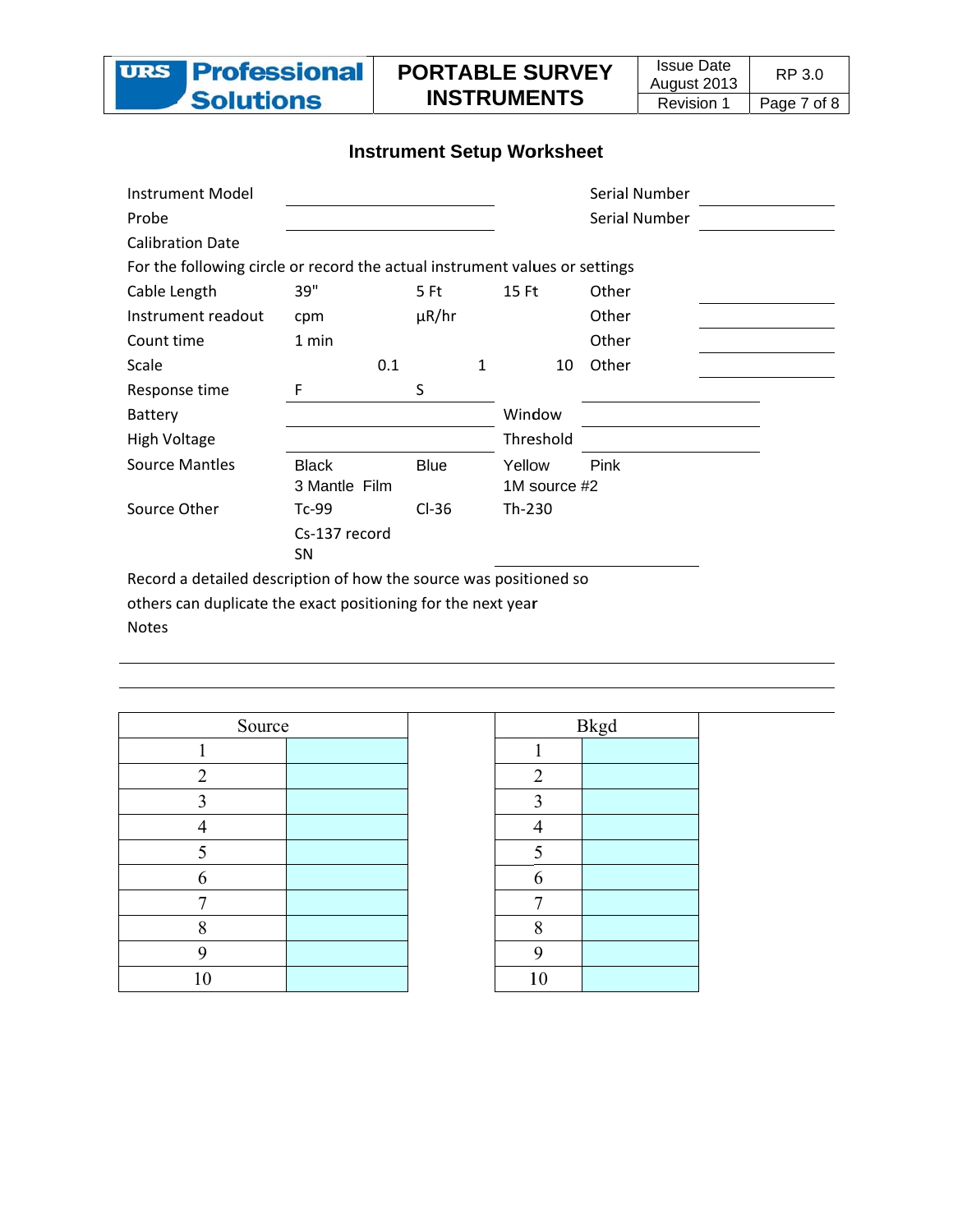

### **Daily So ource Check F Form**

|                                                                                                |         |          |       |      |                          |              |         |            |     |         |       |               |       |                |  | Initial QC Set Up |     |
|------------------------------------------------------------------------------------------------|---------|----------|-------|------|--------------------------|--------------|---------|------------|-----|---------|-------|---------------|-------|----------------|--|-------------------|-----|
|                                                                                                |         |          |       |      | Instrument Configuration |              |         |            |     |         |       |               |       | Source         |  | <b>Bkdg</b>       | Net |
| Instrument(Mfg/Mdl)                                                                            |         |          |       |      |                          |              |         | Serial #   |     |         |       |               |       |                |  |                   |     |
| Probe(Mfg/Mdl)                                                                                 |         |          |       |      |                          |              |         | Serial #   |     |         |       |               |       | $\overline{2}$ |  |                   |     |
| Cable Length                                                                                   |         |          |       |      |                          |              |         | ${\rm HV}$ |     |         |       |               |       | $\overline{3}$ |  |                   |     |
|                                                                                                |         |          |       |      |                          |              |         |            |     |         |       |               |       | $\overline{4}$ |  |                   |     |
|                                                                                                |         |          |       |      | Instrument Calibration   |              |         |            |     |         |       |               |       | 5              |  |                   |     |
| Calibration Date                                                                               |         |          |       |      | Certificate #            |              |         | Due        |     |         |       |               |       | 6              |  |                   |     |
|                                                                                                |         |          |       |      |                          |              |         |            |     |         |       |               |       | $\tau$         |  |                   |     |
|                                                                                                |         |          |       |      |                          |              |         |            |     |         |       |               |       | 8              |  |                   |     |
|                                                                                                |         |          |       |      |                          |              |         |            |     |         |       |               |       | 9              |  |                   |     |
|                                                                                                |         |          |       |      |                          | Check Source |         |            |     |         |       |               |       | $10\,$         |  |                   |     |
| Source Name                                                                                    |         |          |       |      | Serial #                 |              |         | Assay Date |     |         |       |               |       |                |  |                   |     |
| Nuclide                                                                                        |         |          |       |      | Half life                |              |         | Activity   |     |         |       |               |       | Average        |  |                   |     |
| Detailed description of instrument and source positioning for daily check, and any other notes |         |          |       |      |                          |              |         |            |     |         |       |               |       | Tolerance      |  |                   |     |
|                                                                                                |         |          |       |      |                          |              |         |            |     |         |       |               |       | $\pm\,20\%$    |  |                   |     |
|                                                                                                |         |          |       |      |                          |              |         |            |     |         |       |               |       |                |  |                   |     |
|                                                                                                |         |          |       |      |                          |              |         |            |     |         |       |               |       |                |  |                   |     |
|                                                                                                |         |          | Start |      | <b>Bkgd</b>              |              |         | Source     |     |         | Net   |               |       |                |  |                   |     |
| Date                                                                                           | Project | Initials | /end  | Batt | Reading                  | Units        | Reading | Units      | Ok? | Reading | Units | Ok?           | Notes |                |  |                   |     |
|                                                                                                |         |          |       |      |                          | cpm          |         | cpm        |     |         | cpm   | $\mathrm{Ok}$ |       |                |  |                   |     |
|                                                                                                |         |          |       |      |                          | cpm          |         | cpm        |     |         | cpm   | $\mathrm{Ok}$ |       |                |  |                   |     |
|                                                                                                |         |          |       |      |                          | cpm          |         | cpm        |     |         | cpm   | Ok            |       |                |  |                   |     |
|                                                                                                |         |          |       |      |                          | cpm          |         | cpm        |     |         | cpm   | $\mathrm{Ok}$ |       |                |  |                   |     |
|                                                                                                |         |          |       |      |                          | cpm          |         | cpm        |     |         | cpm   | $\mathrm{Ok}$ |       |                |  |                   |     |
|                                                                                                |         |          |       |      |                          | cpm          |         | cpm        |     |         | cpm   | $\mathrm{Ok}$ |       |                |  |                   |     |
|                                                                                                |         |          |       |      |                          | cpm          |         | cpm        |     |         | cpm   | Ok            |       |                |  |                   |     |
|                                                                                                |         |          |       |      |                          | cpm          |         | cpm        |     |         | cpm   | $\mathrm{Ok}$ |       |                |  |                   |     |
|                                                                                                |         |          |       |      |                          | cpm          |         | cpm        |     |         | cpm   | $\mathrm{Ok}$ |       |                |  |                   |     |
|                                                                                                |         |          |       |      |                          | cpm          |         | cpm        |     |         | cpm   | $\mathrm{Ok}$ |       |                |  |                   |     |
|                                                                                                |         |          |       |      |                          | cpm          |         | cpm        |     |         | cpm   | Ok            |       |                |  |                   |     |
|                                                                                                |         |          |       |      |                          | cpm          |         | cpm        |     |         | cpm   | $\mathrm{Ok}$ |       |                |  |                   |     |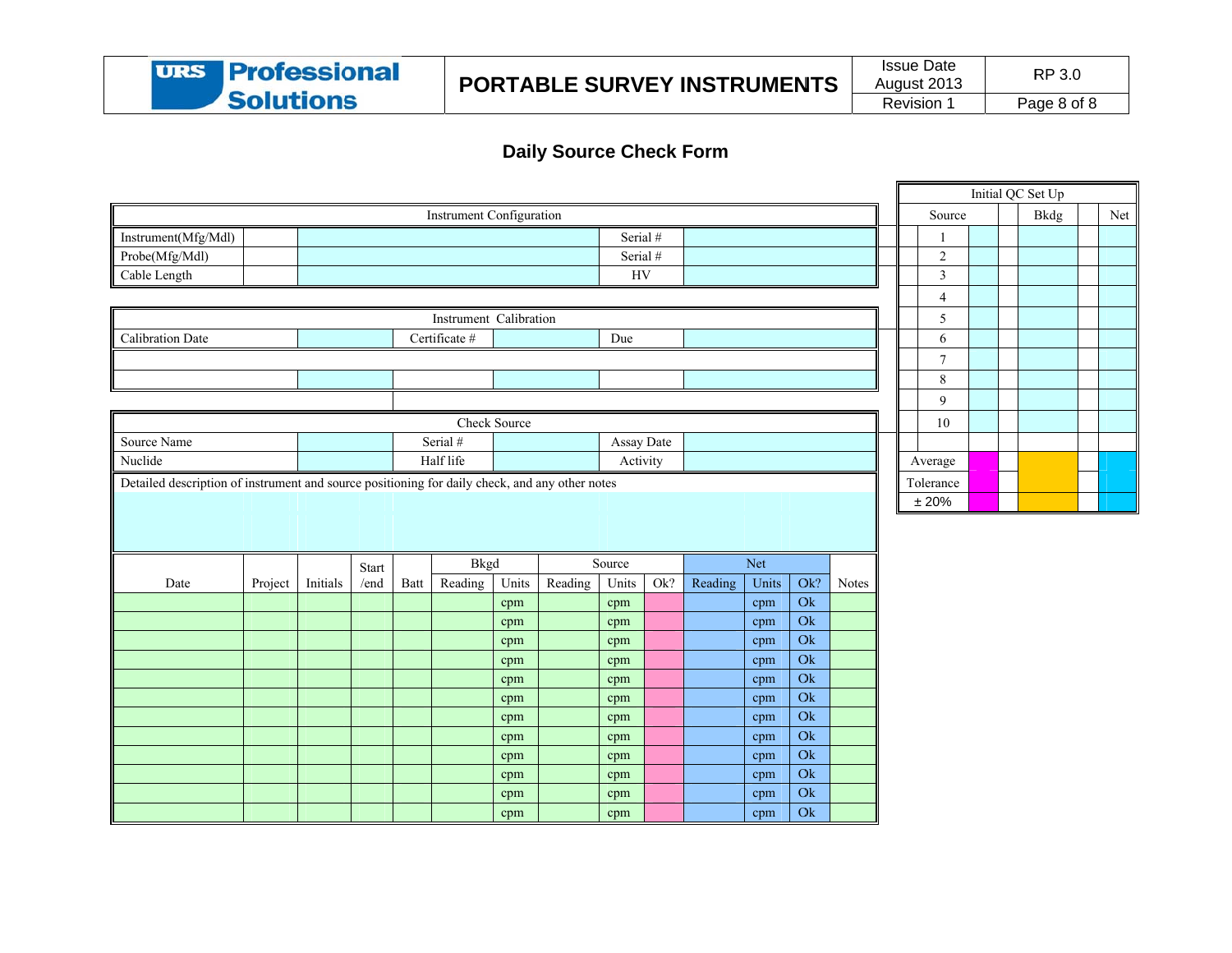| PROCEDURE APPROVALS: |                                           |                 |
|----------------------|-------------------------------------------|-----------------|
|                      |                                           | August 29, 2013 |
| (printed name)       | Site Radiation Safety Officer (signature) | Date            |
|                      |                                           | August 29, 2013 |
| (printed name)       | Certified Health Physicist (signature)    | Date            |

#### $1.0$ **Purpose**

To provide a method for conducting radiation surveys and identifying area with elevated radiation levels using radiation detection equipment.

#### $2.0$ **Equipment**

- $2.1$ Project-specific radiation detection instruments generally include meters for identifying contamination and dose rates.
- $2.2^{\circ}$ Marking materials: chalk, flags, paint, etc.
- $2.3$ Survey forms.

#### $3.0$ **Procedure**

- $3.1$ General Survey Types.
	- Incoming equipment surveys Document the prior radiological condition  $3.1.1$ of equipment and items to be used on site. Generally focus on items (i.e., drill rig, excavator, sample coolers) with a potential to be in direct contact with potentially contaminated material.
	- $3.1.2$ Routine surveys – Document the radiological conditions of controlled areas.
		- Indoors Includes walls, ceilings, floors, with particular  $3.1.2.1$ attention to drains, air vents, etc. Surfaces to be surveyed should be relatively clean of loose material, and drains should not contain standing water.
		- 3.1.2.2 Outdoor Includes ground surfaces, soil, concrete, asphalt, and exterior building surfaces. Surveys shall not be conducted over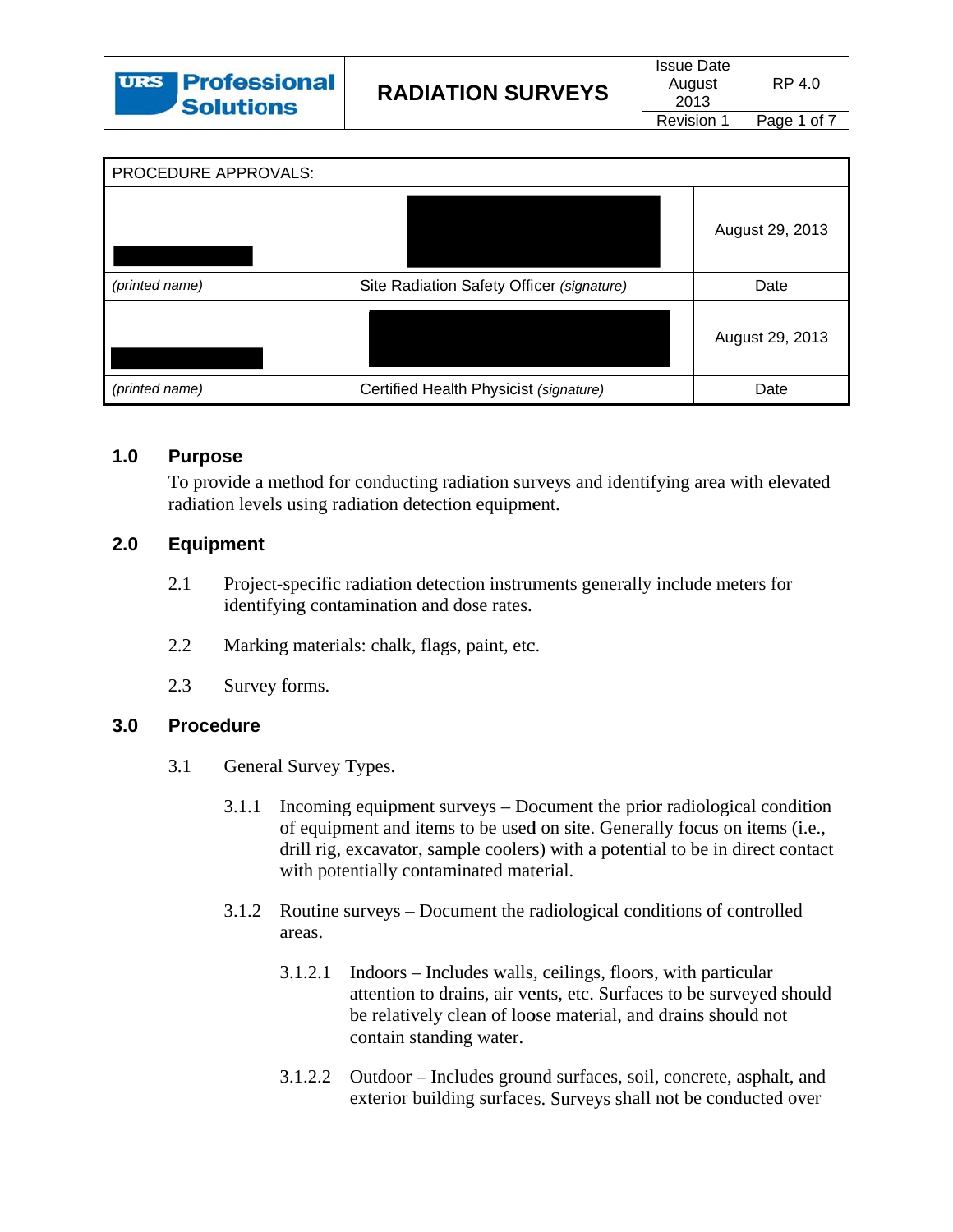standing water, snow-covered ground, or areas with saturated soils. In limited situations, where the soil/surface is always saturated (i.e., drainages) measurements may be collected when the ground is as dry as practical and the condition documented.

- $3.1.3$ Contamination Surveys/Release Surveys – Ensure items and equipment leaving the site are not contaminated, in accordance with the release criteria included in the RPP.
	- 3.1.3.1 Decontamination Confirmation If water was used for decontamination, ensure items are dry before surveying.
- Department of Transportation (DOT) surveys document the package or  $3.1.4$ transport vehicle is in compliance with DOT limits for surface contamination and dose rates.
- $3.2$ Radiation Scanning.
	- 3.2.1 Pass the detector over the surface at the appropriate distance and speed.
		- $3.2.1.1$ The speed of detector movement will vary depending upon the radionuclide of concern, the experience of the surveyor, and the required observation interval.
		- $3.2.1.2$ Typical survey conditions for each radiation type are listed below.
			- Alpha radiation (i.e., Ludlum 43-98): detector  $3.2.1.2.1$ distance of 1 cm or less; detector survey speed of no greater than 5 centimeters per second.
			- $3.2.1.2.2$ Beta radiation (i.e., Ludlum 44-9): detector distance of 1 cm or less; detector survey speed of no greater than one detector width per second.
			- $3.2.1.2.3$ Gamma radiation (i.e., Ludlum 44-10): detector distance of 4 cm or less; detector survey speed of no greater than 1.0 m per second.
	- 3.2.2 Note increases in count rate as indicated by the audible output or meter reading. Compare count rates to the client-provided background data, measurements from the site-specific background area, or an established project investigation level. For field screening investigate any count rate of greater than twice background as a general rule of thumb, unless a lower project-specific investigation level has been established.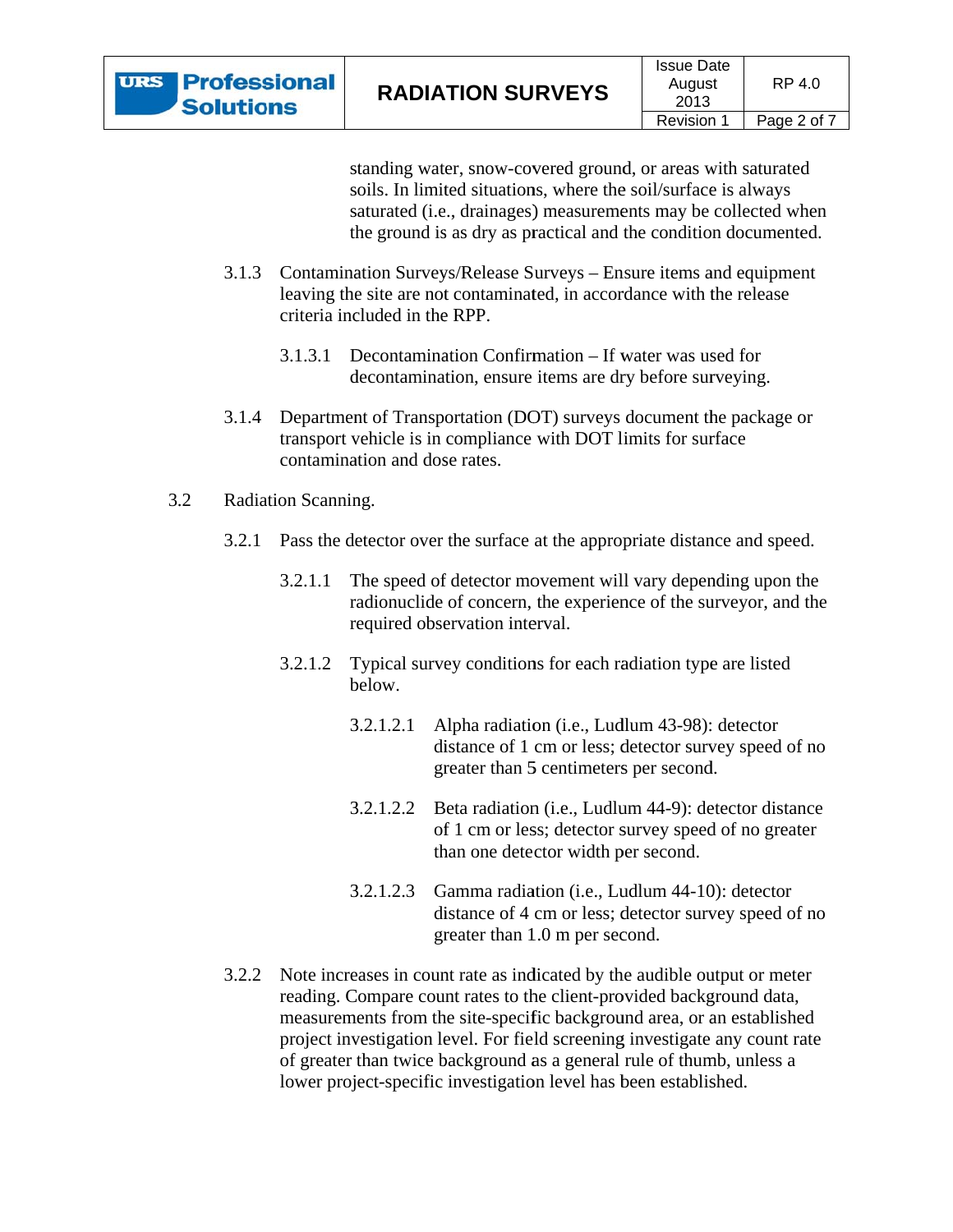- 3.2.2.1 Mark areas that meet or exceed investigation levels.
- 3.2.2.2 Continue traversing the area at close intervals. Typically, the intervals will be close enough to thoroughly cover the area. However, some situations may have larger intervals.
- $3.2.3$ Record the survey results on the appropriate example survey form or log  $book$
- $3.3$ Fixed Point Surveys.
	- 3.3.1 Hold the detector over the surface at the appropriate distance.
	- Collect data for the counting period. The counting period should be less 3.3.2 than or equal to the background count time. The count time depends on the radionuclide of concern and the detection requirements of the project. For basic screening, a typical count time is one minute.
	- $3.3.3$ Record the survey results on the appropriate form or logbook.
	- Compare results to the established levels for the project. Mark areas that 3.3.4 meet or exceed action levels.
	- $3.3.5$ Repeat these steps for all fixed-point survey intervals.
	- $3.3.6$ Surveys for loose contamination include collection of both fixed point measurements and smear samples at the same location. Perform the surveys in various representative locations, as determined by the project RSO and the specific circumstances. Examples of locations are listed helow:
		- $3.3.6.1$ Normal personnel traffic routes and at entrance and egress locations.
		- 3.3.6.2 Building surfaces such as floor, ledges, corners, ventilation ducting, piping runs, lighting fixtures, sinks, drain covers, etc.
		- $3.3.6.3$ Equipment surfaces such as wheels, steps, ledges, probes, etc.
		- 3.3.6.4 Collect a minimum of five fixed-point measurements and smear samples from equipment for incoming, and release surveys. Larger items with a high potential for contamination may require up to 20 smear samples.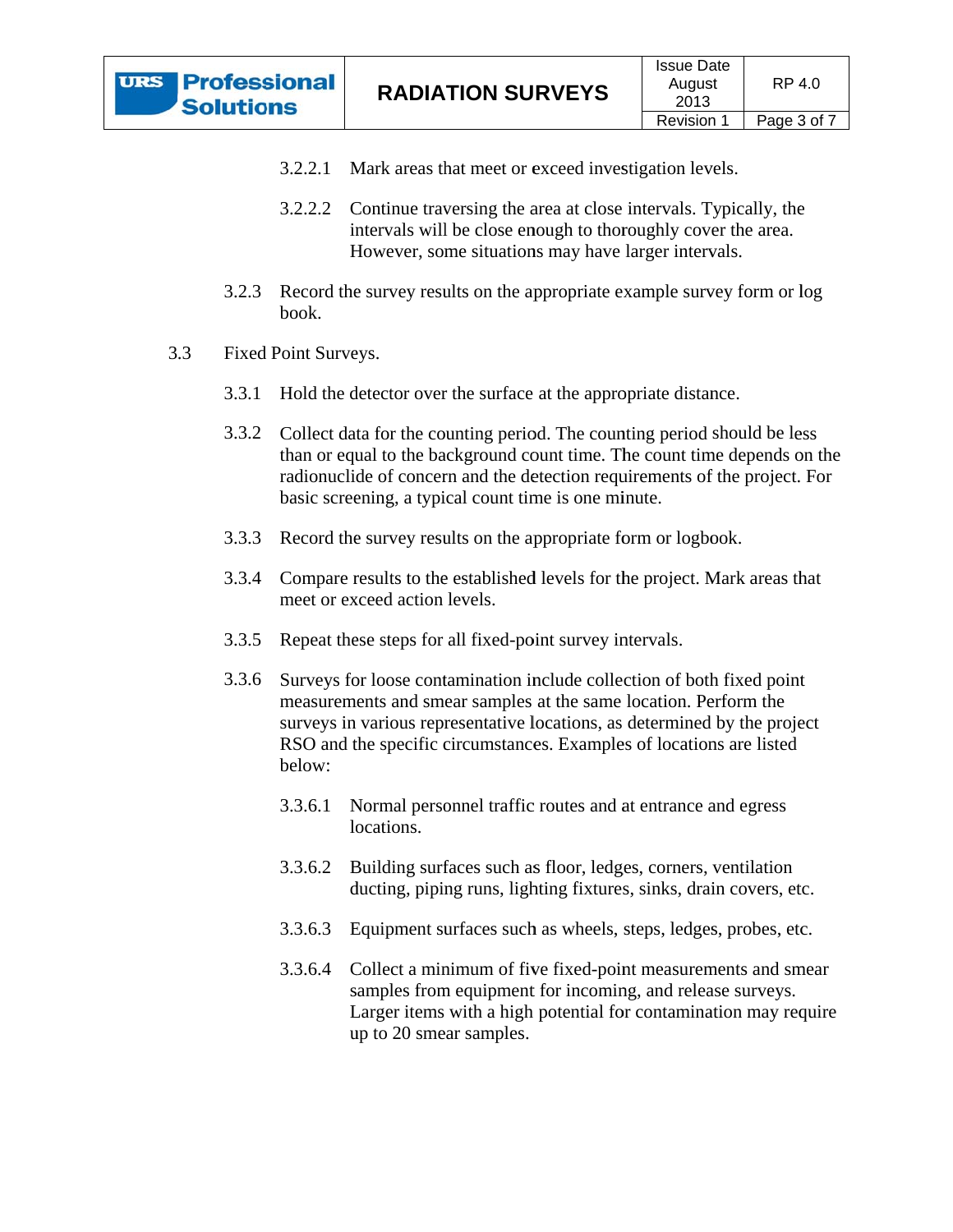

#### $3.4$ Documentation.

- $3.4.1$ Project staff members are responsible for documenting radiation survey activities..
- $3.4.2$ Assign a unique project-specific radiation survey number and record it on the project survey log and the radiation survey form.
	- 3.4.2.1 NFSS will use the following survey naming convention  $AA-YY-BB-##$ 
		- Where  $AA = NF$  $YY = 2$  digit year BB= Survey Type (IN=incoming, OT=outgoing, RT=routine, EX=excavation, TN=Trench)  $## =$  sequential number NF-13-IN-001 is the first incoming equipment survey done in 2013.
- 3.4.3 Document all radiation survey results in field log books or on field forms. Documentation shall include the following:
	- 3.4.3.1 Names of personnel and survey date.
	- 3.4.3.2 Survey type, DOT survey, excavation control, exposure rate, contamination.
	- 3.4.3.3 Location designations.
	- 3.4.3.4 Serial numbers and calibration information for all survey equipment used.
	- 3.4.3.5 Survey results, including background measurements.
	- 3.4.3.6 Other applicable information or project-specific requirements.

#### **Documents Generated by this Procedure** 4.0

Any forms included in this procedure are examples that show the minimum amount of information necessary to ensure the procedure is appropriately followed. The exact form included in this procedure does not need to be used as long as all of the information shown in the example is included. As needed, forms may be modified to include additional applicable information for different projects.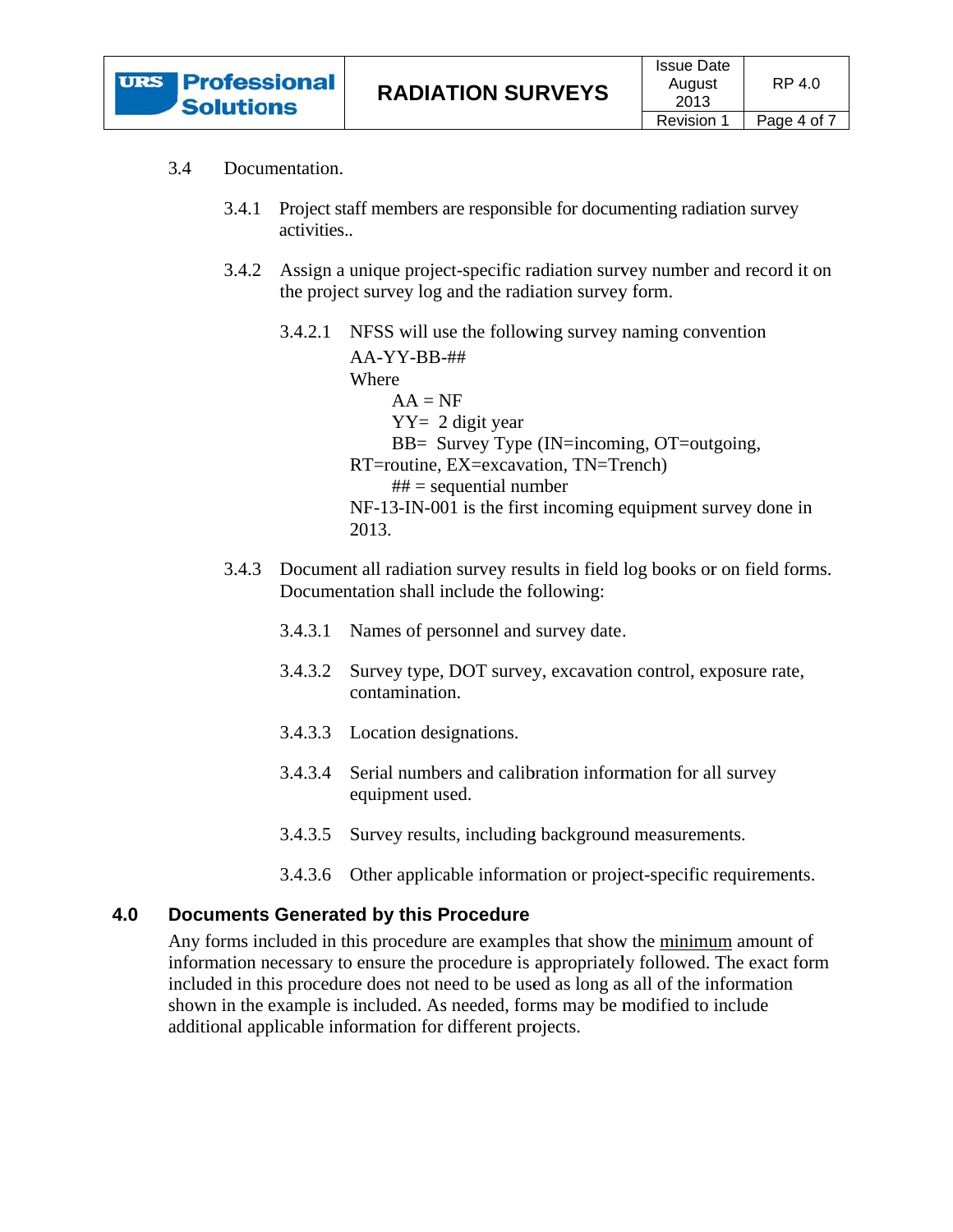- $4.1$ Project Survey Log.
- $4.2$ Radiation Survey Form examples.

#### $5.0$ **References**

5.1 URS Safety Management Standard 52 Radiation Protection Program.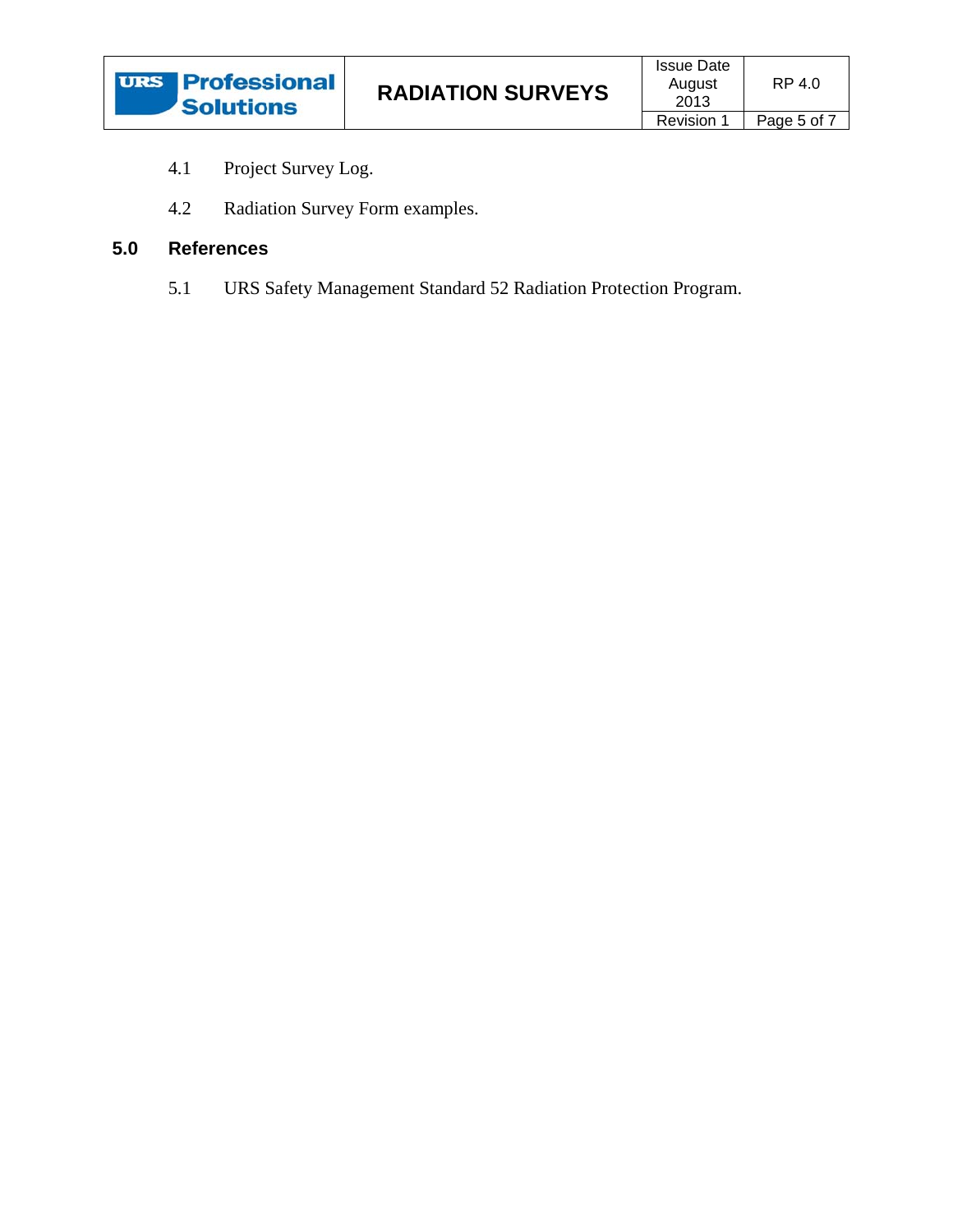

# **Project Radiation Log**

|             |           |               | <b>Project Name</b> |             |                 |                    |               |
|-------------|-----------|---------------|---------------------|-------------|-----------------|--------------------|---------------|
| <b>Site</b> | $Yr$ Type | <b>Number</b> | Survey #            | <b>Date</b> | <b>Initials</b> | <b>Description</b> | # of<br>pages |
|             |           | 001           | $--001$             |             |                 |                    |               |
|             |           |               | $---$               |             |                 |                    |               |
|             |           |               | $---$               |             |                 |                    |               |
|             |           |               | $---$               |             |                 |                    |               |
|             |           |               | $---$               |             |                 |                    |               |
|             |           |               | $---$               |             |                 |                    |               |
|             |           |               | $--$                |             |                 |                    |               |
|             |           |               | $---$               |             |                 |                    |               |
|             |           |               | $--$                |             |                 |                    |               |
|             |           |               | $--$                |             |                 |                    |               |
|             |           |               | $---$               |             |                 |                    |               |
|             |           |               | $---$               |             |                 |                    |               |
|             |           |               | $---$               |             |                 |                    |               |
|             |           |               | $--$                |             |                 |                    |               |
|             |           |               | $---$               |             |                 |                    |               |
|             |           |               | $---$               |             |                 |                    |               |
|             |           |               | $--$                |             |                 |                    |               |
|             |           |               | $--$                |             |                 |                    |               |
|             |           |               | $---$               |             |                 |                    |               |
|             |           |               | $--$                |             |                 |                    |               |
|             |           |               | $--$                |             |                 |                    |               |
|             |           |               | $---$               |             |                 |                    |               |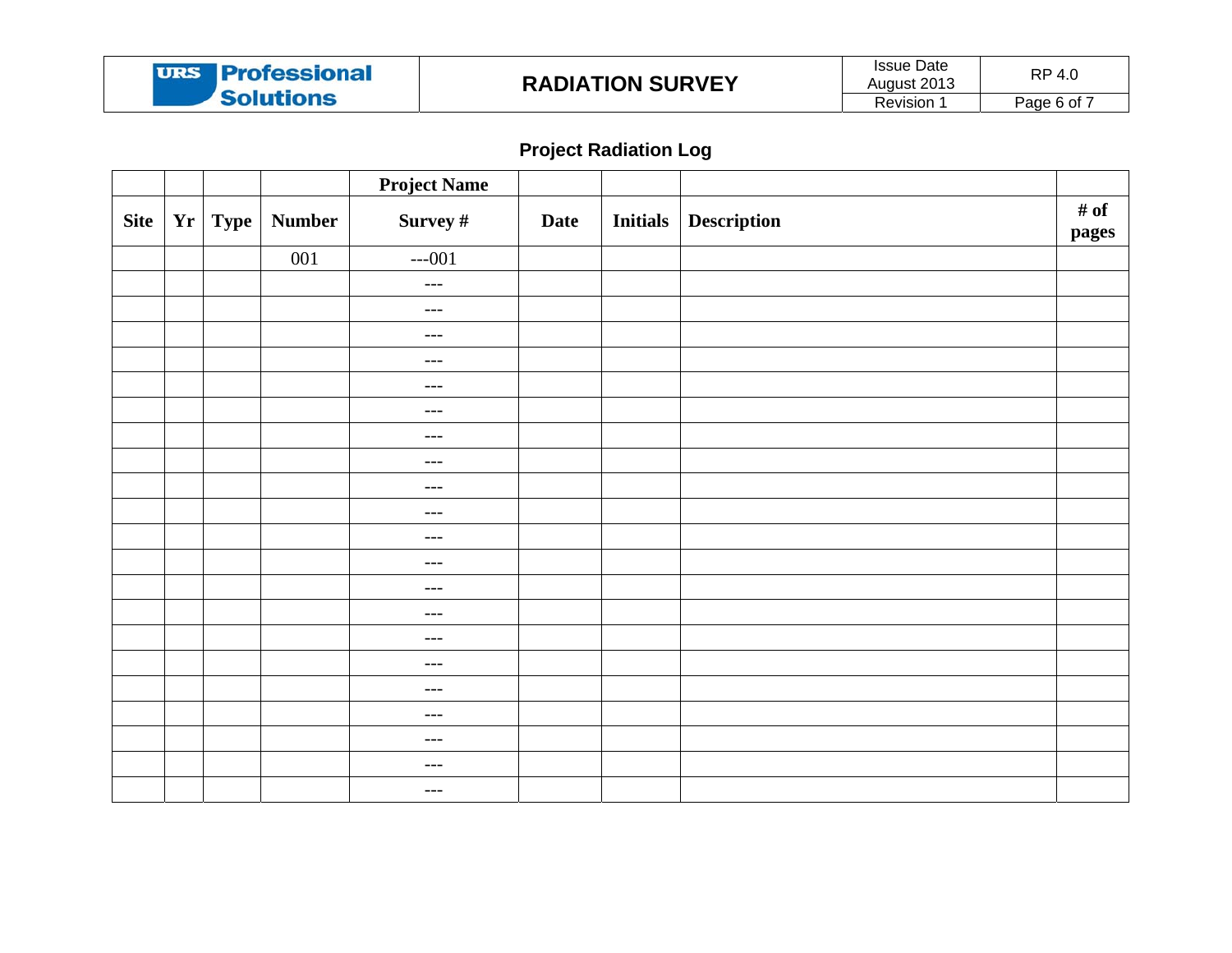| <b>URS</b> Professional | <b>RADIATION SURVEY</b> | <b>Issue Date</b><br>Auaust 2013 | RP 4.0      |
|-------------------------|-------------------------|----------------------------------|-------------|
| <b>Solutions</b>        |                         | Revision                         | Page 7 of 7 |

### **Map w with Smear For rm**

Page 1 of \_\_\_

**S Survey ID \_\_\_ \_\_\_\_\_\_\_\_\_\_\_\_ \_\_\_\_\_\_\_\_\_\_\_\_ \_**

| Project                      | <b>NFSS 2013</b><br>Investigation | <b>Description</b> | <b>URS Survey</b>                                                                                              | <b>Direct Scan</b><br>Meter/Probe            |                            |          | Meter/Probe                                  | <b>Fixed Point</b> |                |      |
|------------------------------|-----------------------------------|--------------------|----------------------------------------------------------------------------------------------------------------|----------------------------------------------|----------------------------|----------|----------------------------------------------|--------------------|----------------|------|
| <b>Survey</b><br><b>Type</b> |                                   |                    |                                                                                                                | Serial#                                      |                            |          | Serial#                                      |                    |                |      |
| <b>Tech</b><br><b>Date</b>   |                                   | ⌒                  | <b>Denotes Smear Location</b><br><b>Denotes Contact Readings</b><br>All readings in cpm unless otherwise noted | <b>Cal Due</b><br><b>Bkg</b><br><b>Units</b> |                            |          | <b>Cal Due</b><br><b>Bkg</b><br><b>Units</b> |                    |                |      |
|                              |                                   |                    |                                                                                                                |                                              |                            |          | <b>Smear Results*</b>                        |                    | C <sub>t</sub> |      |
|                              |                                   |                    |                                                                                                                |                                              | Smear                      | Location | $\alpha$ cts                                 | $\beta\gamma$ cts  | time           | Inst |
|                              |                                   |                    |                                                                                                                |                                              |                            |          |                                              |                    |                |      |
|                              |                                   |                    |                                                                                                                |                                              |                            |          |                                              |                    |                |      |
|                              |                                   |                    |                                                                                                                |                                              |                            |          |                                              |                    |                |      |
|                              |                                   |                    |                                                                                                                |                                              |                            |          |                                              |                    |                |      |
|                              |                                   |                    |                                                                                                                |                                              |                            |          |                                              |                    |                |      |
|                              |                                   |                    |                                                                                                                |                                              |                            |          |                                              |                    |                |      |
|                              |                                   |                    |                                                                                                                |                                              |                            |          |                                              |                    |                |      |
|                              |                                   |                    |                                                                                                                |                                              | Inst A                     |          | Inst B                                       |                    |                |      |
|                              |                                   |                    |                                                                                                                |                                              | Serial#                    |          | Serial#                                      |                    |                |      |
|                              |                                   |                    |                                                                                                                |                                              | <b>Cal Due</b>             |          | <b>Cal Due</b>                               |                    |                |      |
|                              |                                   |                    |                                                                                                                |                                              | <b>Tech</b><br><b>Date</b> |          |                                              |                    |                |      |
|                              |                                   |                    |                                                                                                                |                                              |                            |          |                                              |                    |                |      |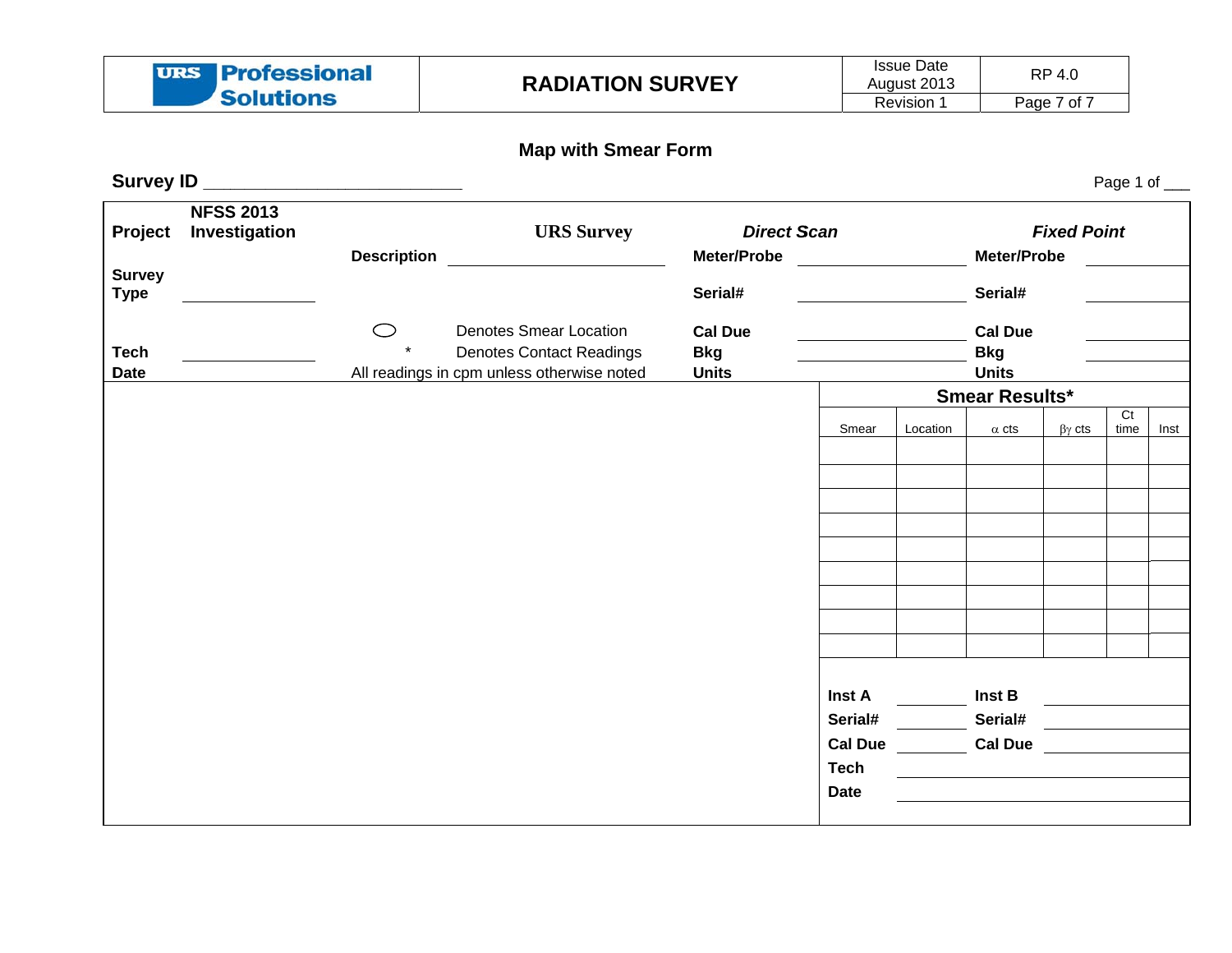| <b>URS Professional</b> |
|-------------------------|
| <b>Solutions</b>        |

| PROCEDURE APPROVALS: |                                           |                 |
|----------------------|-------------------------------------------|-----------------|
|                      |                                           | August 29, 2013 |
| (printed name)       | Site Radiation Safety Officer (signature) | Date            |
|                      |                                           | August 29, 2013 |
| (printed name)       | Certified Health Physicist (signature)    | Date            |

#### $1.0$ **Purpose**

Smear surveys are used to detect the amount of loose surface radioactive contamination present. Radioactive contamination is loose radioactive material where it is not wanted. The terms swipe, smear, or wipe survey are used interchangeably. Smear surveys provide information on the potential for radioactive material to enter the body and contribute to internal exposure or the potential for the radioactive material to be spread beyond the boundaries of the licensed facility or radiation control area.

#### $2.0$ **Equipment**

2.1 Ludlum 2929 attached to a Ludlum 43-10-1 or equivalent.

2.2 Alpha and Beta NIST traceable check sources.

- 2.3 Smears and baggies.
- 2.4 Gloves.
- 2.5 Tweezers.
- 2.6 Smear counter spreadsheet.

#### $3.0$ **Procedure**

3.1 Instrument Setup.

In order to perform smear counting, the instrumentation needs to be verified during setup. Typically, the instrumentation will come from the rental company already calibrated, which includes the voltage plateau determination. The instrument must be calibrated annually. To set up the instrument, perform the chisquared determination.

The following procedure is for use with the Ludlum 2929 attached to a Ludlum 43-10-1. This instrument measures both alpha and beta. Typically it is set up to measure both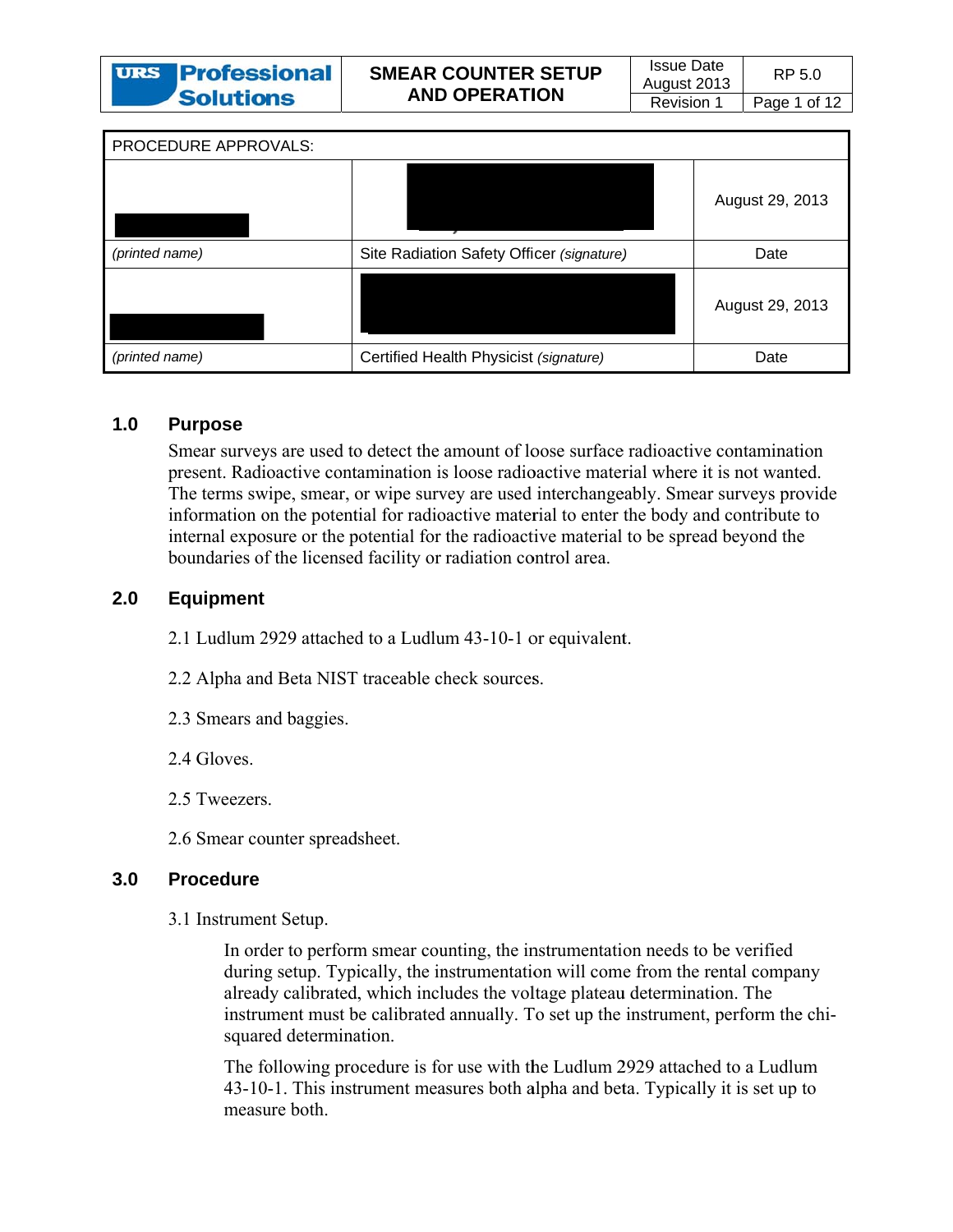- 3.2 Unpack and Assemble the Instrument.
- 3.3 Instrument Set Up Calculations, the smear counter worksheet tab labeled **Counter x** set up is set up to perform the chi-square, instrument efficiency, minimum detectable activity (MDA) calculations, and calculating the daily operational check criteria. The detailed steps for performing these calculations without using the spreadsheet are provided in Sections 3.4 to 3.6 below.
	- $3.3.1$ Complete all entries in spreadsheet identifying the specific instrument, and sources used
	- $3.3.2$ Collect and record in the worksheet a minimum of 10 one-minute background counts and 10 one-minute counts for each NIST traceable source (20 one-minute counts is preferred if possible).
	- $3.3.3$ To determine the optimum count time, collect a series of background measurements at 2 minutes. 5 minutes, and 10 minutes.
	- 3.3.4 Evaluate the count time results to determine the project-specific smear count times.
		- Count times may be different depending on the release criteria. 3.3.4.1 (i.e., count time for DOT survey may be different than free release).
- 3.4 Chi-Square Determination.

Chi-square is used to calculate the probability that the differences in count values obtained in a series of count intervals follow the assumed statistical distribution. It also serves as an indication that the counting instrument is operating satisfactorily. During the annual calibration the determination of the operating voltage must be performed prior to performing the chi-square test. A chi-square test is performed by calculating the chi-square value from a series of individual counts and comparing this value to a table or graph of acceptable values. Mathematically, the chi-square value can be calculated with the following equation:

$$
X^2 = \frac{1}{x_{avg}} \sum_{1}^{N} (x_N - x_{avg})^2
$$

Where:

 $X^2$  is the chi-square value  $x_{\text{avg}}$  is the average of all x values N is the number of measurements (i.e., 10 counts)  $x_N$  is the x value at N measurement

Calculate the average count rate (cpm)  $[x_{avg}]$ , for each NIST traceable 3.4.1 source.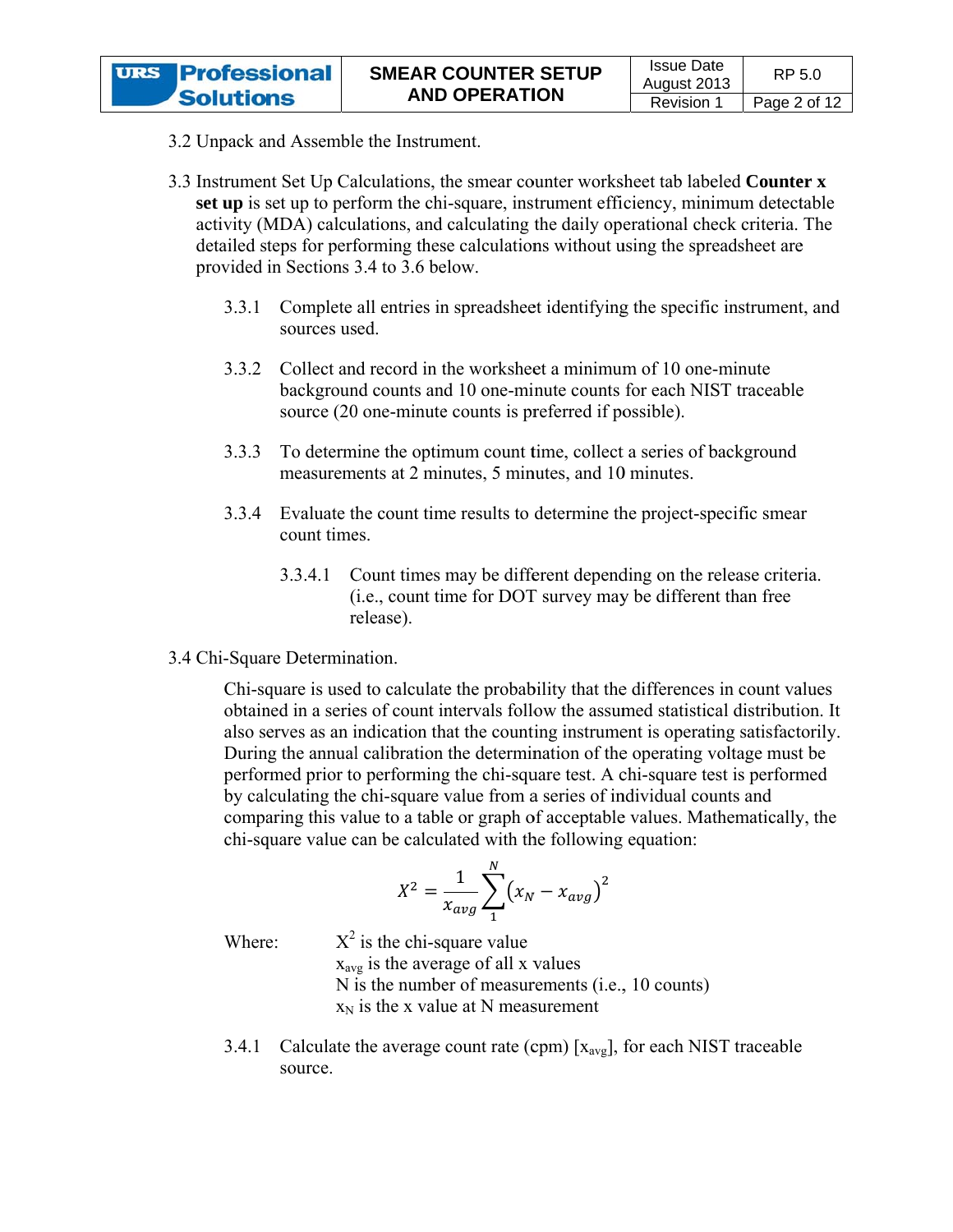

- $3.4.2$ Subtract the average count rate from each individual count. Note that some values will be negative.
- $3.4.3$ Square the difference (answer) obtained in step 3.4.2.
- $3.4.4$ Add the squares of all the differences obtained in step 3.4.3.
- Divide the total of the squares by the average count rate. This result is the  $3.4.5$ chi-square value  $[X^2]$ .
- Determine the N-1 value by subtracting 1 from the number of  $3.4.6$ measurements.
- Using Table 1, look up the upper and lower boundary values for the N-1  $3.4.7$ value.
- $3.4.8$ Compare the calculated chi-square value to the boundary values. The result should be between the two numbers.
- 3.4.9 If the number is higher than the satisfactory value there is a problem with the instrument and the instrument should be removed from service until the problem is resolved.

| $N-1$          | $X^2$ 0.975 | $X^2$ 0.025 |
|----------------|-------------|-------------|
| 2              | 5.02        | 0.0010      |
| 3              | 7.38        | 0.0506      |
| $\overline{4}$ | 9.35        | 0.216       |
| 5              | 11.1        | 0.484       |
| 6              | 12.8        | 0.831       |
| 7              | 14.4        | 1.24        |
| 8              | 16.0        | 1.69        |
| 9              | 17.5        | 2.18        |
| 10             | 19.0        | 2.70        |
| 11             | 20.5        | 3.25        |
| 12             | 21.9        | 3.82        |
| 13             | 23.3        | 4.40        |
| 14             | 24.7        | 5.01        |
| 15             | 26.1        | 5.63        |
| 16             | 27.5        | 6.26        |
| 17             | 28.8        | 6.91        |
| 18             | 30.2        | 7.56        |
| 19             | 31.5        | 8.23        |

### Table 1: Chi-Squared Values for N-1 Measurements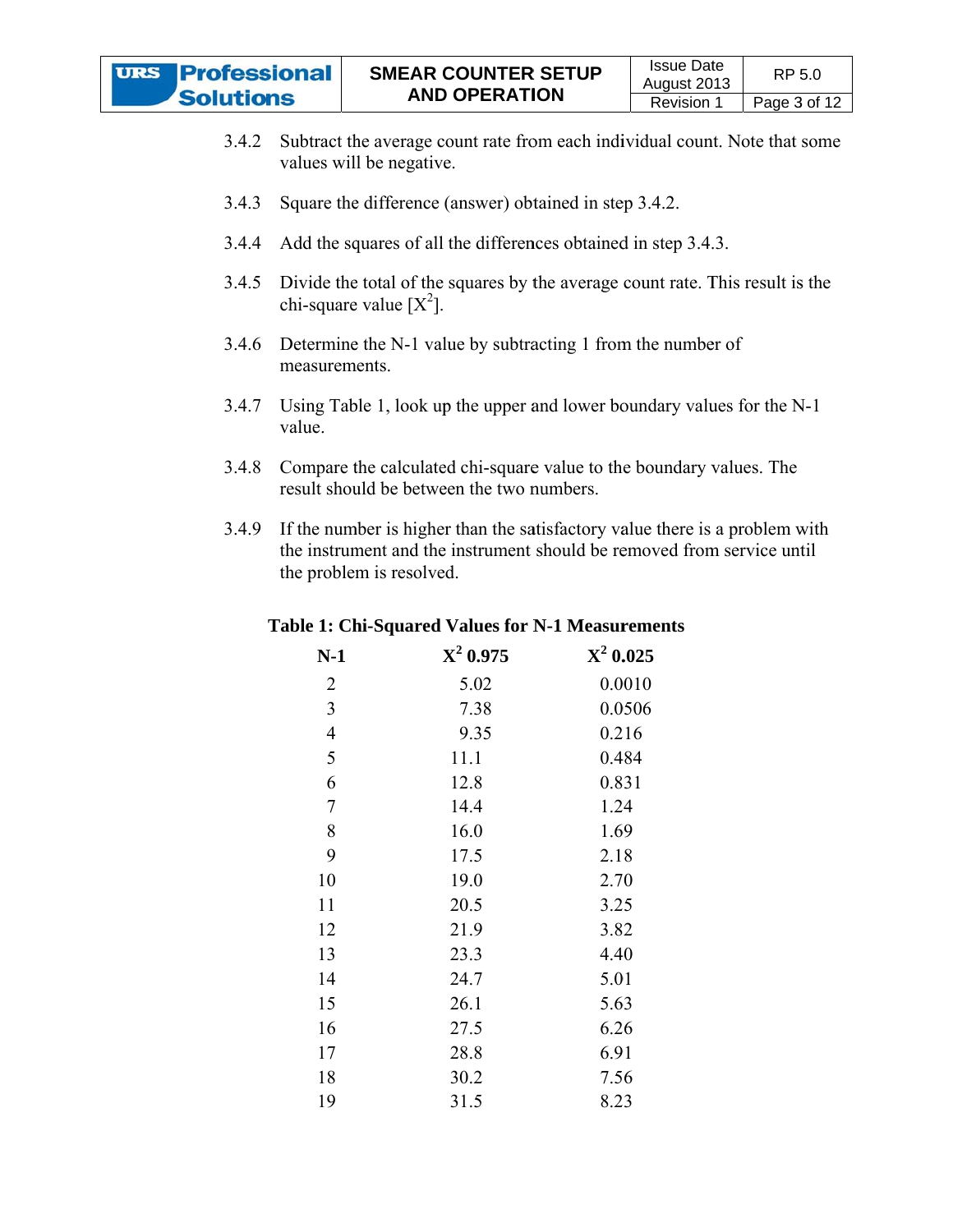| <b>URS Professional</b>                                 | <b>SMEAR COUNTER SETUP</b> | <b>Issue Date</b><br>August 2013 | RP 5.0       |  |  |  |  |  |  |  |
|---------------------------------------------------------|----------------------------|----------------------------------|--------------|--|--|--|--|--|--|--|
| <b>Solutions</b>                                        | <b>AND OPERATION</b>       | <b>Revision 1</b>                | Page 4 of 12 |  |  |  |  |  |  |  |
| <b>Table 1: Chi-Squared Values for N-1 Measurements</b> |                            |                                  |              |  |  |  |  |  |  |  |
| $N-1$                                                   | $X^2$ 0.025<br>$X^2$ 0.975 |                                  |              |  |  |  |  |  |  |  |

| $N-1$ | $X^2$ 0.975 | ${\bf X}^2$ 0.02 |
|-------|-------------|------------------|
| 20    | 32.9        | 8.91             |
| 21    | 34.2        | 9.59             |
| 22    | 35.5        | 10.3             |
| 23    | 36.8        | 11.00            |
| 24    | 38.1        | 11.7             |
| 25    | 39.4        | 12.4             |
| 26    | 40.6        | 13.1             |
| 27    | 41.9        | 13.8             |
| 28    | 43.2        | 14.6             |
| 29    | 44.5        | 15.3             |
| 30    | 45.7        | 16.0             |
| 31    | 47.0        | 16.8             |
| 41    | 59.3        | 24.4             |
| 51    | 71.4        | 32.4             |
| 61    | 83.3        | 40.5             |
| 71    | 95.0        | 48.8             |
| 81    | 106.6       | 57.2             |
| 91    | 118.1       | 65.6             |
| 101   | 129.6       | 74.2             |
|       |             |                  |

### 3.5 Instrument Efficiency.

- 3.5.1 Instrument efficiency is the percentage of radiation detected of a known value.
- 3.5.2 The basic formula to calculate efficiency ( $\varepsilon$ ), assuming the background is the consistent, is:

$$
Ef = \frac{R_{std}}{A_{std}}
$$

 $R_{std}$  = gross count rate of the standard in cpm  $A_{std}$  = known activity level of the standard in dpm

3.6 Minimum Detectable Activity (MDA).

> Each radiation instrument has a lower limit of detection (LLD), which is used to determine the MDA and the appropriate smear count time.

3.6.1 The basic formula to calculate the LLD at a 95% confidence interval is: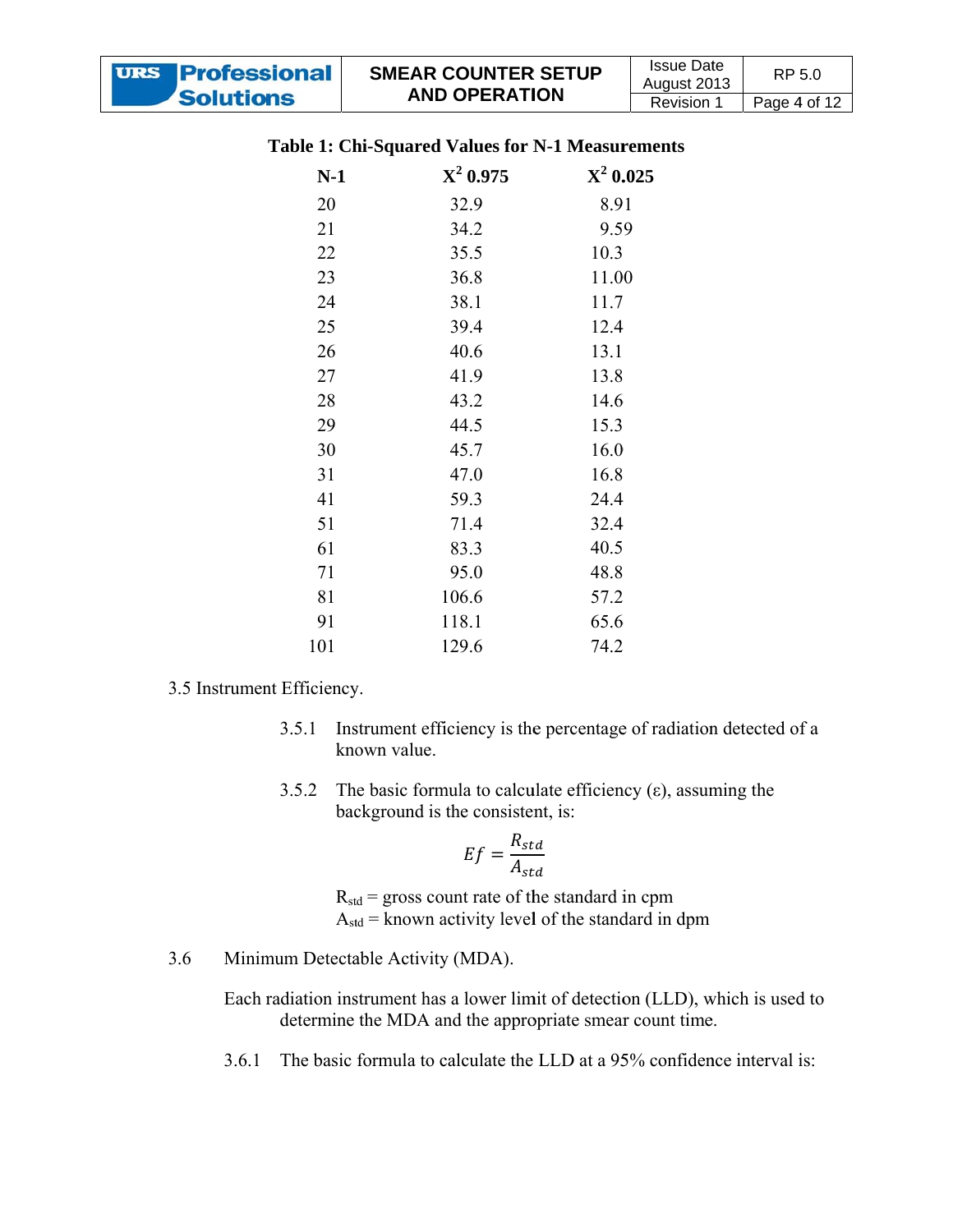$$
LLD = \frac{2.71 + (3.29)(\sqrt{B * T_s * (T_s + T_b)}}{T_s}
$$

- $B =$  background count rate (cpm)  $T<sub>b</sub>$  = background count time (min)  $T_s$  = sample count time (min)
- 3.6.2 The basic formula to calculate the MDA is

$$
MDA = \frac{LLD}{\varepsilon}
$$

LLD= Lower Limit of Detection  $\epsilon$  = efficiency

- 3.6.3 Evaluate the MDA for count time to identify the appropriate project specific count times.
- 3.7 Daily Operation Check Record on the Counter X Daily Check Worksheet.
	- $3.7.1$ Collect and record a 1-minute background count and a 1-minute count on each of the NIST traceable sources.
	- $3.7.2$ The spreadsheet will indicate if the values are in or out of tolerances. Confirm that daily fluctuations do not exceed 20%.
	- Collect and record a background count for each of the project-specific  $3.7.3$ count times.
- 3.8 Smear Collection
	- $3.8.1$ Details on when and where smear samples are collected are included in RP-4.0 Section 3.3. Generally smears are collected to support equipment decontamination, release, and DOT shipment requirements. Smears may be collected to identify the presence of loose contamination.
	- $3.8.2$ Label the smear sample with the smear number, location, and date before collection.
	- Wear gloves when taking smears. Gloves shall be considered potentially 3.8.3 contaminated until the smear is determined to be within permissible limits.
	- 3.8.4 Take all smear surveys over an area of  $100 \text{ cm}^2$ , the size of a \$1 bill.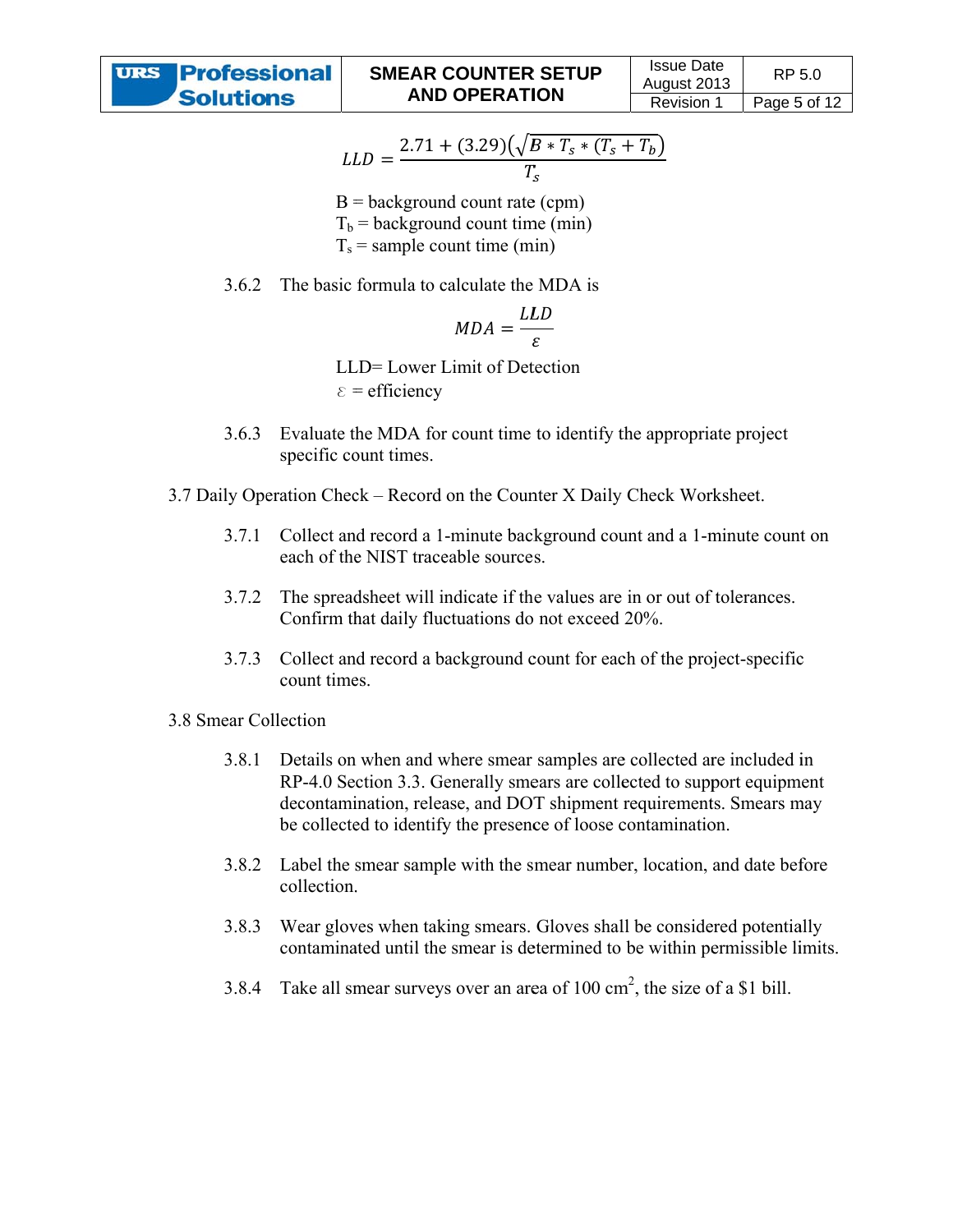| <b>URS Professional</b> |
|-------------------------|
| <b>Solutions</b>        |

- 3.8.4.1 If the item or area to be surveyed is less than 100 cm2, then survey the largest area possible and record that area on the survey sheet.
- 3.8.4.2 Use moderate pressure; be sure not to tear the smear.
- 3.8.4.3 Place smears in a baggie, envelope, or other individual container for transport to the counting area. Once a swipe is taken it must be considered to be radioactive. Do not place smears in your p pocket. r<br>cing

### 3.9 Smear Counting.

- 3.9.1 Wearing gloves, remove the smear from the collection paper using tweezers.
- 3.9.2 Place the smear in the counting drawer, ensuring the active side is fac up towards the detector.

**NOTE:** The active side is the side that was rubbed against a surface.

- 3.9.3 When closing the drawer be certain that the actuator switch has engaged. To do this push, the drawer all the way in and listen for a click. When you hear the click, hold the drawer in and lock it in place using the black lever on the side of the detector.
- 3.9.4 Count the sample and record the number of counts received on the survey form.
	- $3.9.4.1$ count times may be required depending upon project requirements, such as detection limits. Typical count times are one (1) or two (2) minutes. Different nt<br>e<br>his
- 3.9.5 Unlock the drawer and remove the smear.
- 3.9.6 Record the sample results on the smear collection paper, and input the results in the smear log sheet.
- 3.9.7 Complete all the data indicated on the **Smear Count Results** Tab. Th will calculate the smear activity as described in section 3.10
	- $3.9.7.1$ counter that was used, and include count time and that day's background value Ensure you record the results in the correct column for the
- 3.9.8 Sample results that are above the project-specific criteria will be highlighte d.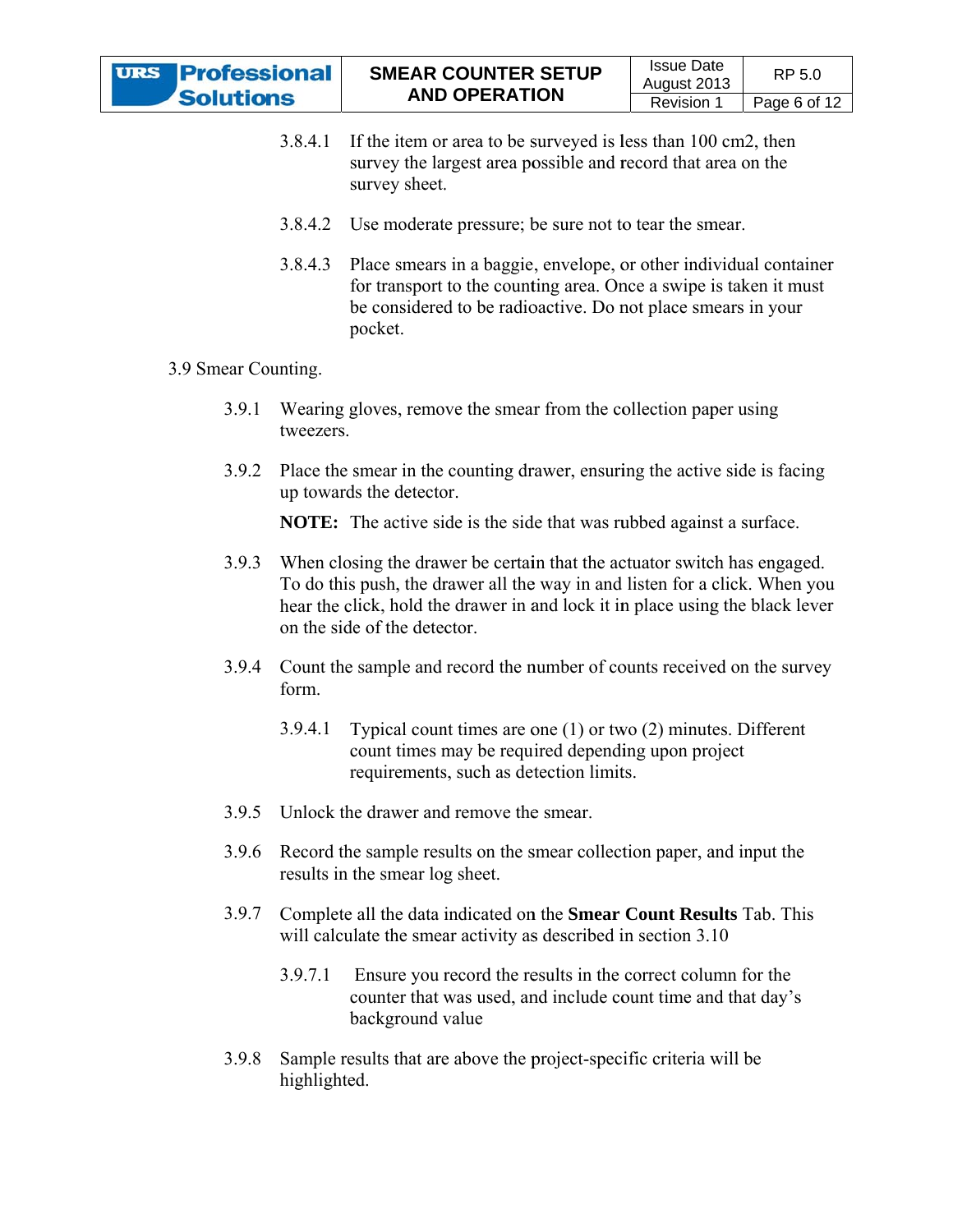

- 3.9.9 Recount any samples that are flag as exceeding the release criteria, and notify the SRSO.
- 3.9.10 Store or dispose of the smear according to project requirements.
- $3.10$ .10 Smear Activity.
	- 3.10.1 The basic formula to calculate the activity on a smear in dpm is:

$$
dpm = \frac{Sample_{cpm} - Bkgd_{cpm}}{Ef}
$$

Sample<sub>cpm</sub> = gross count rate of the smear in cpm  $Bkgd_{cpm}$ = background count rate in cpm Ef = Detector Efficiency in decimal format

#### **4.0 D Documents Generated by this Procedure**

Any forms included in this procedure are examples that show the minimum amount of information necessary to ensure the procedure is appropriately followed. The exact form included in this procedure does not need to be used as long as all of the information shown in the example is included. As needed, forms may be modified to include additional applicable information for different projects. RP 5.0<br>
1 Page 7 of<br>
e criteria, and<br>
ments.<br>
1 Page 7 of<br>
ments.<br>
1 Pm is:<br>
1 Pm is:<br>
1 Pm is:<br>
1 Pm is:<br>
1 Pm is:<br>
1 Pm is:<br>
1 Pm is:<br>
1 Pm is:<br>
1 Pm is:<br>
1 Pm is:<br>
1 Pm is:<br>
1 Pm is:<br>
1 Pm is:<br>
1 Pm is:<br>
1 Pm is:

4.1 Smear count calculation spreadsheet.

#### **5.0 R References s**

5.1 URS Safety Management Standard 52 Radiation Protection Program.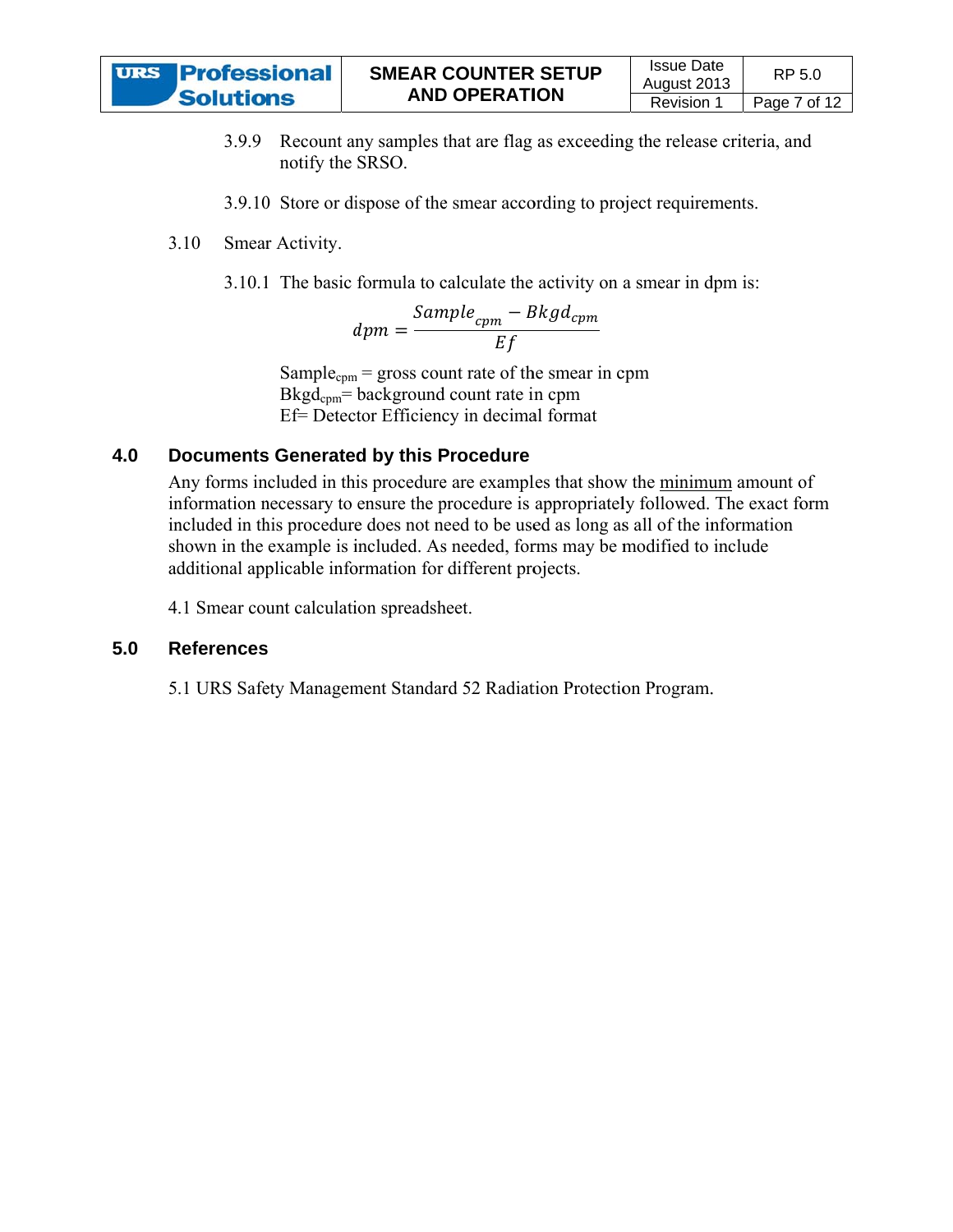|                  | <b>Professional</b><br><b>URS</b><br><b>Solutions</b> |                  |                  |                  |                  |           | <b>SMEAR COUNTER SETUP AND</b><br><b>OPERATION</b> |                           | <b>Issue Date</b><br>August 2013<br>Revision 1 |               | RP 5.0<br>Page 8 of 12 |            |
|------------------|-------------------------------------------------------|------------------|------------------|------------------|------------------|-----------|----------------------------------------------------|---------------------------|------------------------------------------------|---------------|------------------------|------------|
|                  |                                                       |                  |                  |                  |                  |           |                                                    | <b>Counter Setup Form</b> |                                                |               |                        |            |
|                  |                                                       |                  | <b>Tc-99</b>     |                  | Th-230           |           |                                                    | Chi                       | Chi                                            | Instrument Id |                        |            |
|                  | Background                                            |                  | 9240             | dpm              | 20100            | dpm       |                                                    | beta                      | Alpha                                          | Model         |                        |            |
|                  |                                                       |                  | Alpha Beta Alpha | Beta             | Alpha            | Beta      | $x_i-t$                                            | $(x_i-t)^2$               | $x_i-t$ $(x_i-t)^2$                            | SN            |                        |            |
| $\mathbf{1}$     |                                                       |                  |                  |                  |                  |           |                                                    |                           |                                                | Counter       |                        |            |
| $\mathbf 2$      |                                                       |                  |                  |                  |                  |           |                                                    |                           |                                                | SN            |                        |            |
| 3                |                                                       |                  |                  |                  |                  |           |                                                    |                           |                                                | Cal due date  |                        |            |
| $\pmb{4}$        |                                                       |                  |                  |                  |                  |           |                                                    |                           |                                                |               |                        |            |
| 5                |                                                       |                  |                  |                  |                  |           |                                                    |                           |                                                |               | <b>Check Sources</b>   |            |
| 6                |                                                       |                  |                  |                  |                  |           |                                                    |                           |                                                |               | <b>Beta</b>            | Alpha      |
| $\overline{7}$   |                                                       |                  |                  |                  |                  |           |                                                    |                           |                                                | Source ID     | <b>Tc-99</b>           | Th-230     |
| 8                |                                                       |                  |                  |                  |                  |           |                                                    |                           |                                                | Serial #      | 99TC2203927            | 11438      |
| $\boldsymbol{9}$ |                                                       |                  |                  |                  |                  |           |                                                    |                           |                                                | Half-life Yrs | 211000                 | 75380      |
| $10\,$           |                                                       |                  |                  |                  |                  |           |                                                    |                           |                                                | Assay Date    | 12/14/1999             | 11/24/1981 |
| 11               |                                                       |                  |                  |                  |                  |           |                                                    |                           |                                                | Activity dpm  | 9240                   | 20100      |
| 12               |                                                       |                  |                  |                  |                  |           |                                                    |                           |                                                |               |                        |            |
| 13               |                                                       |                  |                  |                  |                  |           |                                                    |                           |                                                |               |                        |            |
| 14               |                                                       |                  |                  |                  |                  |           |                                                    |                           |                                                |               |                        |            |
| 15               |                                                       |                  |                  |                  |                  |           |                                                    |                           |                                                |               |                        |            |
| 16<br>17         |                                                       |                  |                  |                  |                  |           |                                                    |                           |                                                |               |                        |            |
| 18               |                                                       |                  |                  |                  |                  |           |                                                    |                           |                                                |               |                        |            |
| 19               |                                                       |                  |                  |                  |                  |           |                                                    |                           |                                                |               |                        |            |
| 20               |                                                       |                  |                  |                  |                  |           |                                                    |                           |                                                |               |                        |            |
| Sum              | $\mathbf 0$                                           | $\boldsymbol{0}$ | $\boldsymbol{0}$ | $\boldsymbol{0}$ | $\boldsymbol{0}$ | $\pmb{0}$ |                                                    |                           |                                                |               |                        |            |
| Count            | $\mathbf 0$                                           | $\mathbf 0$      | $\mathbf 0$      | $\bf 0$          | $\mathbf 0$      | $\pmb{0}$ |                                                    |                           |                                                |               |                        |            |
| Average          |                                                       |                  |                  |                  |                  |           |                                                    |                           |                                                |               |                        |            |
| Sum of squares   |                                                       |                  |                  |                  |                  |           |                                                    |                           |                                                |               |                        |            |
| Chi square value |                                                       |                  |                  |                  |                  |           |                                                    |                           |                                                |               |                        |            |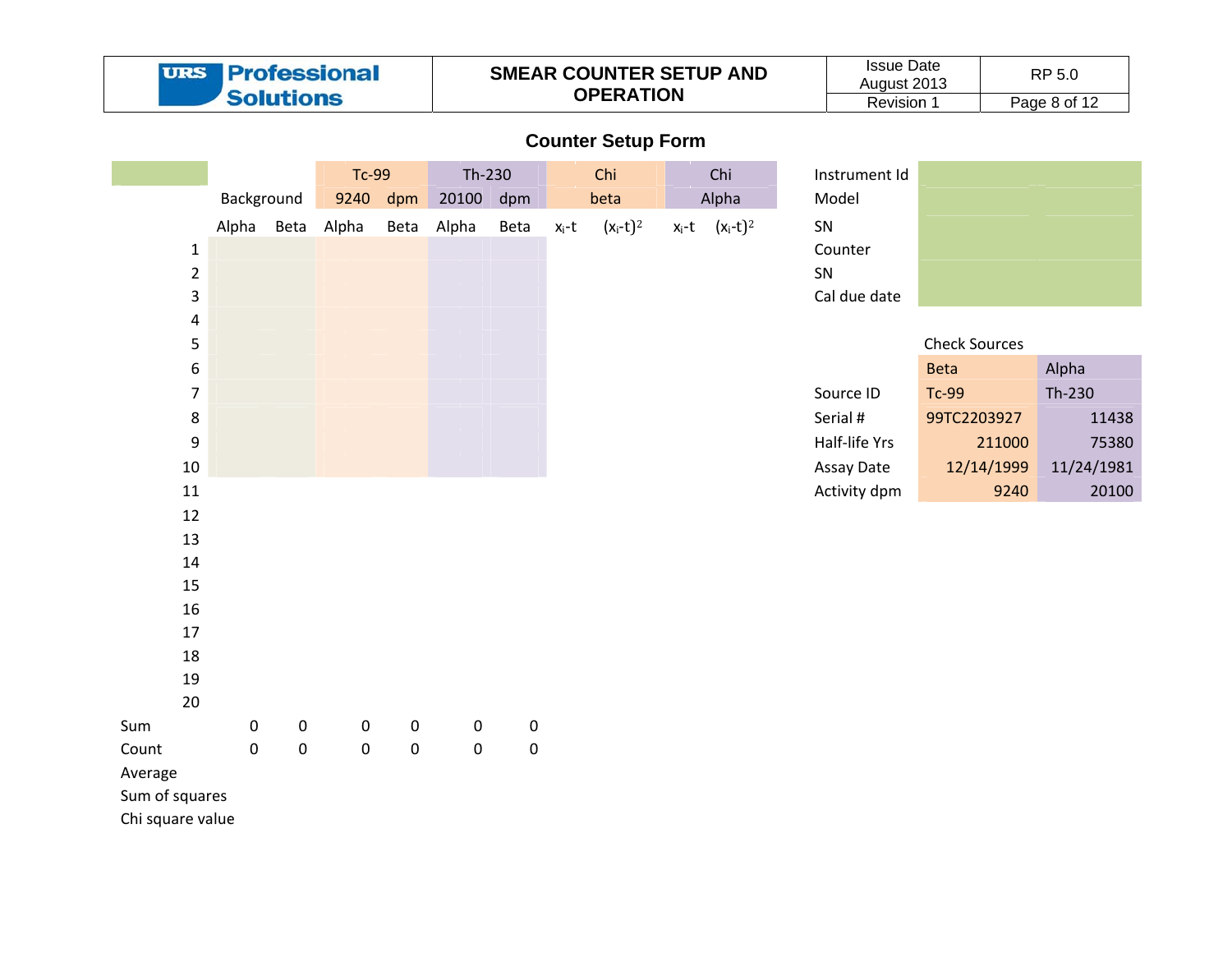| <b>URS Professional</b> | <b>SMEAR COUNTER SETUP AND</b> | <b>Issue Date</b><br>Auaust 2013 | RP 5.0       |
|-------------------------|--------------------------------|----------------------------------|--------------|
| <b>Solutions</b>        | <b>OPERATION</b>               | Revision                         | Page 9 of 12 |

N‐1  $-1$   $-1$  $-1$   $-1$  $-1$   $-1$ 

|            |              |                      | <b>Beta</b>     | Alpha             |                 |                   |
|------------|--------------|----------------------|-----------------|-------------------|-----------------|-------------------|
| Efficiency |              |                      |                 |                   |                 |                   |
|            | alpha        | beta                 |                 |                   |                 |                   |
| LLD        |              |                      |                 |                   |                 |                   |
| <b>MDA</b> |              |                      |                 |                   |                 |                   |
|            | 2            | Bkg                  | 5               | <b>Bkg</b>        | 10              | <b>Bkg</b>        |
|            | $\alpha$ cpm | $\beta\gamma$<br>cpm | $\alpha$<br>cpm | $\beta\gamma$ cpm | $\alpha$<br>cpm | $\beta\gamma$ cpm |

| Sum     |   | $\overline{\mathbf{0}}$ |              |  |  |
|---------|---|-------------------------|--------------|--|--|
| Count   | 0 | 0                       | <sup>0</sup> |  |  |
| Average |   |                         |              |  |  |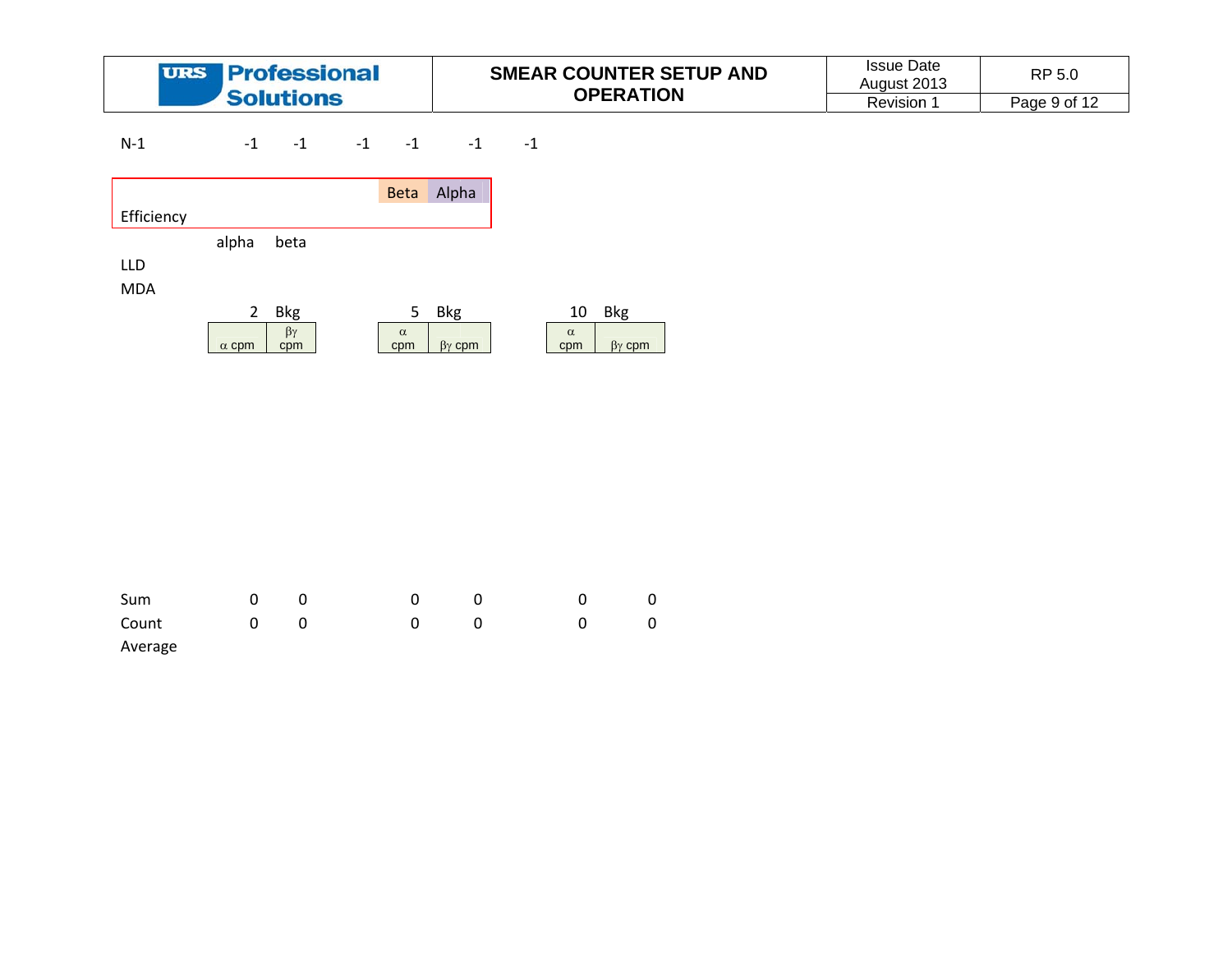

### **SMEAR C OUNTER SET TUP AND O OPERATION**

Issue Date August 2 Revision <sup>210</sup><br>013 | R n 1 Page 10 of 12 P 5.0

**Counter A A Daily Check Form** 

| Initial QC<br>Set Up |                | <b>Bkgd</b>      |                   | Tc-99            |                      | Th-230           |                      |                  | <b>Net</b>           |
|----------------------|----------------|------------------|-------------------|------------------|----------------------|------------------|----------------------|------------------|----------------------|
|                      |                |                  |                   |                  |                      |                  |                      |                  |                      |
| Source               |                | $\alpha$ cpm     | $\beta\gamma$ cpm | $\alpha$<br>cpm  | $\beta\gamma$<br>cpm | $\alpha$<br>cpm  | $\beta\gamma$<br>cpm | $\alpha$<br>cpm  | $\beta\gamma$<br>cpm |
|                      |                | $\boldsymbol{0}$ | $\boldsymbol{0}$  | $\mathbf{0}$     | $\mathbf{0}$         | $\theta$         | $\mathbf{0}$         | $\mathbf{0}$     | $\theta$             |
|                      | $\overline{2}$ | $\overline{0}$   | $\boldsymbol{0}$  | $\mathbf{0}$     | $\mathbf{0}$         | $\boldsymbol{0}$ | $\mathbf{0}$         | $\mathbf{0}$     | $\mathbf{0}$         |
|                      | 3              | $\mathbf{0}$     | $\boldsymbol{0}$  | $\mathbf{0}$     | $\mathbf{0}$         | $\mathbf{0}$     | $\mathbf{0}$         | $\mathbf{0}$     | $\mathbf{0}$         |
|                      | $\overline{4}$ | $\overline{0}$   | $\mathbf{0}$      | $\mathbf{0}$     | $\mathbf{0}$         | $\mathbf{0}$     | $\mathbf{0}$         | $\mathbf{0}$     | $\boldsymbol{0}$     |
|                      | 5              | $\boldsymbol{0}$ | $\boldsymbol{0}$  | $\boldsymbol{0}$ | $\boldsymbol{0}$     | $\boldsymbol{0}$ | $\boldsymbol{0}$     | $\boldsymbol{0}$ | $\boldsymbol{0}$     |
|                      | 6              | $\overline{0}$   | $\boldsymbol{0}$  | $\mathbf{0}$     | $\mathbf{0}$         | $\mathbf{0}$     | $\mathbf{0}$         | $\mathbf{0}$     | $\mathbf{0}$         |
|                      | $\overline{7}$ | $\mathbf{0}$     | $\mathbf{0}$      | $\mathbf{0}$     | $\mathbf{0}$         | $\boldsymbol{0}$ | $\mathbf{0}$         | $\mathbf{0}$     | $\mathbf{0}$         |
|                      | 8              | $\mathbf{0}$     | $\boldsymbol{0}$  | $\mathbf{0}$     | $\mathbf{0}$         | $\mathbf{0}$     | $\mathbf{0}$         | $\mathbf{0}$     | $\mathbf{0}$         |
|                      | 9              | $\overline{0}$   | $\boldsymbol{0}$  | $\mathbf{0}$     | $\boldsymbol{0}$     | $\mathbf{0}$     | $\boldsymbol{0}$     | $\mathbf{0}$     | $\boldsymbol{0}$     |
|                      | 10             | $\overline{0}$   | $\boldsymbol{0}$  | $\mathbf{0}$     | $\boldsymbol{0}$     | $\mathbf{0}$     | $\boldsymbol{0}$     | $\mathbf{0}$     | $\boldsymbol{0}$     |
|                      |                |                  |                   |                  |                      |                  |                      |                  |                      |
| Average              |                | $\boldsymbol{0}$ | $\boldsymbol{0}$  | $\mathbf{0}$     | $\mathbf{0}$         | $\mathbf{0}$     | $\boldsymbol{0}$     | $\mathbf{0}$     | $\boldsymbol{0}$     |
| Tolerance            |                | $\overline{0}$   | $\overline{0}$    | $\mathbf{0}$     | $\mathbf{0}$         | $\mathbf{0}$     | $\overline{0}$       | $\mathbf{0}$     | $\mathbf{0}$         |
| ±20%                 |                | $\boldsymbol{0}$ | $\boldsymbol{0}$  | $\boldsymbol{0}$ | $\boldsymbol{0}$     | $\boldsymbol{0}$ | $\boldsymbol{0}$     | $\mathbf{0}$     | $\mathbf{0}$         |

|       | $43 - 10 -$ |       |       |
|-------|-------------|-------|-------|
| 2929# | 1#          | eff b | eff a |
|       |             |       |       |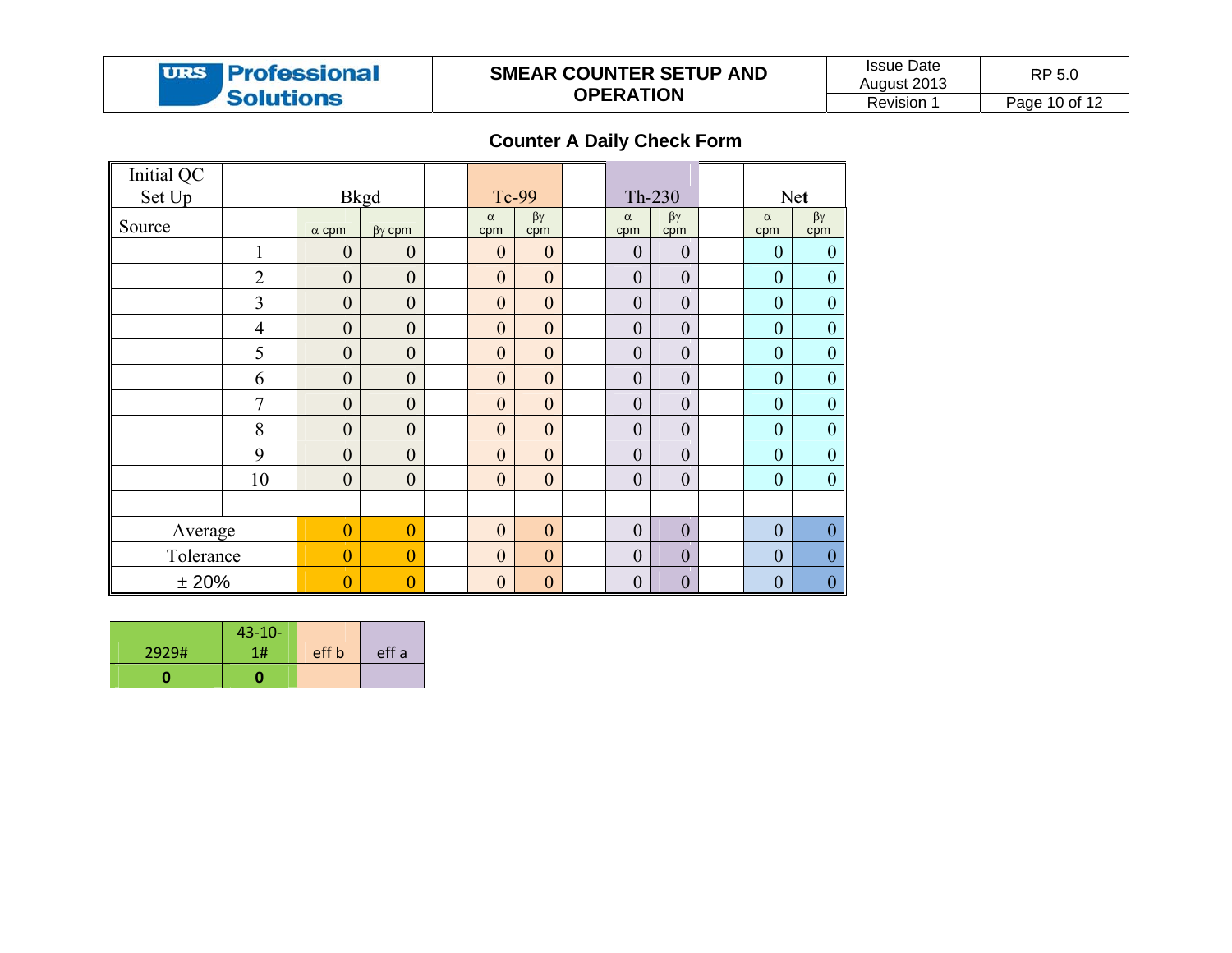# **URS Professional Solutions**

### **SMEAR C OUNTER SET TUP AND O OPERATION**

Issue Date August 2 Revision <sup>210</sup><br>013 | R RP 5.0

n 1 Page 11 of 12

|      |          | <b>Bkgd</b>  |                   |                 | Tc-99                      |     | Net<br>Th-230   |                                   |     |                  |                |                  |                |                 |                           |  |
|------|----------|--------------|-------------------|-----------------|----------------------------|-----|-----------------|-----------------------------------|-----|------------------|----------------|------------------|----------------|-----------------|---------------------------|--|
| Date | Initials | $\alpha$ cpm | $\beta\gamma$ cpm | $\alpha$<br>cpm | $\frac{\beta \gamma}{cpm}$ | Ok? | $\alpha$<br>cpm | $\frac{\beta \gamma}{\text{cpm}}$ | Ok? | $\alpha$<br>cpm  | Ok?            | $βγ$<br>cpm      | Ok?            | $\alpha$<br>cts | bkdg<br>$\beta\gamma$ cts |  |
|      |          |              |                   |                 |                            |     |                 |                                   |     | $\boldsymbol{0}$ | $\mathsf{Ok}$  | $\mathbf 0$      | O <sub>k</sub> |                 |                           |  |
|      |          |              |                   |                 |                            |     |                 |                                   |     | $\boldsymbol{0}$ | Ok             | $\pmb{0}$        | Ok             |                 |                           |  |
|      |          |              |                   |                 |                            |     |                 |                                   |     | $\boldsymbol{0}$ | O <sub>k</sub> | $\pmb{0}$        | $\mathsf{Ok}$  |                 |                           |  |
|      |          |              |                   |                 |                            |     |                 |                                   |     | $\pmb{0}$        | Ok             | $\pmb{0}$        | $\mathsf{Ok}$  |                 |                           |  |
|      |          |              |                   |                 |                            |     |                 |                                   |     | $\boldsymbol{0}$ | Ok             | $\mathbf 0$      | $\mathsf{Ok}$  |                 |                           |  |
|      |          |              |                   |                 |                            |     |                 |                                   |     | $\pmb{0}$        | Ok             | $\pmb{0}$        | $\mathsf{Ok}$  |                 |                           |  |
|      |          |              |                   |                 |                            |     |                 |                                   |     | $\boldsymbol{0}$ | Ok             | $\pmb{0}$        | O <sub>k</sub> |                 |                           |  |
|      |          |              |                   |                 |                            |     |                 |                                   |     | $\boldsymbol{0}$ | O <sub>k</sub> | $\pmb{0}$        | $\mathsf{Ok}$  |                 |                           |  |
|      |          |              |                   |                 |                            |     |                 |                                   |     | $\pmb{0}$        | Ok             | $\boldsymbol{0}$ | $\mathsf{Ok}$  |                 |                           |  |
|      |          |              |                   |                 |                            |     |                 |                                   |     | $\pmb{0}$        | O <sub>k</sub> | $\pmb{0}$        | $\mathsf{Ok}$  |                 |                           |  |
|      |          |              |                   |                 |                            |     |                 |                                   |     | $\pmb{0}$        | Ok             | $\pmb{0}$        | $\mathsf{Ok}$  |                 |                           |  |
|      |          |              |                   |                 |                            |     |                 |                                   |     | $\boldsymbol{0}$ | O <sub>k</sub> | $\pmb{0}$        | O <sub>k</sub> |                 |                           |  |
|      |          |              |                   |                 |                            |     |                 |                                   |     | $\boldsymbol{0}$ | O <sub>k</sub> | $\pmb{0}$        | O <sub>k</sub> |                 |                           |  |
|      |          |              |                   |                 |                            |     |                 |                                   |     | $\pmb{0}$        | Ok             | $\pmb{0}$        | $\mathsf{Ok}$  |                 |                           |  |
|      |          |              |                   |                 |                            |     |                 |                                   |     | $\boldsymbol{0}$ | Ok             | $\pmb{0}$        | $\mathsf{Ok}$  |                 |                           |  |
|      |          |              |                   |                 |                            |     |                 |                                   |     | $\pmb{0}$        | Ok             | $\pmb{0}$        | O <sub>k</sub> |                 |                           |  |
|      |          |              |                   |                 |                            |     |                 |                                   |     | $\boldsymbol{0}$ | Ok             | $\boldsymbol{0}$ | Ok             |                 |                           |  |
|      |          |              |                   |                 |                            |     |                 |                                   |     | $\boldsymbol{0}$ | Ok             | $\pmb{0}$        | O <sub>k</sub> |                 |                           |  |
|      |          |              |                   |                 |                            |     |                 |                                   |     | $\boldsymbol{0}$ | Ok             | $\pmb{0}$        | $\mathsf{Ok}$  |                 |                           |  |
|      |          |              |                   |                 |                            |     |                 |                                   |     | $\boldsymbol{0}$ | $\mathsf{Ok}$  | $\pmb{0}$        | $\mathsf{Ok}$  |                 |                           |  |
|      |          |              |                   |                 |                            |     |                 |                                   |     | $\mathbf 0$      | Ok             | $\pmb{0}$        | $\mathsf{Ok}$  |                 |                           |  |
|      |          |              |                   |                 |                            |     |                 |                                   |     | $\boldsymbol{0}$ | Ok             | $\boldsymbol{0}$ | $\mathsf{Ok}$  |                 |                           |  |
|      |          |              |                   |                 |                            |     |                 |                                   |     | $\mathbf 0$      | Ok             | $\pmb{0}$        | $\mathsf{Ok}$  |                 |                           |  |

**Smear Coount Results Form**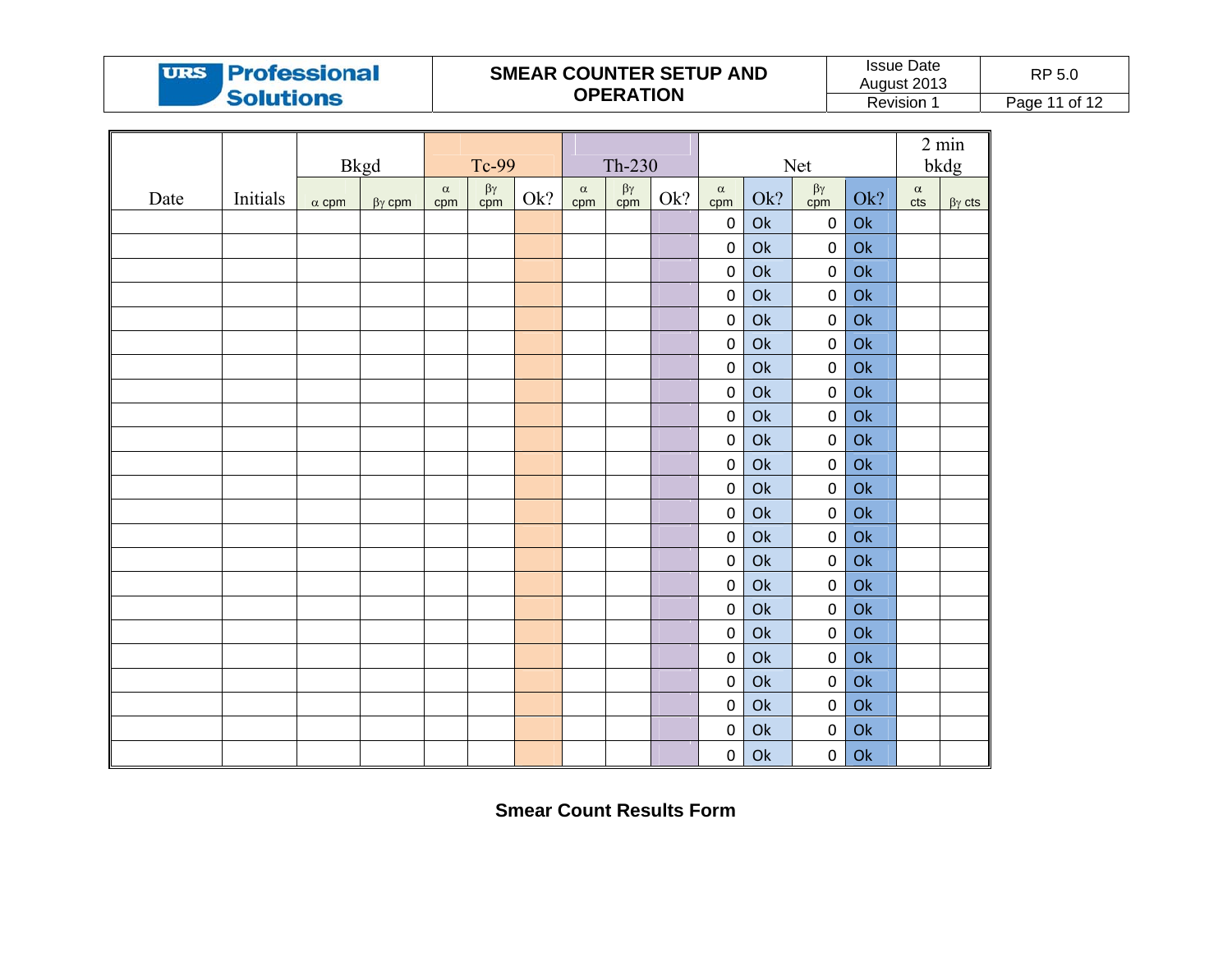| <b>URS Professional</b> | <b>SMEAR COUNTER SETUP AND</b> | <b>Issue Date</b><br>August 2013 | RP 5.0        |
|-------------------------|--------------------------------|----------------------------------|---------------|
| <b>Solutions</b>        | <b>OPERATION</b>               | <b>Revision</b>                  | Page 12 of 12 |

|       |               |                            |      | $\pmb{0}$ |                                |       | Counter B                      |              |            |       | 0.0                                              |          | Counter B                      |          |                                | Notes           |  |
|-------|---------------|----------------------------|------|-----------|--------------------------------|-------|--------------------------------|--------------|------------|-------|--------------------------------------------------|----------|--------------------------------|----------|--------------------------------|-----------------|--|
| Count | Survey        | Smear   count   Background |      |           |                                | Smear |                                |              | Background | Smear |                                                  | Activity |                                | Activity |                                | Total           |  |
| Date  | $\mathsf{Id}$ | $\#$                       | time |           | $\alpha$ cts $\beta\gamma$ cts |       | $\alpha$ cts $\beta\gamma$ cts | $\alpha$ cts |            |       | $\beta\gamma$ cts $\alpha$ cts $\beta\gamma$ cts |          | $\alpha$ dpm $\beta\gamma$ dpm |          | $\alpha$ dpm $\beta\gamma$ dpm | <b>Activity</b> |  |
|       |               |                            |      |           |                                |       |                                |              |            |       |                                                  |          |                                |          |                                |                 |  |
|       |               |                            |      |           |                                |       |                                |              |            |       |                                                  |          |                                |          |                                |                 |  |
|       |               |                            |      |           |                                |       |                                |              |            |       |                                                  |          |                                |          |                                |                 |  |
|       |               |                            |      |           |                                |       |                                |              |            |       |                                                  |          |                                |          |                                |                 |  |
|       |               |                            |      |           |                                |       |                                |              |            |       |                                                  |          |                                |          |                                |                 |  |
|       |               |                            |      |           |                                |       |                                |              |            |       |                                                  |          |                                |          |                                |                 |  |
|       |               |                            |      |           |                                |       |                                |              |            |       |                                                  |          |                                |          |                                |                 |  |
|       |               |                            |      |           |                                |       |                                |              |            |       |                                                  |          |                                |          |                                |                 |  |
|       |               |                            |      |           |                                |       |                                |              |            |       |                                                  |          |                                |          |                                |                 |  |
|       |               |                            |      |           |                                |       |                                |              |            |       |                                                  |          |                                |          |                                |                 |  |
|       |               |                            |      |           |                                |       |                                |              |            |       |                                                  |          |                                |          |                                |                 |  |
|       |               |                            |      |           |                                |       |                                |              |            |       |                                                  |          |                                |          |                                |                 |  |
|       |               |                            |      |           |                                |       |                                |              |            |       |                                                  |          |                                |          |                                |                 |  |
|       |               |                            |      |           |                                |       |                                |              |            |       |                                                  |          |                                |          |                                |                 |  |
|       |               |                            |      |           |                                |       |                                |              |            |       |                                                  |          |                                |          |                                |                 |  |
|       |               |                            |      |           |                                |       |                                |              |            |       |                                                  |          |                                |          |                                |                 |  |
|       |               |                            |      |           |                                |       |                                |              |            |       |                                                  |          |                                |          |                                |                 |  |
|       |               |                            |      |           |                                |       |                                |              |            |       |                                                  |          |                                |          |                                |                 |  |
|       |               |                            |      |           |                                |       |                                |              |            |       |                                                  |          |                                |          |                                |                 |  |
|       |               |                            |      |           |                                |       |                                |              |            |       |                                                  |          |                                |          |                                |                 |  |
|       |               |                            |      |           |                                |       |                                |              |            |       |                                                  |          |                                |          |                                |                 |  |
|       |               |                            |      |           |                                |       |                                |              |            |       |                                                  |          |                                |          |                                |                 |  |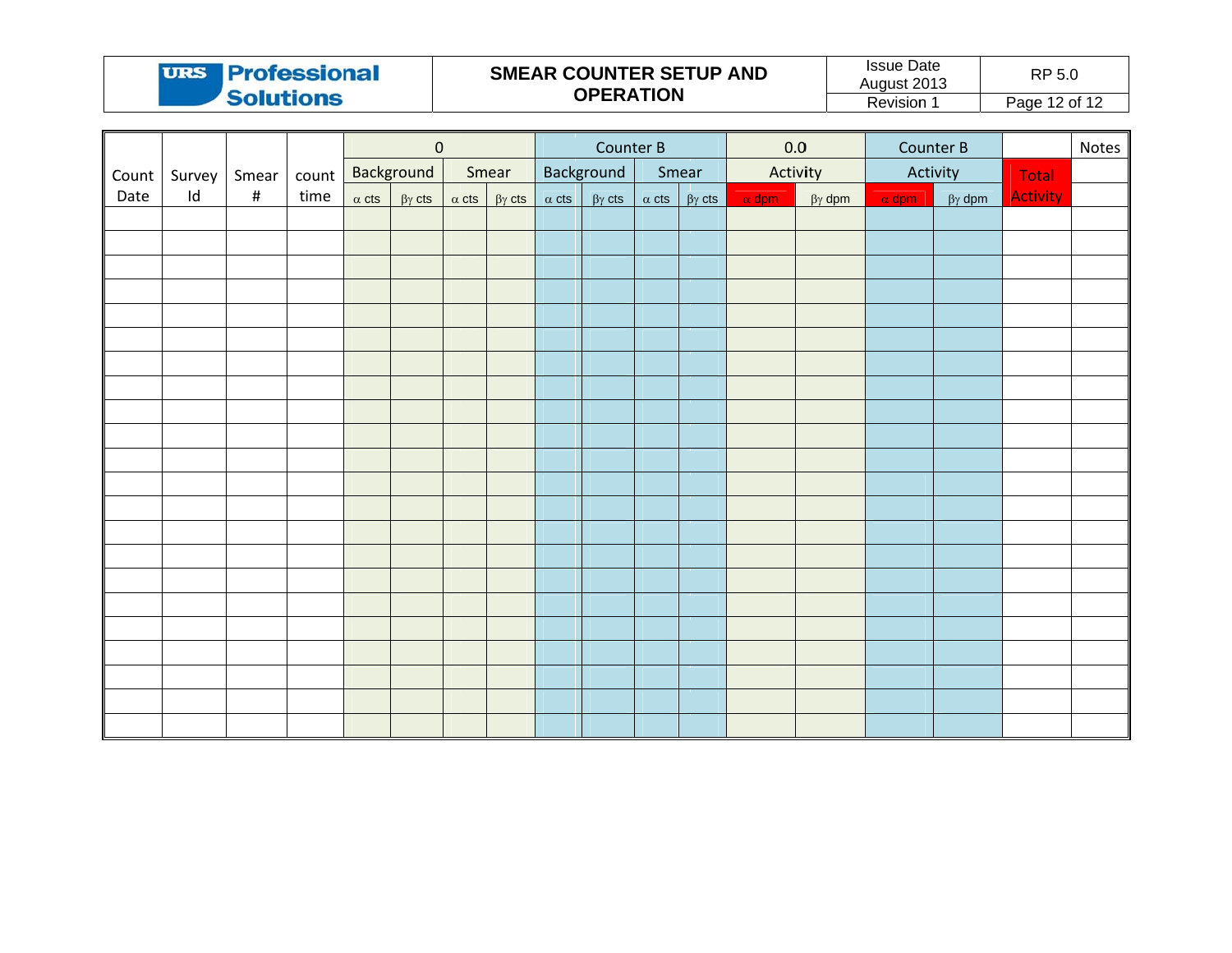| PROCEDURE APPROVALS: |                                           |            |
|----------------------|-------------------------------------------|------------|
|                      |                                           | 09-20-12   |
| (printed name)       | Site Radiation Safety Officer (signature) | Date       |
|                      |                                           | $09-20-12$ |
| (printed name)       | Certified Health Physicist (signature)    | Date       |

#### $1.0$ **Purpose**

This procedure details the procedures for handling samples for handling, tracking, and preparing samples for shipment under Chain of Custody (COC).

#### $2.0$ **Equipment**

- $2.1$ Shipping containers.
- $2.2\,$ Samples. These may include media samples (soil, sludge, water), smears or air sample filters.
- $2.3$ Radiation survey instruments as needed.
- 2.4 COC forms and seal if necessary.

#### $3.0$ **Procedure**

- $3.1$ Sample Identification and Labeling.
	- Ensure samples collected during site activities have unique sample  $3.1.1$ identification (ID) numbers, as directed by the analytical lab, and the project work plan.
- $3.2$ COC Procedures.
	- Document the custody of all samples on the COC forms. The COC forms  $3.2.1$ document possession of the sample from collection through laboratory receipt. Record the following minimum information on the COC form:
		- $3.2.1.1$ Sample ID.
		- 3.2.1.2 Sampling date and time.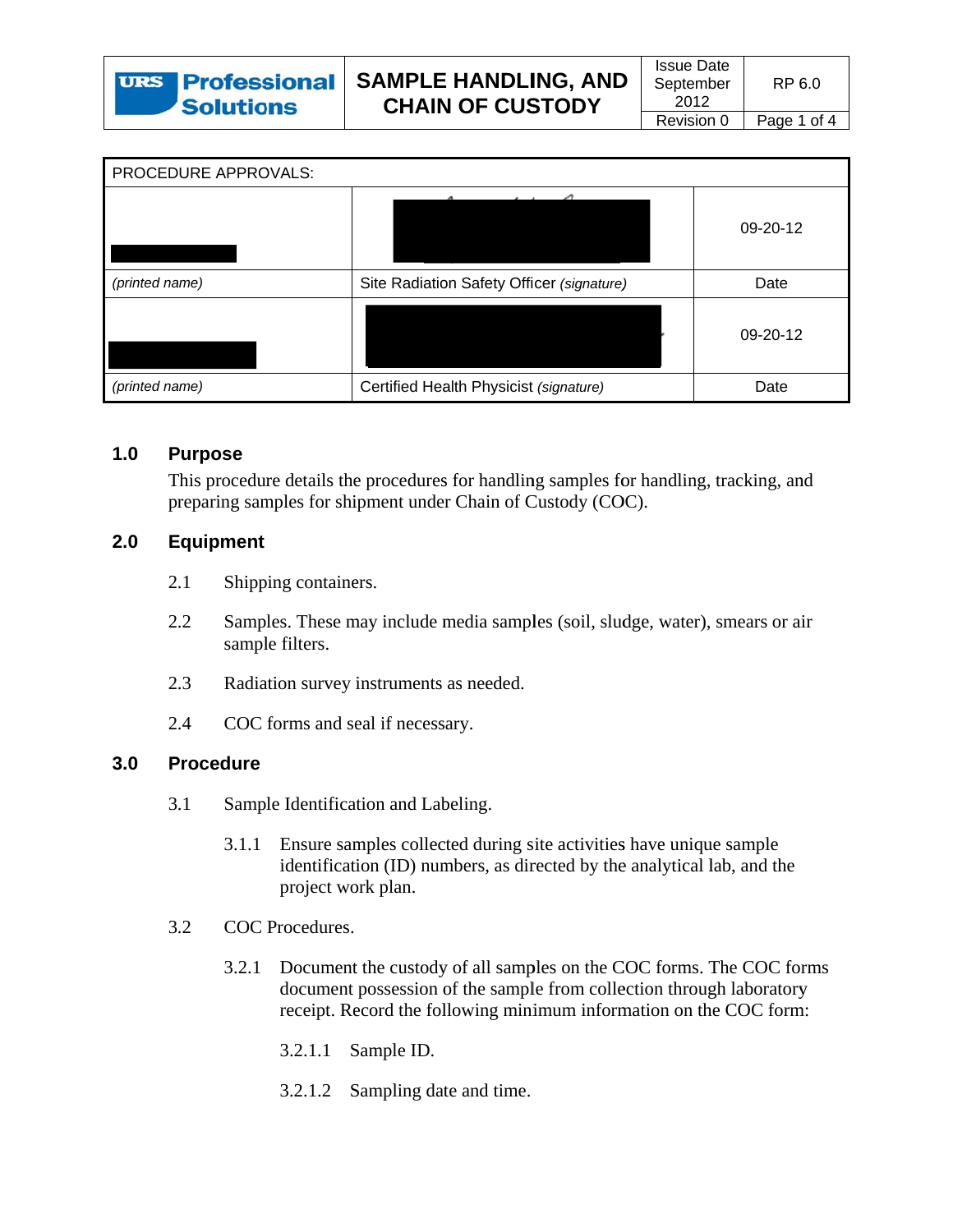- Required analysis.  $3.2.1.3$
- 3.2.1.4 Number of containers.
- $3.2.1.5$ Sampler signature.
- A sample is defined as being in an individual's custody if the following 3.2.2 conditions occur:
	- 3.2.2.1 The sample is in that individual's actual physical possession.
	- The sample is in that individual's view after being in their  $3.2.2.2$ physical possession.
	- $3.2.2.3$ The sample is in that individual's physical possession and then locked or otherwise sealed so that tampering would be evident.
	- $3.2.2.4$ The sample is maintained in a secure area that is restricted to authorized personnel only.
- $3.3$ Package Samples.
	- $3.3.1$ Review project and laboratory requirements for hold times and shipping requirements.
	- $3.3.2$ If not previously surveyed during collection, survey the exterior of each sample container using a thin window Geiger-Muller detector or equivalent on the surface of the sample container.
	- $3.3.3$ Package the samples for transport taking care not to contaminate the outside of any sample container. Typically soil samples are shipped in coolers or other strong tight containers. Smears and air sample filters may be packaged in Tyvex envelopes.
	- 3.3.4 Place COC and any other required documentation inside the package.
- $3.4$ Radiological Screening of Package.
	- 3.4.1 Complete a radiological survey of the package to confirm compliance with Department of Transportation (DOT) shipping requirements for surface contamination and dose rate.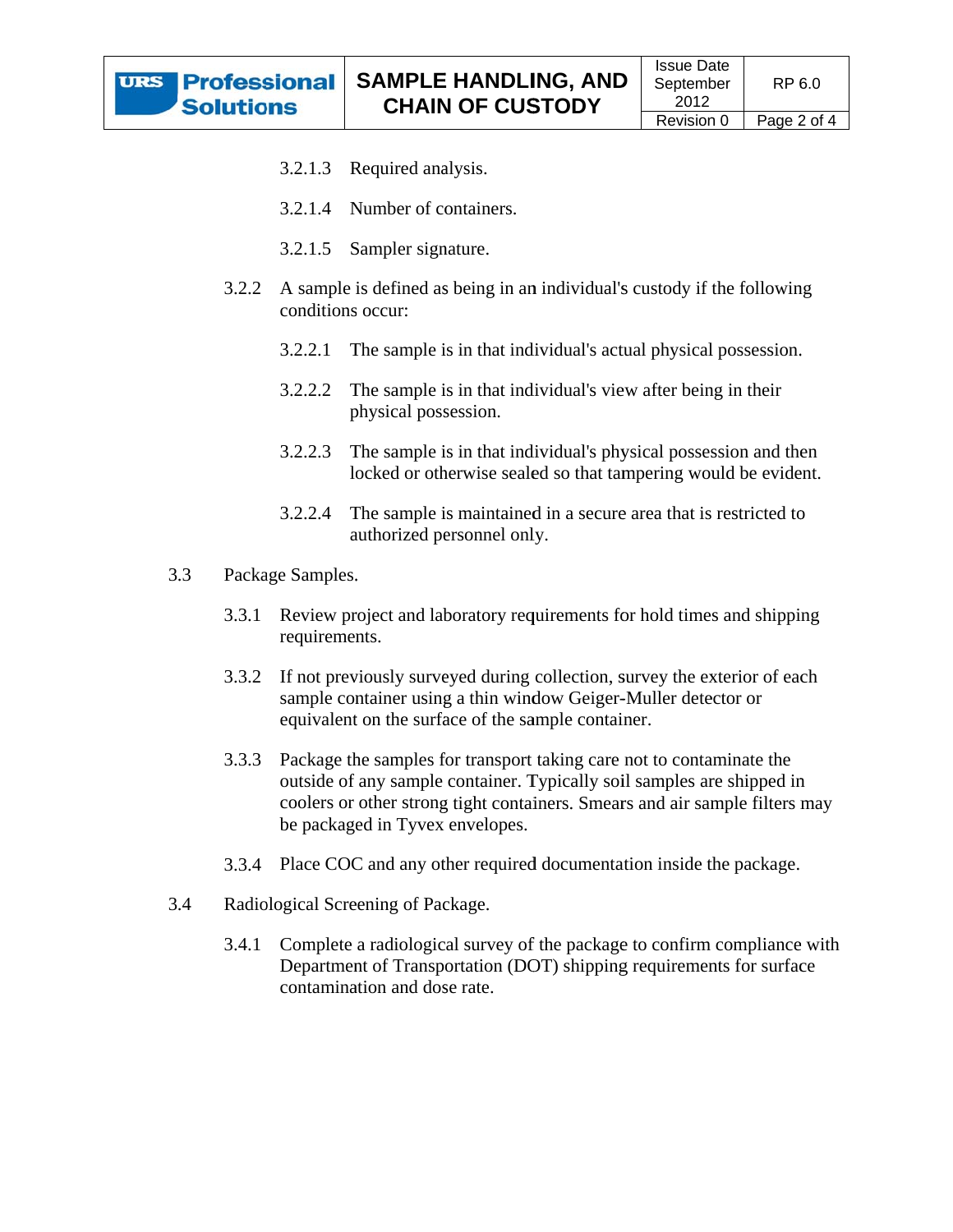- 3.4.2 DOT shipping contamination control requirements are located in 40 CFR 173.443.
	- **NOTE:** This procedure does not take precedence over the requirements of 40 CFR 173, or any other regulatory requirements for shipping of radioactive materials.
- 3.4.3 Dose Rate Survey.
	- Survey all sides of the package including top and bottom  $3.4.3.1$
	- 3.4.3.2 The maximum dose rate must not exceed 0.5 mrem/hr. (nominally 500  $\mu$ R/hr with a 1R=1 rem conversion).
- 3.4.4 Contamination Survey.
	- Scan the package focus on areas with a higher potential for  $3.4.4.1$ contamination (i.e., handles).
	- 3.4.4.2 Identify any locations with elevated readings.
	- 3.4.4.3 Collect a timed count at the location of the highest measurement. Convert the results to cpm by dividing the resulting counts by the time in minutes.
	- 3.4.4.4 Collect a smear sample representative of area of  $300 \text{ cm}^2$ . Count the resulting sample.
	- Convert the survey results to  $dpm/cm^2$  using the following 3.4.4.5 formula

$$
\frac{dpm}{cm^2} = \frac{cpm}{eff*A}
$$

- $A =$  Area of smear sample in cm<sup>2</sup>; OR surface area of the detector in cm<sup>2</sup>; Note: the Ludlum 44-9 has a surface area of 15 cm<sup>2</sup>:
- $eff$  = instrument efficiency; assume 10% if exact value is unknown
- 3.4.4.6 Radiological contamination limits are provided in Table 1.